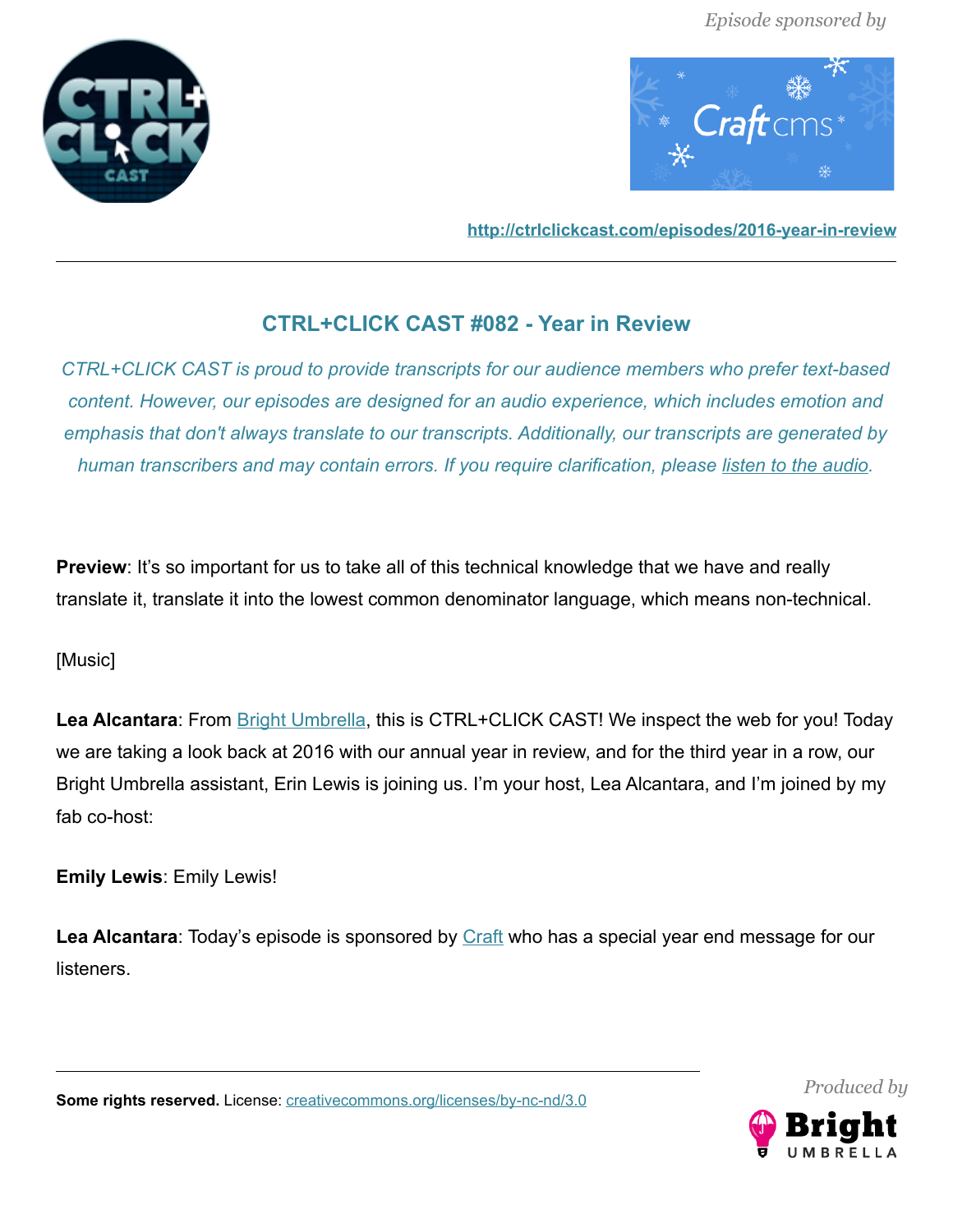



**<http://ctrlclickcast.com/episodes/2016-year-in-review>**

**Craft CMS's Leslie Camacho**: 2016 has been a wild year. We want to end it in a spirit of gratitude. Thank you to everyone who uses Craft. You inspire us with your ingenuity, talent and commitment to excellence. Thank you to our families and loved ones, you bring out the best in us every single day. Thank you to our peers, your humor and innovation makes building software fun — uh, well, most of the time! Thank you to everyone who provides safety, encouragement and opportunity to others, this is our most important work. And finally, thank you to Lea and Emily for being the best podcast hosts our industry could ask for. Here's to 2017, your friends at Craft!

**Emily Lewis**: If you're a regular listener, you know we like to end each year with a look back at what we've learned, both professionally and personally. In fact, this is our sixth year in review [laughs] episode, if you can believe it.

# **Lea Alcantara**: [Agrees]

**Emily Lewis**: And for the past few years, our Bright Umbrella intern turned assistant, Erin, has joined us, and she's with us again this year. Welcome back, Erin.

**Erin Lewis**: Thank you for having me.

**Lea Alcantara**: So Erin, what have you been up to since our listeners heard from you last year?

**Erin Lewis**: A lot. There has been a lot going on this year. Most notably, I think, is that I got a new job about a month and a half ago.

**Some rights reserved.** License: [creativecommons.org/licenses/by-nc-nd/3.0](http://creativecommons.org/licenses/by-nc-nd/3.0/)



*Produced by*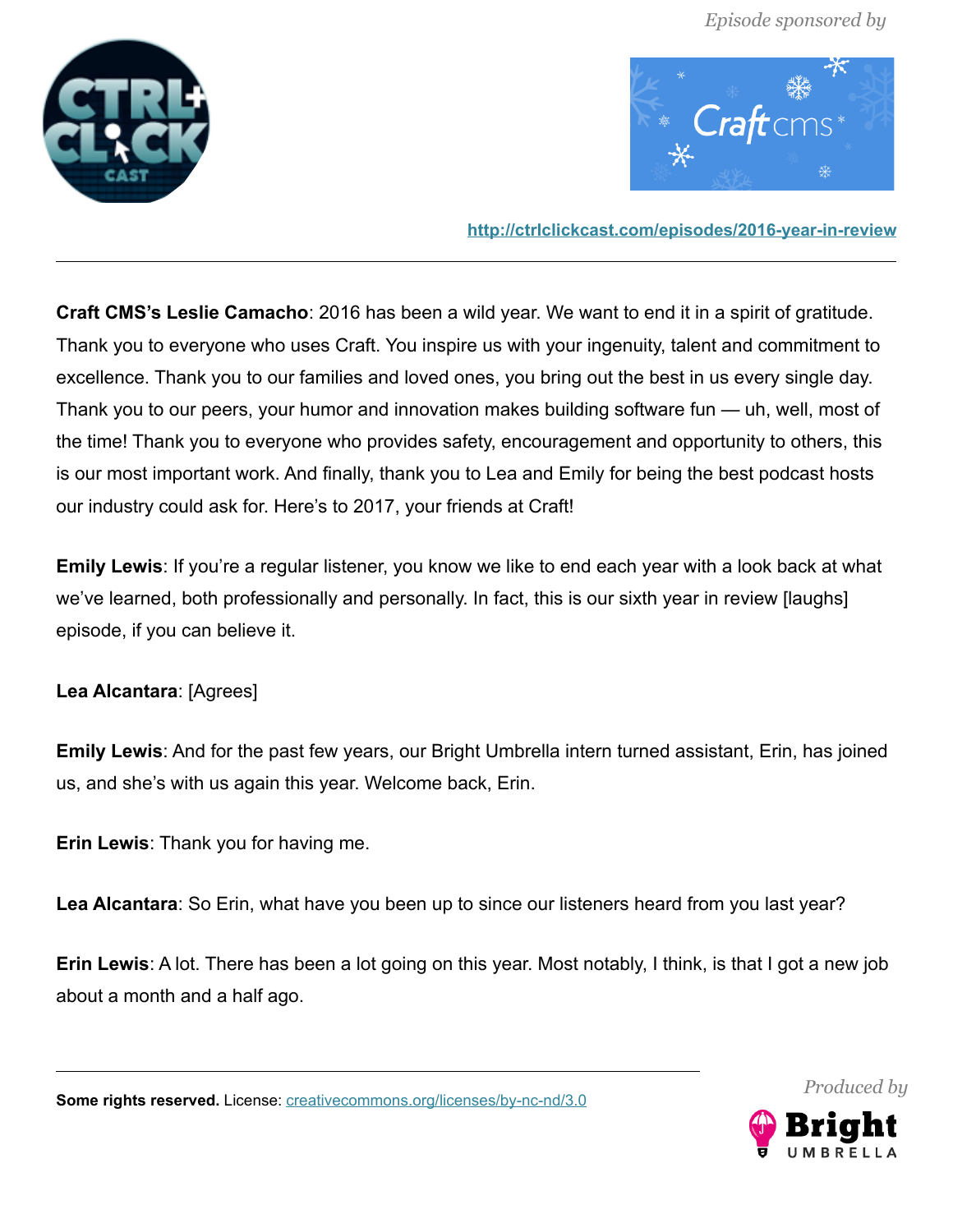



**<http://ctrlclickcast.com/episodes/2016-year-in-review>**

**Emily Lewis**: Yahoo!

**Lea Alcantara**: Woohoo!

**Erin Lewis**: Thanks to all my hard work for you guys, I was able to beef up my resume and kind of switched careers, so I'm really excited about that.

**Emily Lewis**: I am so excited about that. [Laughs]

**Lea Alcantara**: Yeah.

**Erin Lewis**: [Laughs]

**Emily Lewis**: Because that's kind of what I always had in mind, it's what it's going to be to have you join us and lend a hand with some things. When I came up with this idea of bringing you on as an intern, it was really because I just knew how much this industry helped me figure out who I am and what I wanted.

**Lea Alcantara**: Yeah.

**Emily Lewis**: And it taught me lots of different skills that really have, I think, taken me in a direction I couldn't even have learned in college.

**Lea Alcantara**: Yeah.

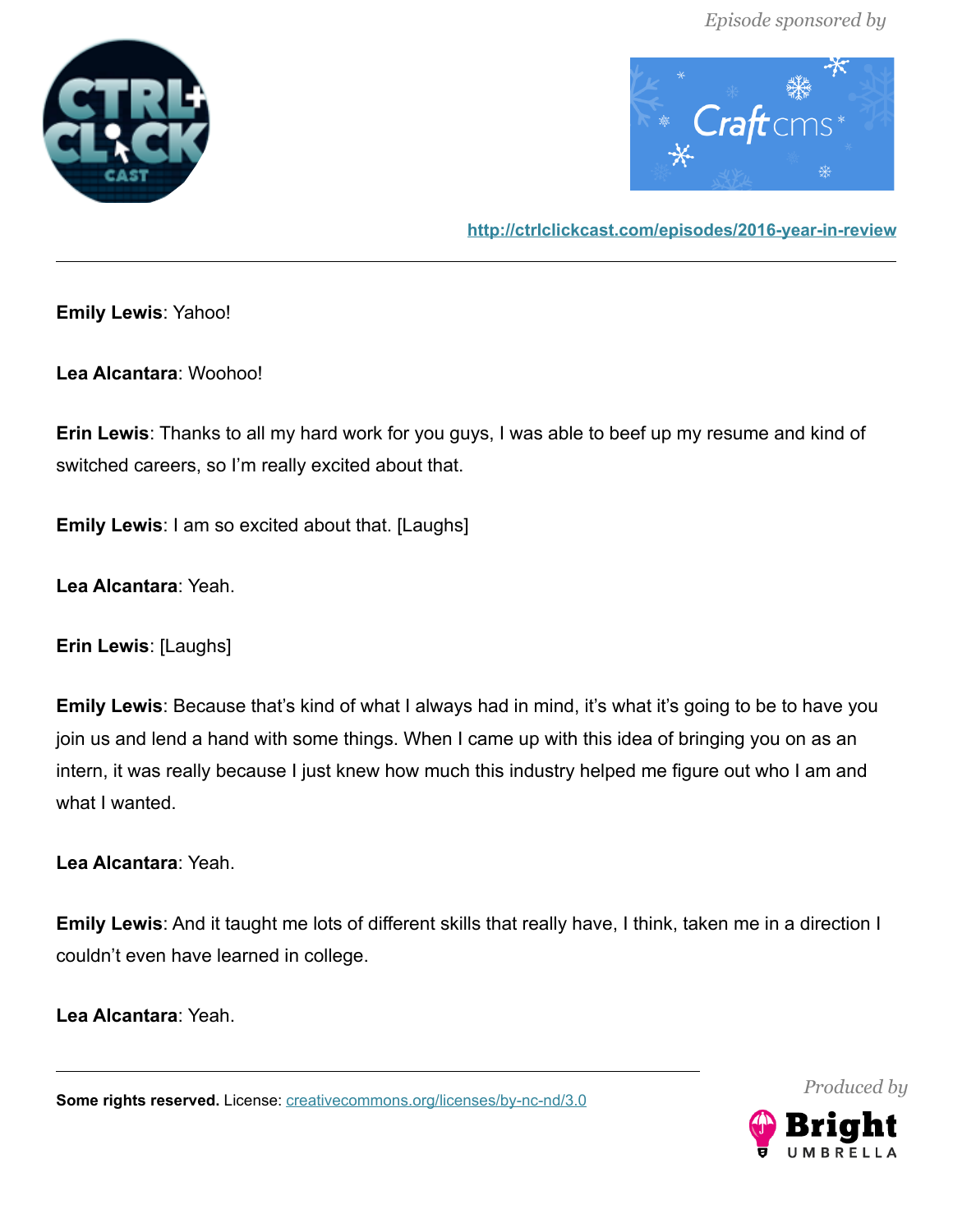



**<http://ctrlclickcast.com/episodes/2016-year-in-review>**

**Emily Lewis**: And so that's what I wanted for you, and it turned out you were really awesome.

**Lea Alcantara**: Yeah. [Laughs]

**Emily Lewis**: Like that we absolutely… [Laughs]

**Erin Lewis**: Thank you for saying that.

**Emily Lewis**: … loved working with you, and you ended up doing so much more for us, but also meant you learned so much more, which it really is about the resume and being able to have the confidence that you have these skills for this new career. I'm just…

**Erin Lewis**: Yeah.

**Emily Lewis**: I'm proud of you, and I'm proud of us for being committed to this whole idea and putting in the time and energy.

**Erin Lewis**: Absolutely, I think it turned out to be a really, really fantastic experience, and even with my initial expectations of what I was going to end up doing, things turned out differently than that.

**Emily Lewis**: [Agrees]

**Erin Lewis**: But I feel like that was a good thing. I found some things that I really like doing. It wasn't what I expected that I thought I was going to like.

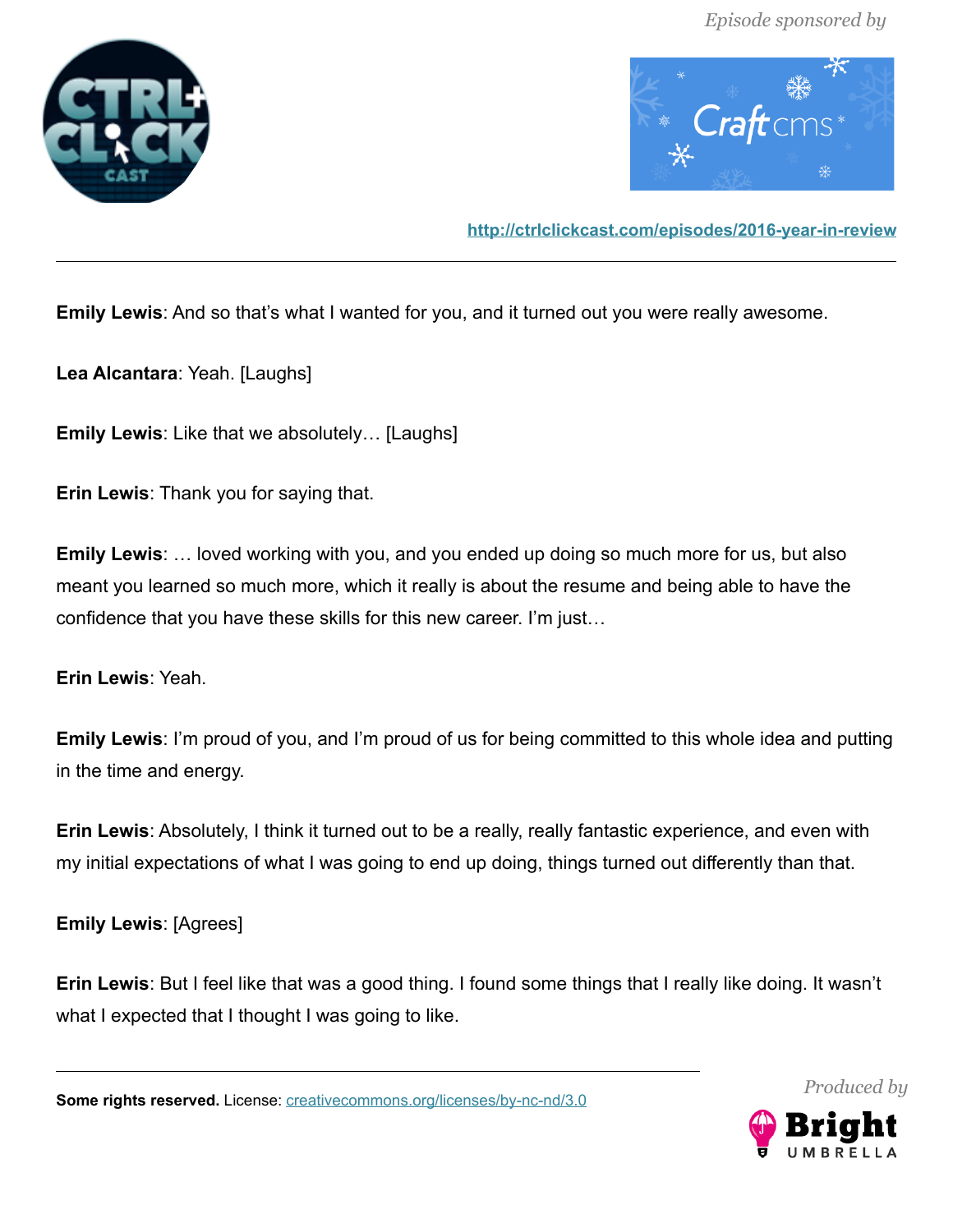



**<http://ctrlclickcast.com/episodes/2016-year-in-review>**

**Emily Lewis**: [Agrees]

**Erin Lewis**: But being open to it and you guys trusting me with doing a lot of different things for you, it really benefited, so thank you both for that.

**Lea Alcantara**: Yehey!

**Erin Lewis**: Yeah.

Lea Alcantara: I know like for me, it's so important to share our knowledge to anyone who needs it.

**Emily Lewis**: [Agrees]

**Lea Alcantara**: And with bringing Erin in, it made it a lot more real.

**Emily Lewis**: [Agrees]

**Lea Alcantara**: Because sometimes when you write articles or you talk on this podcast…

**Emily Lewis**: Or you give presentations even.

**Lea Alcantara**: Exactly. It seems abstract.

**Emily Lewis**: [Agrees]

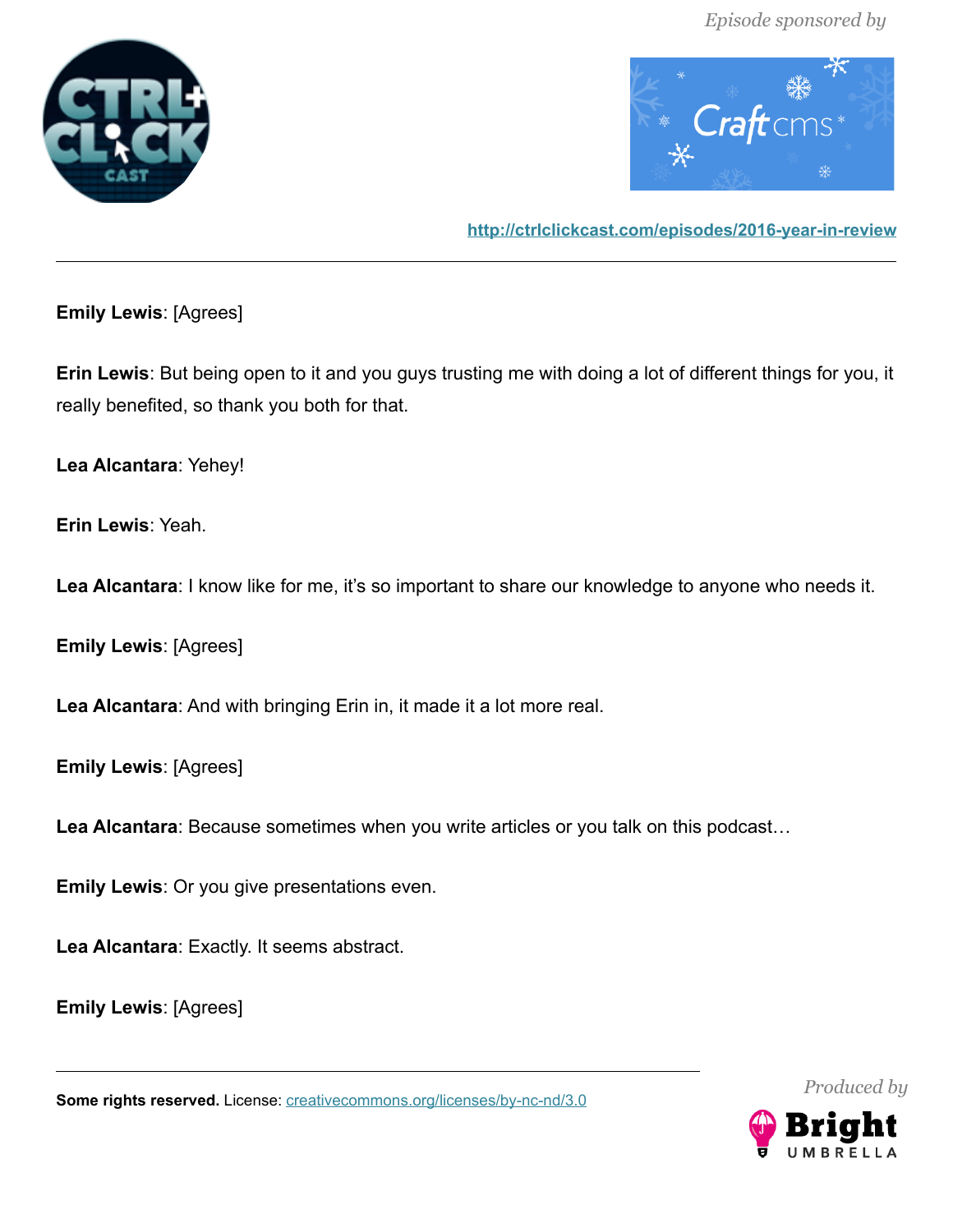



**<http://ctrlclickcast.com/episodes/2016-year-in-review>**

**Lea Alcantara**: You're hoping that whatever you say does have sort of an impact and it feels so grateful and happy that we have very really affected somebody else's life in a way that's like very obvious.

**Emily Lewis**: [Agrees]

**Lea Alcantara**: And it makes you so happy. [Laughs]

**Emily Lewis**: [Laughs]

**Erin Lewis**: [Laughs]

**Emily Lewis**: I feel the same way. I'm feeling a little emotional about it. I feel like it's…

**Lea Alcantara**: Yeah.

**Emily Lewis**: It's the whole thing about supporting people and giving them opportunity and believing in people and believing in yourself.

**Lea Alcantara**: Yeah.

**Emily Lewis**: I feel like Erin, not only as your colleague at Bright Umbrella, but as your sister, I've seen you grow. Your confidence grew with every new skill you learned, and that confidence showed up in your job interviews for this job. Do you know what I mean?

Some rights reserved. License: *creativecommons.org/licenses/by-nc-nd/3.0* 



*Produced by*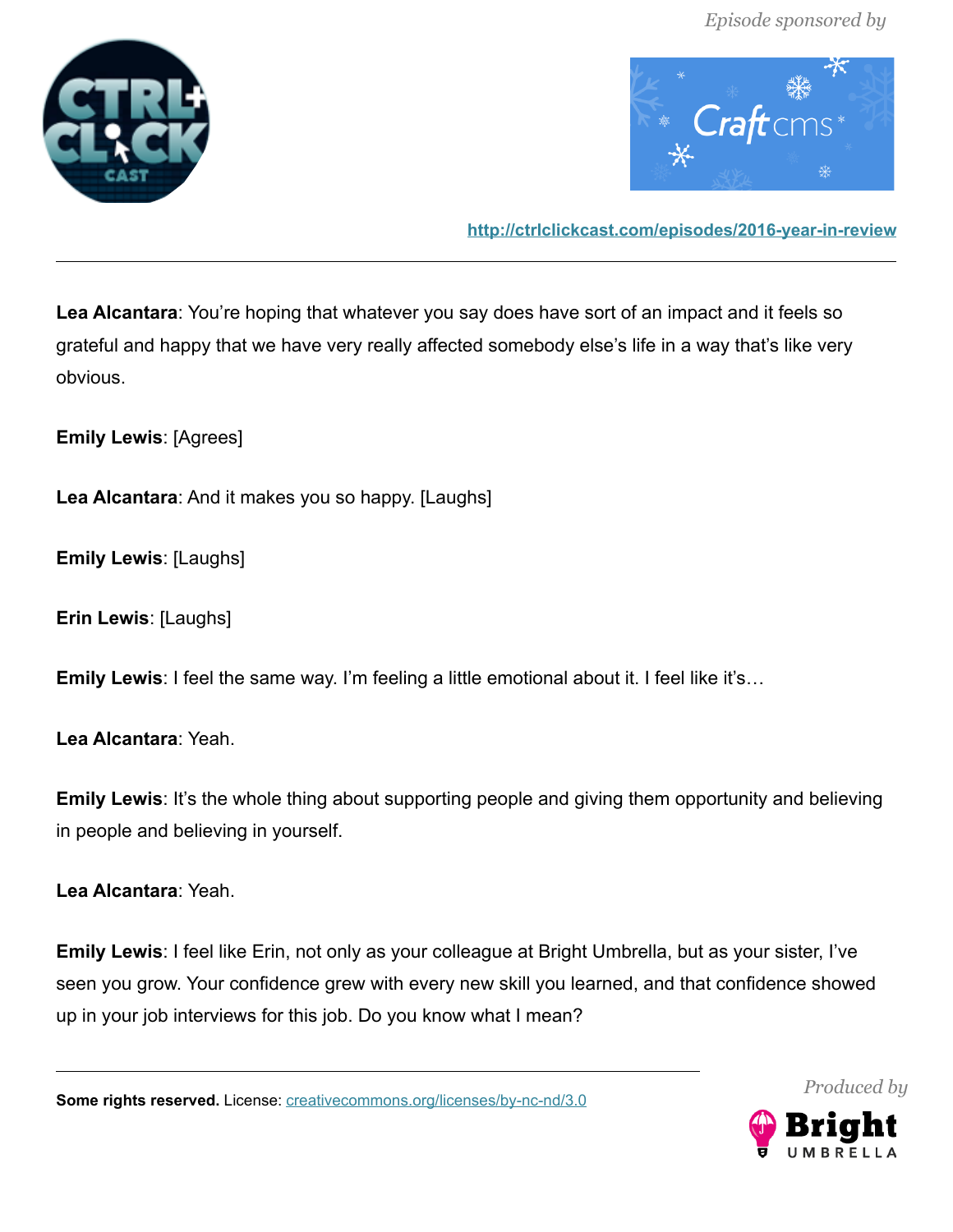



**<http://ctrlclickcast.com/episodes/2016-year-in-review>**

**Erin Lewis**: Absolutely.

**Emily Lewis**: It showed up in you believing in yourself that "I could learn anything. If you throw anything at me and I will be able to learn it because I just finished doing that for three years with this company." You know?

**Lea Alcantara**: Right.

**Erin Lewis**: Right, absolutely.

**Emily Lewis**: And then it also taught me how to teach better.

**Lea Alcantara**: Yeah.

**Emily Lewis**: How to communicate better to you to figure out how you learn and what you needed to not only learn, but stay motivated to learn, that makes me feel good too.

**Lea Alcantara**: [Agrees]

**Erin Lewis**: [Agrees]

**Emily Lewis**: Like it was a mutual learning experience, and I think I'll be able to take that and apply it to the next situation where I may be able to help someone more directly, more personally learn something new.

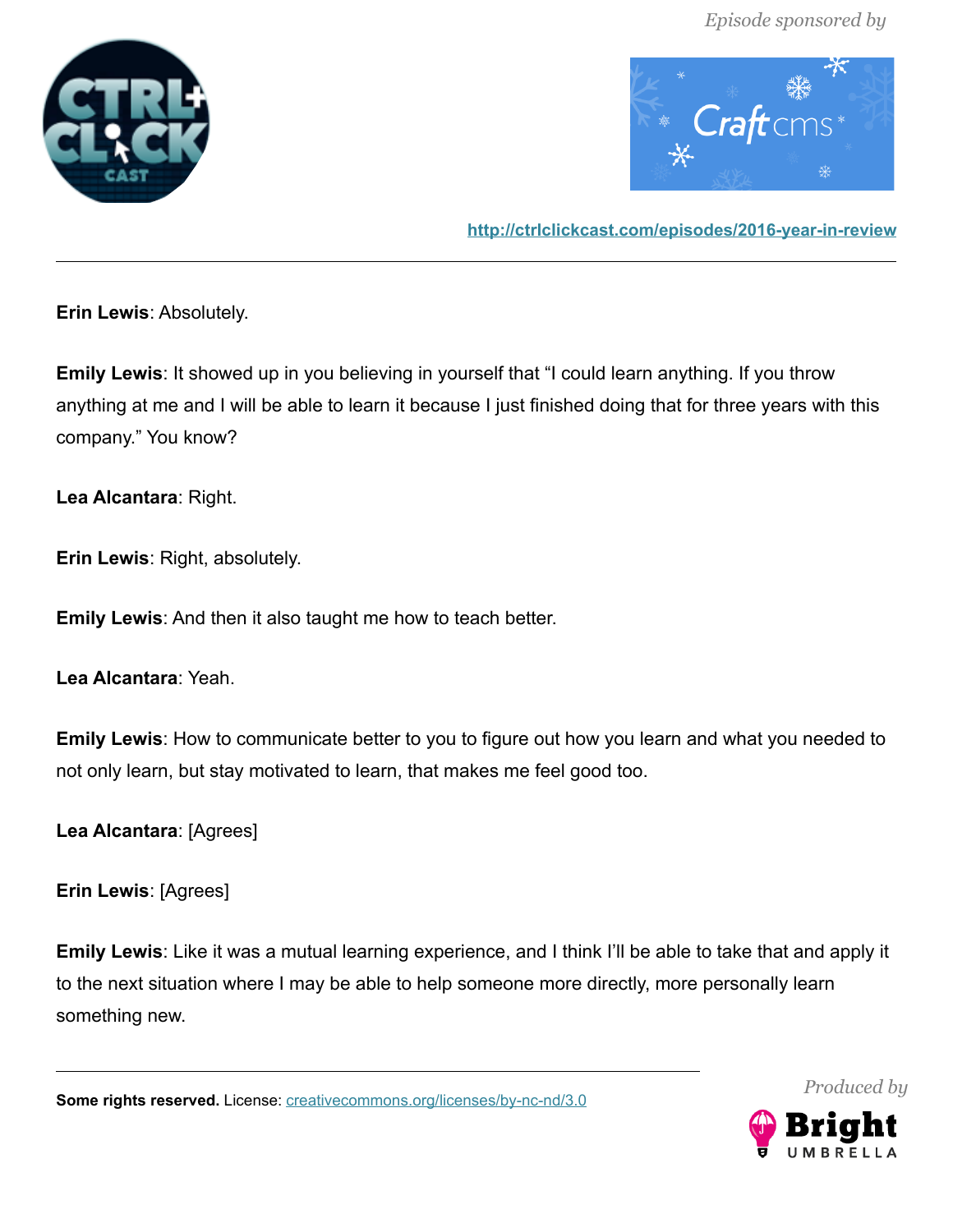



**<http://ctrlclickcast.com/episodes/2016-year-in-review>**

**Lea Alcantara**: Yeah.

**Erin Lewis**: Yeah.

**Emily Lewis**: Yeah. I feel great about it. [Laughs]

**Lea Alcantara**: Yeah. And I mean, in that spirit, this entire episode is about sharing exactly what we learned.

**Emily Lewis**: Oh, speaking of that, that was my segue. [Laughs]

**Lea Alcantara**: [Agrees]

**Emily Lewis**: [Laughs]

**Lea Alcantara**: [Laughs]

**Emily Lewis**: All right, so let's dive into those things we learned. Lea, what was your top one or two tech things you learned this year?

**Lea Alcantara**: Speed matters. That's the beginning and end of it. I know it sounds so simple, but it's a really kind of an all-encompassing thing because you have to learn and truly understand caching, which has so many different levels of what that means because there's front-end caching, there's server-side caching, there's content management system caching, and then actually understanding

Some rights reserved. License: *creativecommons.org/licenses/by-nc-nd/3.0* 



*Produced by*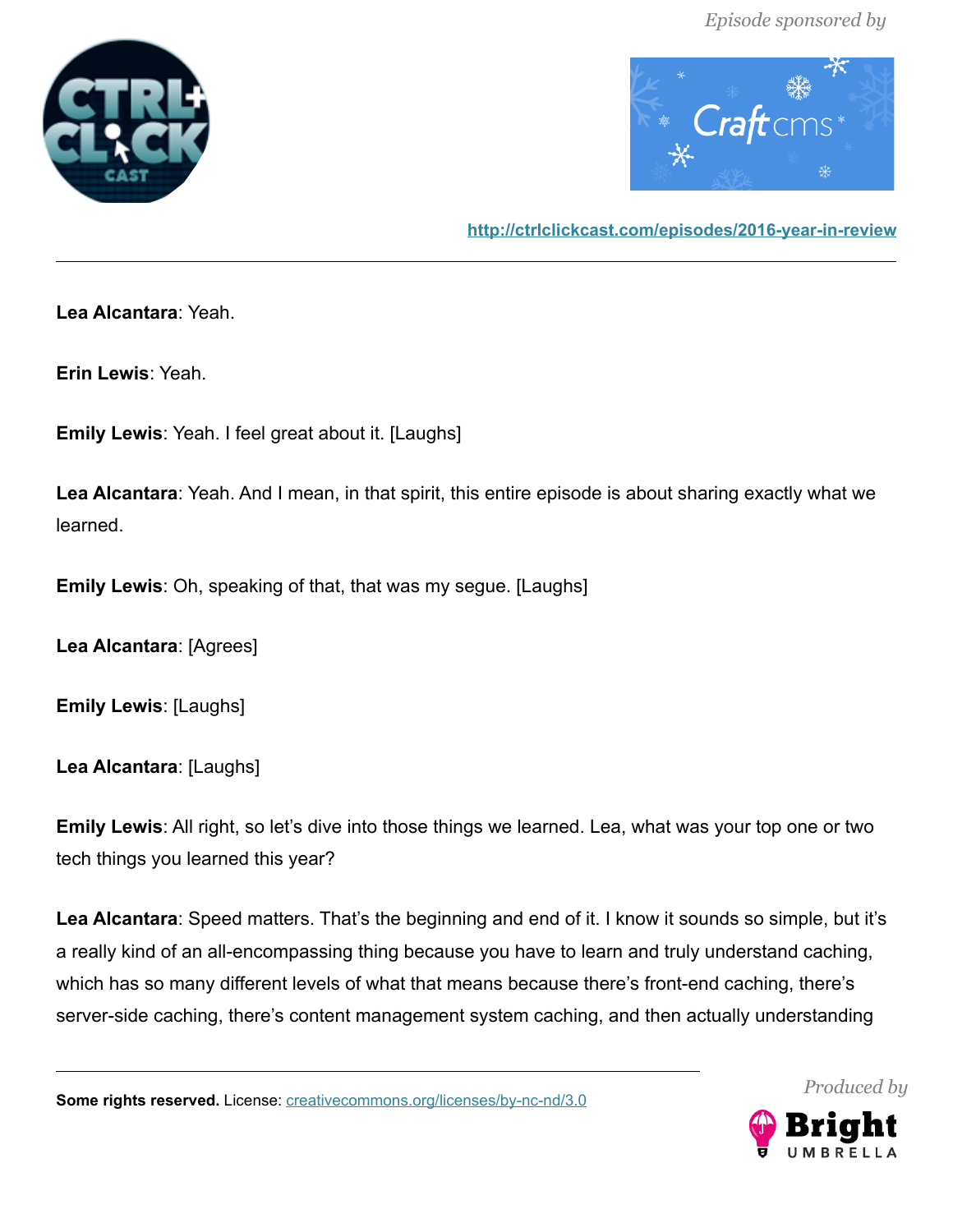



**<http://ctrlclickcast.com/episodes/2016-year-in-review>**

which of those mechanisms needs to be used because some caching is better than others. Okay, so that's really important.

I knew a lot and learned a lot about queries and where to pinpoint problem queries and to deal with not just the amount, but like is there a particular query that can be simplified, because we had to diagnose certain things that were like custom coded when you could simply just narrow it down to either a simple actual query all the way to here's a tag that does that without asking all these other questions.

Front-end stuff, obviously, which you would know more about, but I still learned in regards to even figuring out how to diagnose the problem. Learning about content distribution networks, we preferred using a lot of Amazon stuff just simply because it's there and it feels like it's the biggest network out there that gives you the most flexibility. Image optimization, at the end of the day…

**Emily Lewis**: That's like always the biggest problem. [Laughs]

**Lea Alcantara**: Yes, yes.

**Emily Lewis**: It's the one we have the least control over too.

**Lea Alcantara**: Yeah. And actually, even understanding that because you could just say like, "Oh, you could just compress it or you could use an automation script to just auto do this, that or the other," but then you have conversations with the client over saying, "Well, I want to have more control over how much compression because the compression that you just did made it look weird and gross and

**Some rights reserved.** License: [creativecommons.org/licenses/by-nc-nd/3.0](http://creativecommons.org/licenses/by-nc-nd/3.0/)



*Produced by*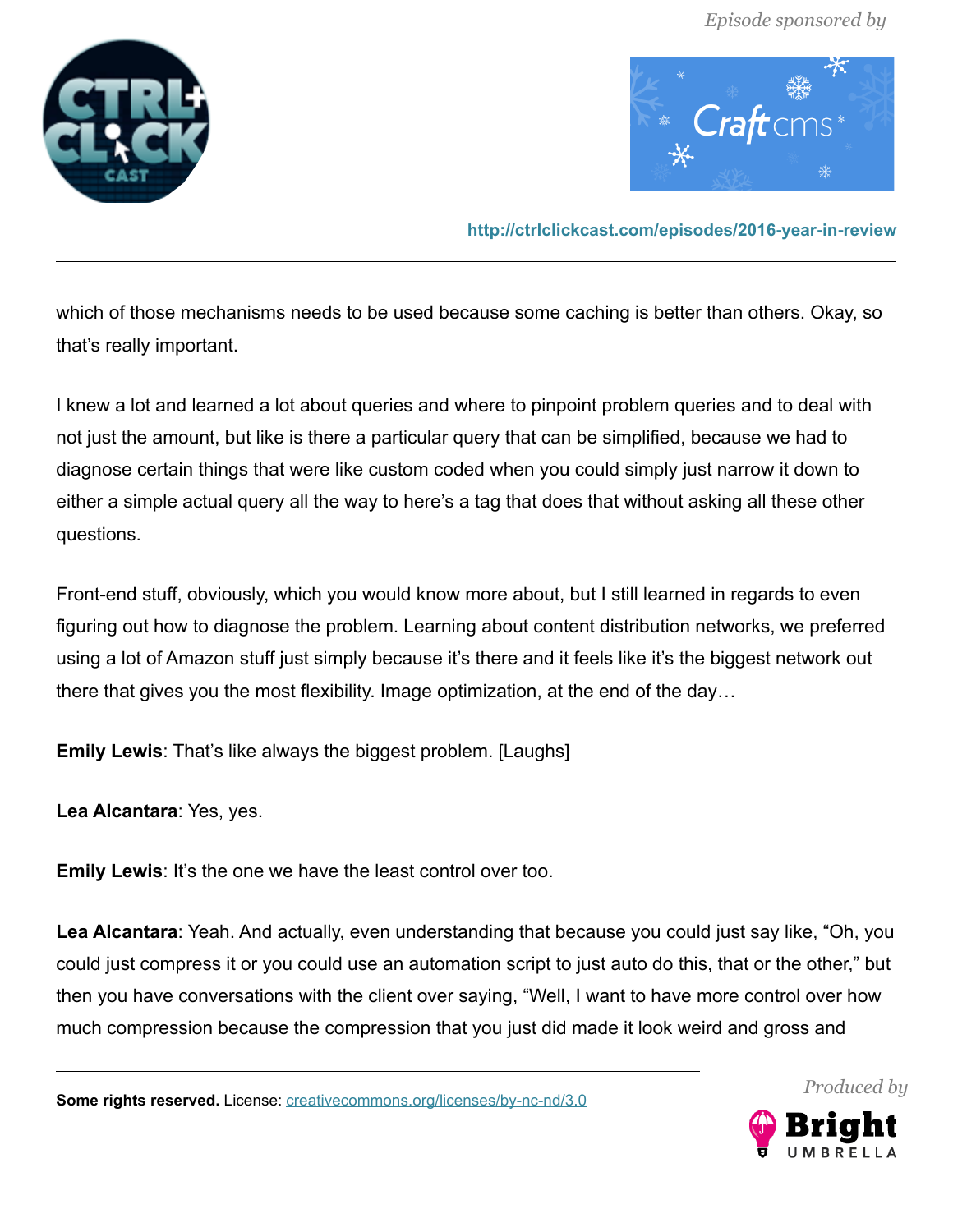



**<http://ctrlclickcast.com/episodes/2016-year-in-review>**

blurry, or what about the retina options, like well, are you going to inject an image in mobile that will never even load there in desktop, or well, all of them load, lazy loading site."

**Emily Lewis**: [Agrees]

**Lea Alcantara**: And so you're basically just having on and on conversations of something that sounds so "simple," but then you have to really think about workflow issues with your client, simplicity of explaining the problem with your client as well as what are the tools that we have to actually do this. Does their server have enough power to be able to employ the scripts that you want to employ, the compression that you do want to, et cetera and so forth?

# **Emily Lewis**: [Agrees]

**Lea Alcantara**: So yeah, speed matters and not only that, you have to figure out how to deploy and employ that with your particular client's needs.

**Emily Lewis**: Yeah, it's customized speed.

**Lea Alcantara**: Yes.

**Emily Lewis**: Ours. [Laughs]

**Lea Alcantara**: Right, exactly. [Laughs]

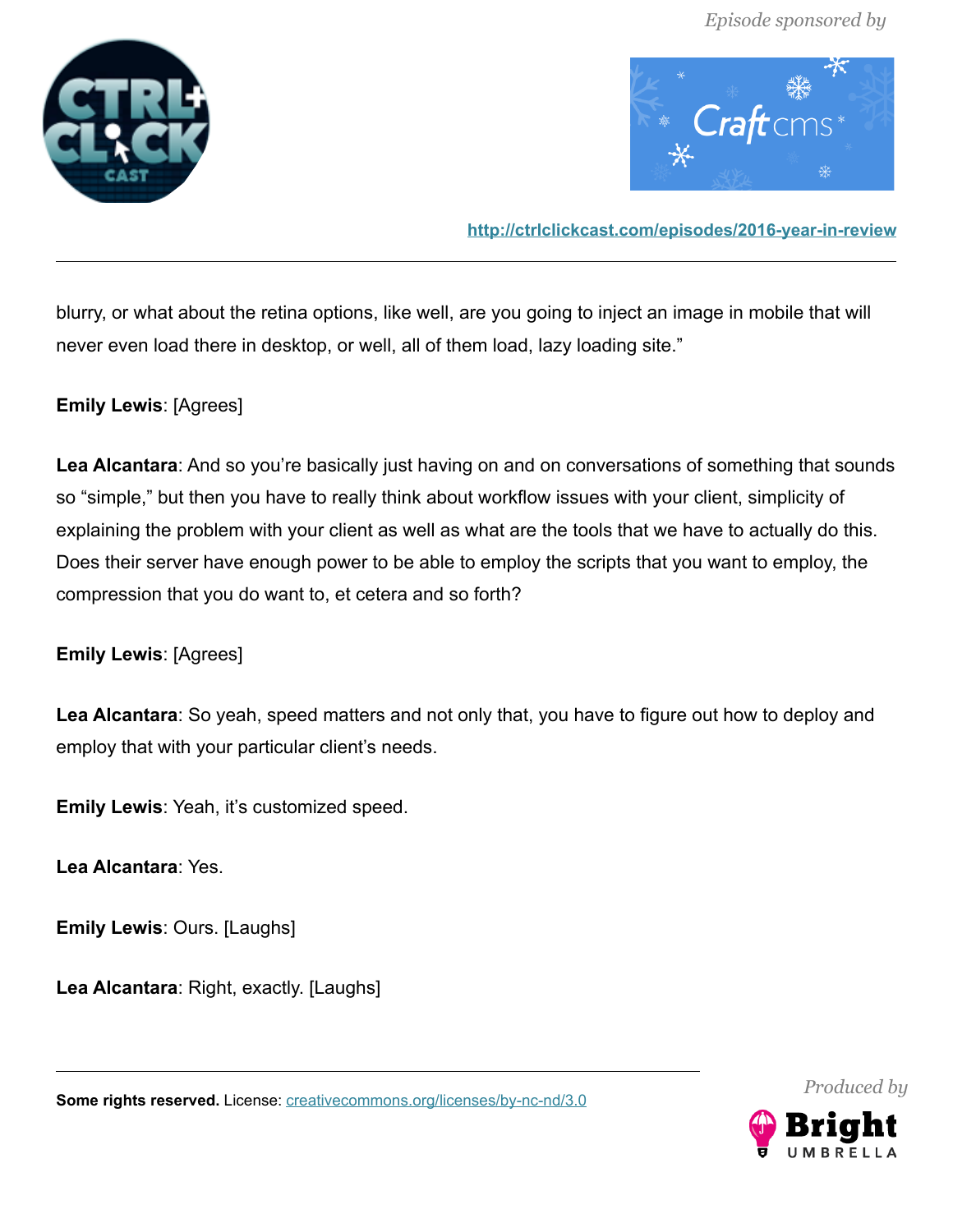



**<http://ctrlclickcast.com/episodes/2016-year-in-review>**

**Emily Lewis**: How about you, Erin? What was your top tech thing you learned this year?

**Erin Lewis**: Yeah, there's something I learned. An insight I feel like that I've gained, which actually have been helpful for me in my new position to a degree. I started working doing a little content management for you guys this year, creating new posts for the podcast and for the blog, and that was using ExpressionEngine and Craft, which are both super easy, especially Craft — I heart Craft.

**Emily Lewis**: [Laughs]

**Lea Alcantara**: [Laughs]

**Erin Lewis**: And it was really actually kind of fun to work with. Content management is part of my new job, so…

**Emily Lewis**: Oh, and Erin, to interrupt you, what is this new job?

**Erin Lewis**: Oh, sorry.

**Emily Lewis**: I think you totally bypassed that whole part of the conversation.

**Erin Lewis**: I got a new job. [Laughs] I am assistant director of communications and digital marketing at a private school.

**Emily Lewis**: Excellent, and so part of that job is…

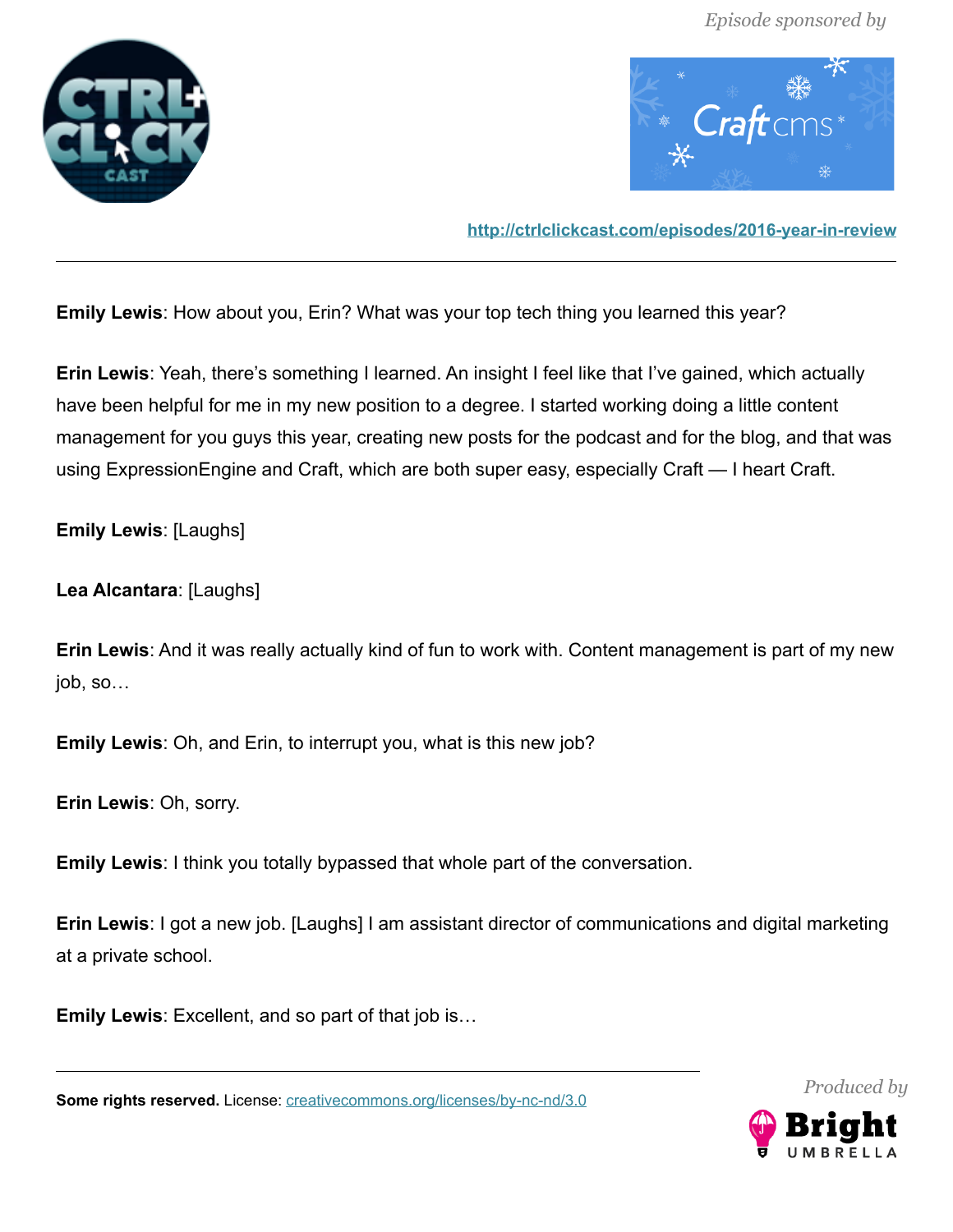



### **<http://ctrlclickcast.com/episodes/2016-year-in-review>**

**Erin Lewis**: It sounds very official.

**Emily Lewis**: Well, it is super official! [Laughs]

**Erin Lewis**: Yeah, right. [Laughs]

**Lea Alcantara**: [Laughs]

**Erin Lewis**: Yeah, part of my job is managing our website and updating it and creating new regular – they call them news articles, but they're essentially blog posts.

**Emily Lewis**: [Agrees]

#### *Timestamp: 00:09:48*

**Erin Lewis**: And so with that system, even just creating a new post is the most annoying, timeconsuming activity when it should just take minutes. So in comparison from that to working with what you guys have set up, I guess I've just learned that having a crappy CMS really makes your life hell if you are a content manager.

**Lea Alcantara**: [Laughs]

**Emily Lewis**: [Laughs]

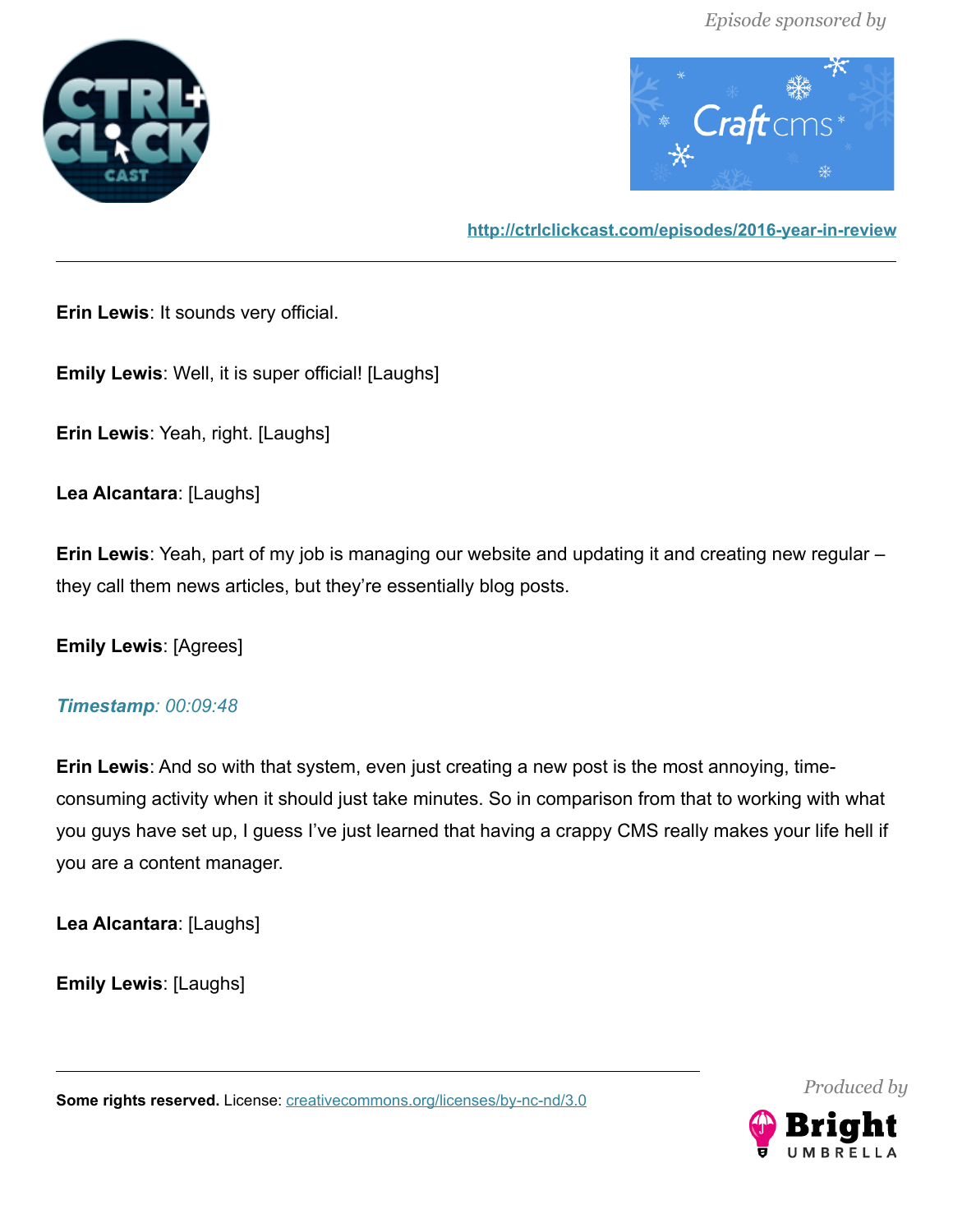



**<http://ctrlclickcast.com/episodes/2016-year-in-review>**

**Lea Alcantara**: Right.

**Erin Lewis**: And it's like a shameless plug for you guys, but Bright Umbrella clients have it really good. [Laughs]

**Emily Lewis**: [Laughs]

**Lea Alcantara**: [Laughs]

**Erin Lewis**: You make sure that their CMS is going to work for what they need, and working at a place now where we have a CMS that does not work for what we need, I just see how important that is to have something that is really custom made for your business goals.

**Emily Lewis**: [Agrees]

**Lea Alcantara**: So Em, how about you? What tech stuff have you learned this year?

**Emily Lewis**: Well, I'm really on the same page as you, Lea. The year was so performance focused with all the work we did.

**Lea Alcantara**: [Agrees]

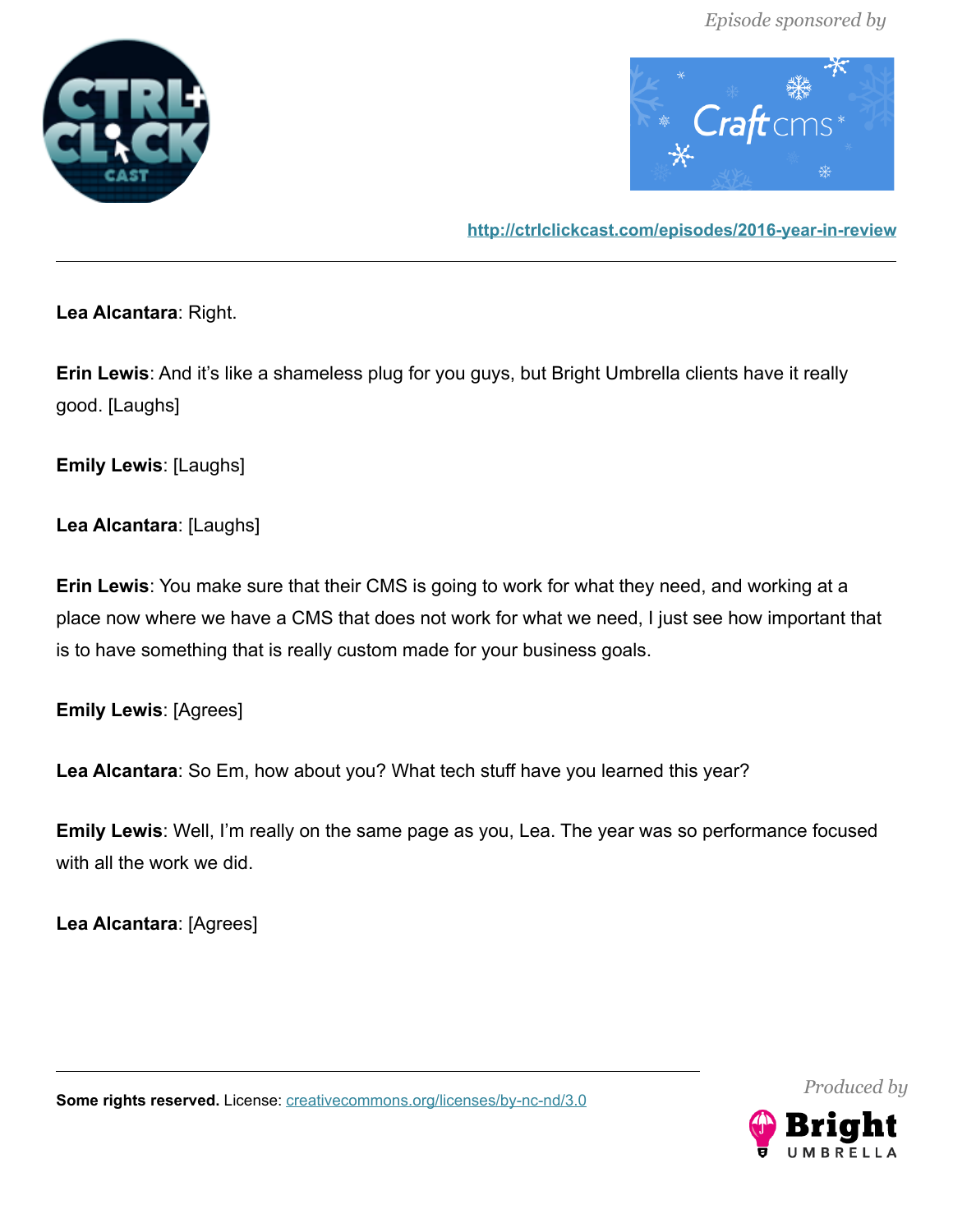



**<http://ctrlclickcast.com/episodes/2016-year-in-review>**

**Emily Lewis**: But I think while you were sort of talking about a lot of the technical things that you picked up this year, I picked up sort of like the flipside of the technical. You've kind of learned a lot of the implementation because you did so much of the heavy lifting with ExpressionEngine.

# **Lea Alcantara**: Yeah.

**Emily Lewis**: And the front-end stuff were things that I kind of feel like I already knew or I sort of always knew so they weren't really fresh to me, but what I did learn is sort of how to translate all of this technical discussion about speed and performance to our clients who aren't technical.

# **Lea Alcantara**: Right.

**Emily Lewis**: And so from the situation where we have a client who doesn't really know if this is something they need to invest in performance, we'll do an audit, and that audit is a ton of you and I pulling stats and doing analysis and doing data, but then we have to spend time translating that into very comfortable familiar terms for that client, including with really easy-to-understand visuals and charts to help them make a decision about, "Well, are we going to make this investment? What's the payoff?"

# **Lea Alcantara**: Yes.

**Emily Lewis**: Like we translate everything we find out technically into real business practical terms, and it's also true when we have a client who we did do performance work for. We're not just auditing, but actually doing the work, and it's so important to give them this sort of almost post-project

**Some rights reserved.** License: [creativecommons.org/licenses/by-nc-nd/3.0](http://creativecommons.org/licenses/by-nc-nd/3.0/)



*Produced by*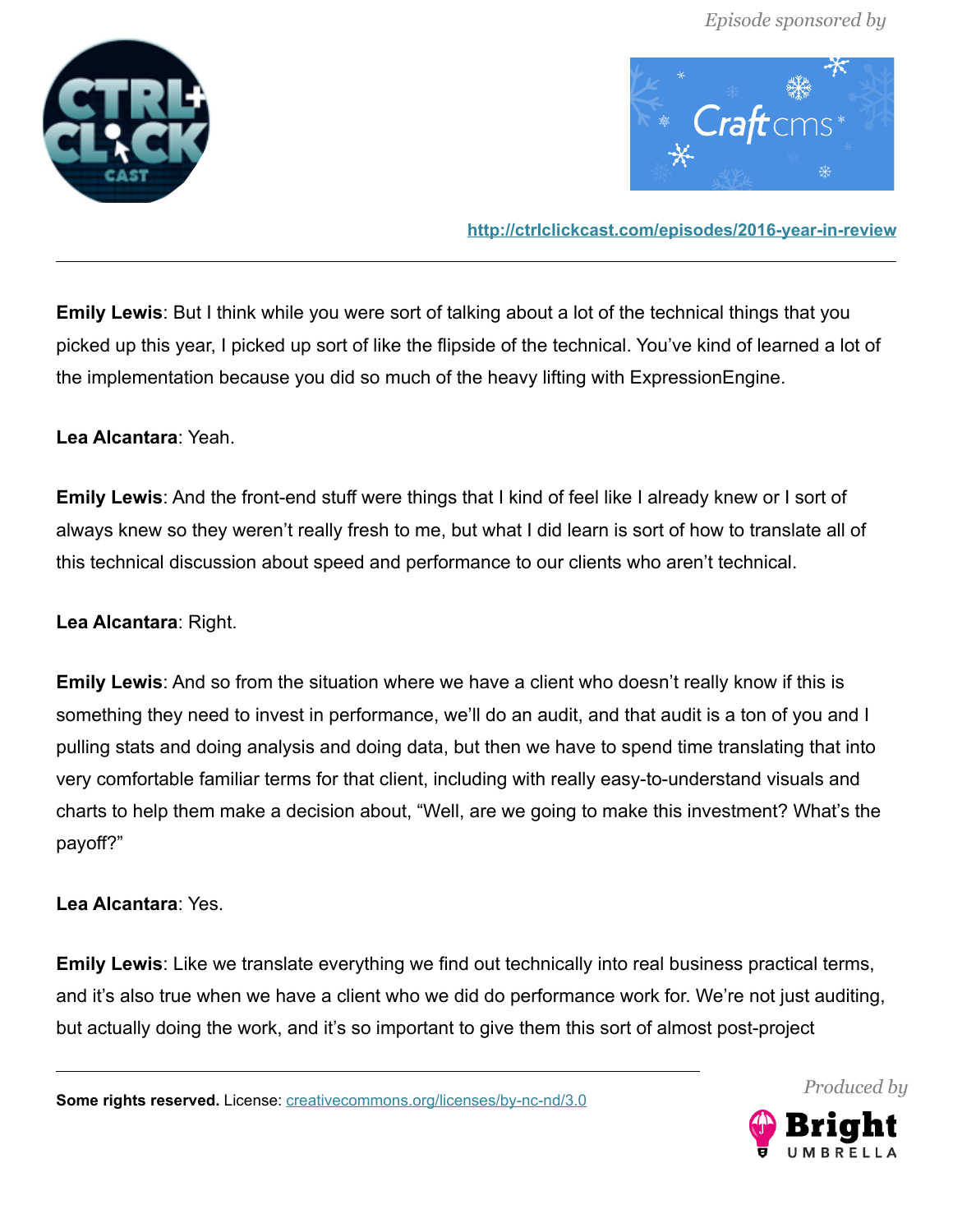



**<http://ctrlclickcast.com/episodes/2016-year-in-review>**

summary that looks at where they started and looks at where they are so they have real concrete information about where their money went.

**Lea Alcantara**: [Agrees]

**Emily Lewis**: So when they go to talk to other decision makers in the organization for next year's budget, they've got proof that they're making innovations, that it is a return on their investment, and you can't do that if you just give them, "Well, your load time is this fast and you have these many requests per page."

**Lea Alcantara**: Right.

**Emily Lewis**: Like that stuff is irrelevant. You can gather all of it up and put it in a report and they won't understand it and read it and it won't help them make business decisions, and so that's what I learned this year, that it's so important for us to take all of this technical knowledge that we have and really translate it, translate it into the lowest common denominator language, which means nontechnical.

**Lea Alcantara**: Yeah, I feel like that is a major issue in general with our industry is that we get so focused on the details and forget the reason why we're even doing the job. Having these pretty numbers on a spreadsheet is not the job, right?

**Emily Lewis**: Yeah.



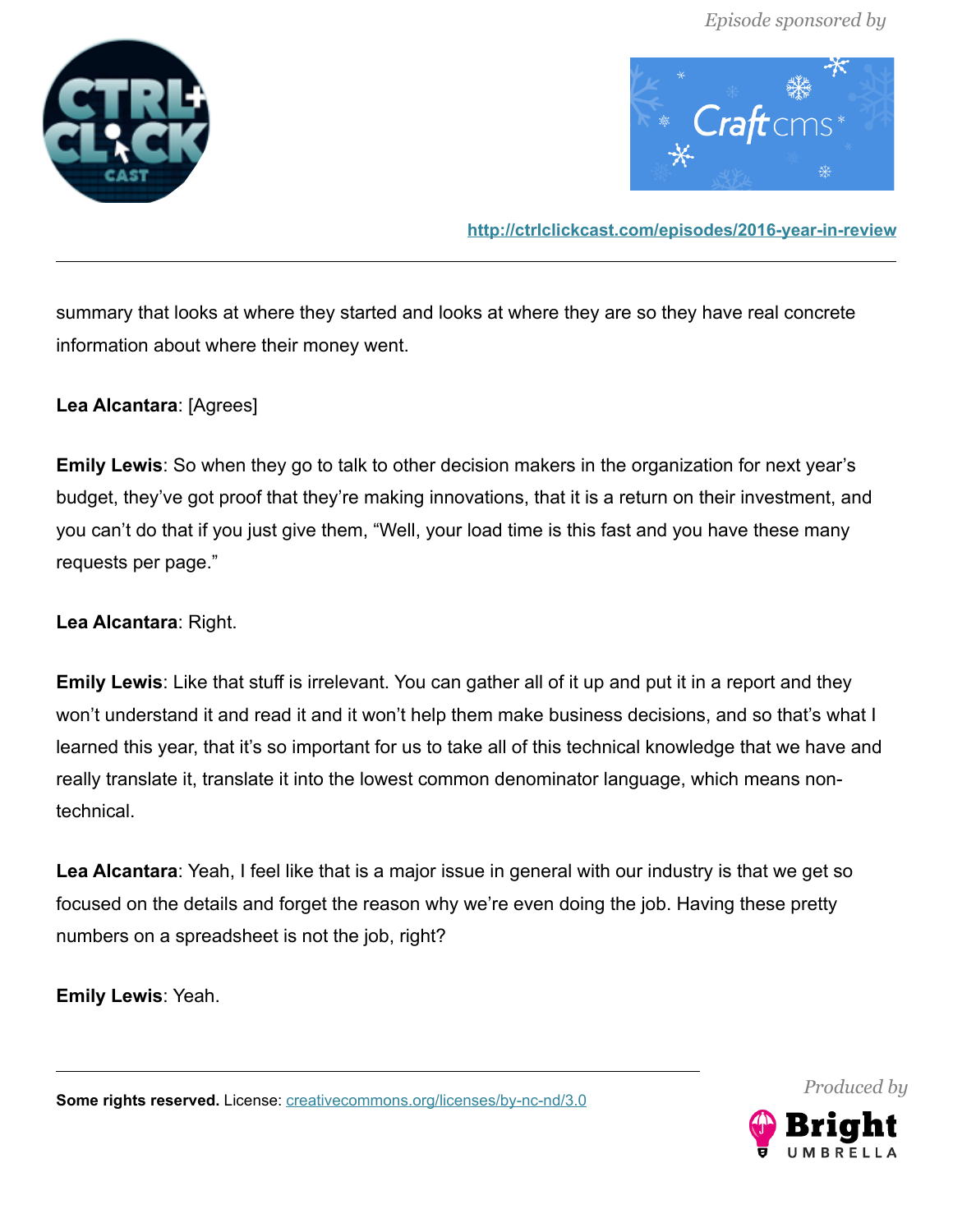



**<http://ctrlclickcast.com/episodes/2016-year-in-review>**

**Lea Alcantara**: The job is to make conversions happen on their site. The job is to make sure that their content managers are able to easily update their site without any issues, right?

**Emily Lewis**: [Agrees]

**Lea Alcantara**: And speed issues are roadblocks to getting those things to happen, and for us to just tell them like, "Okay, so it loads this much," and they have no context as to why that even matters, yeah, like how else would business people decide to even invest in speed if they don't know the reasons why.

**Emily Lewis**: [Agrees]

**Lea Alcantara**: Yeah. And speaking of which, let's talk about the reasons why in business. Erin, how about you? What are the top business things you've learned this year?

**Erin Lewis**: I guess this is a business thing and maybe it's a life thing. I feel like I've learned so many life lessons, and I get that all the time.

**Emily Lewis**: Your whole life… [Laughs]

**Erin Lewis**: Sure, yeah. I'm just learning them. [Laughs]

**Lea Alcantara**: [Laughs]

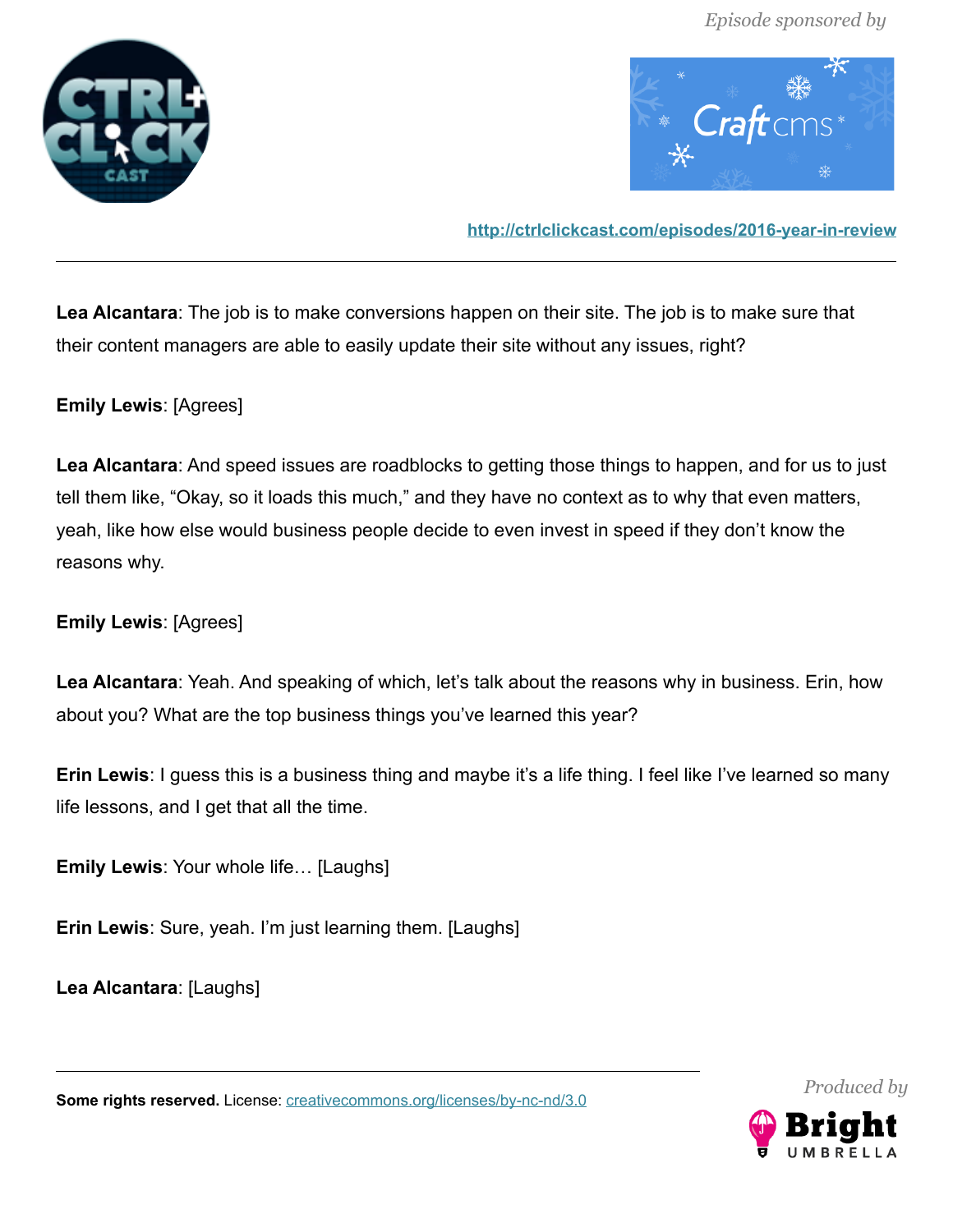



**<http://ctrlclickcast.com/episodes/2016-year-in-review>**

**Erin Lewis**: Okay, but this is super cliché, but just put your head down and keep moving and like maybe look at that long distance goal every once in a while, but otherwise, just look at what you're doing right now.

# **Emily Lewis**: [Agrees]

**Erin Lewis**: For years now, gosh, it has been a long time, I've been working with you guys and I've really loved the experience and learned so much, but it hasn't been easy working a full time job and then also working at night and on weekends for you guys.

**Emily Lewis**: [Agrees]

# **Lea Alcantara**: [Agrees]

**Erin Lewis**: And the whole time I've been sending out resumes and not hearing anything back most of the time, not even crickets, and there were times I was feeling burned out from working two jobs and I felt like things were going nowhere, and there were times where I didn't even know where I wanted things to go, so there was a lot of frustration at different times throughout this experience because I have this big goal that I didn't feel like I was reaching it, and at some point, I sort of resigned myself to just keep working and to focus less on where I thought the work might go. I just started feeling more satisfied in doing the work and less concerned about the outcome and that is when things really started to click.

**Emily Lewis**: [Agrees]

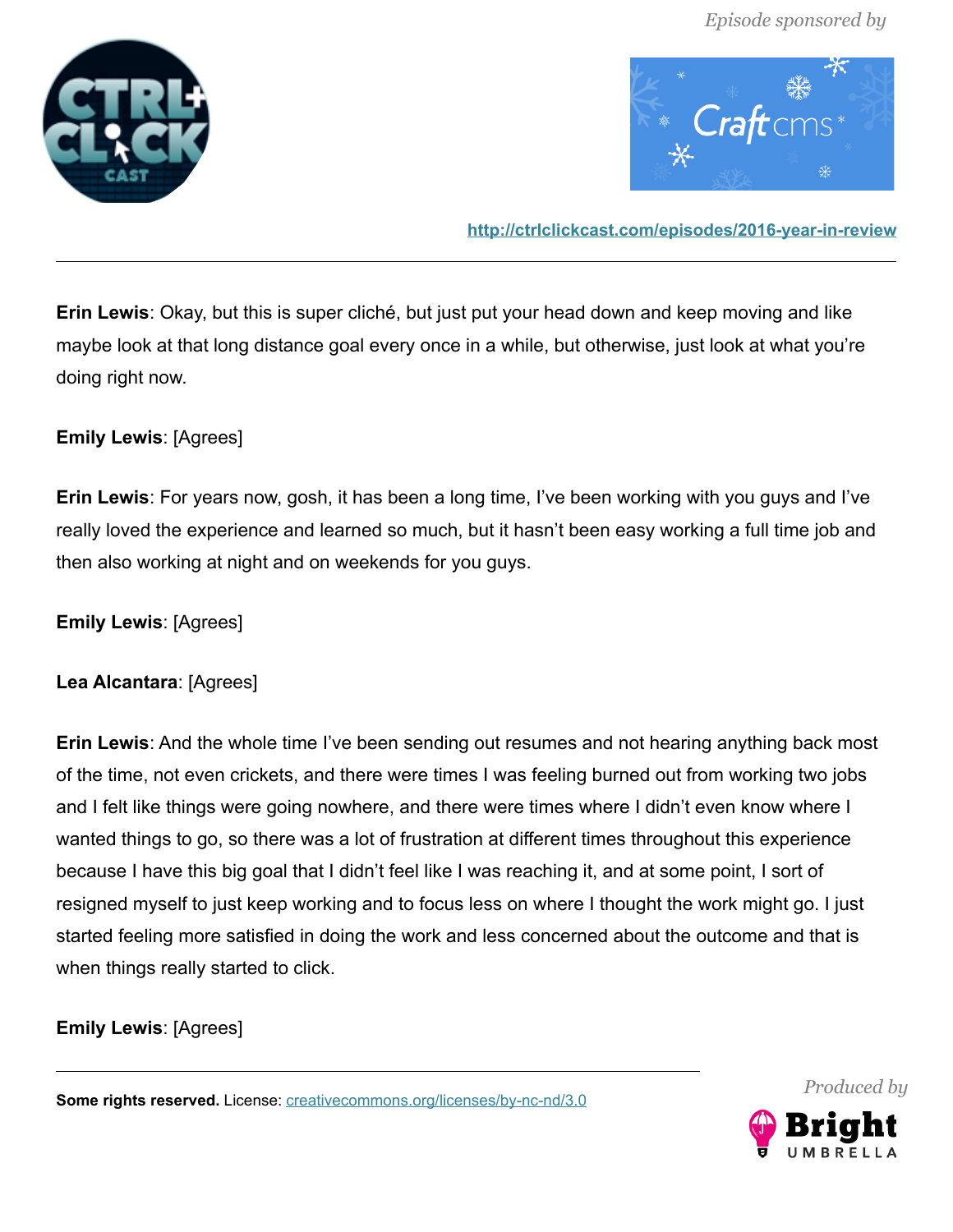



**<http://ctrlclickcast.com/episodes/2016-year-in-review>**

**Erin Lewis**: And it reminds me, I listened to a podcast, the topic was striving and how striving for things all the time can sometimes be a bad thing.

**Emily Lewis**: [Agrees]

**Erin Lewis**: So I think my lesson was just do good work and focus on your work and the rest will come.

**Emily Lewis**: I like that.

**Erin Lewis**: Thank you.

**Emily Lewis**: I feel that's true. How about you, Lea? What did you learn business-wise this year?

**Lea Alcantara**: So we focused on a lot of our marketing this year, but I think the real lesson while going through all that marketing consultation and the work is that knowledge is nothing without understanding why it needs to be done, so just doing something because somebody told you, "Oh, you need to market. Oh, you need to change your rates. Oh, you need to do that." So we all know that, but all that knowledge is nothing without a process or plan to execute that advice, right?

**Emily Lewis**: [Agrees]

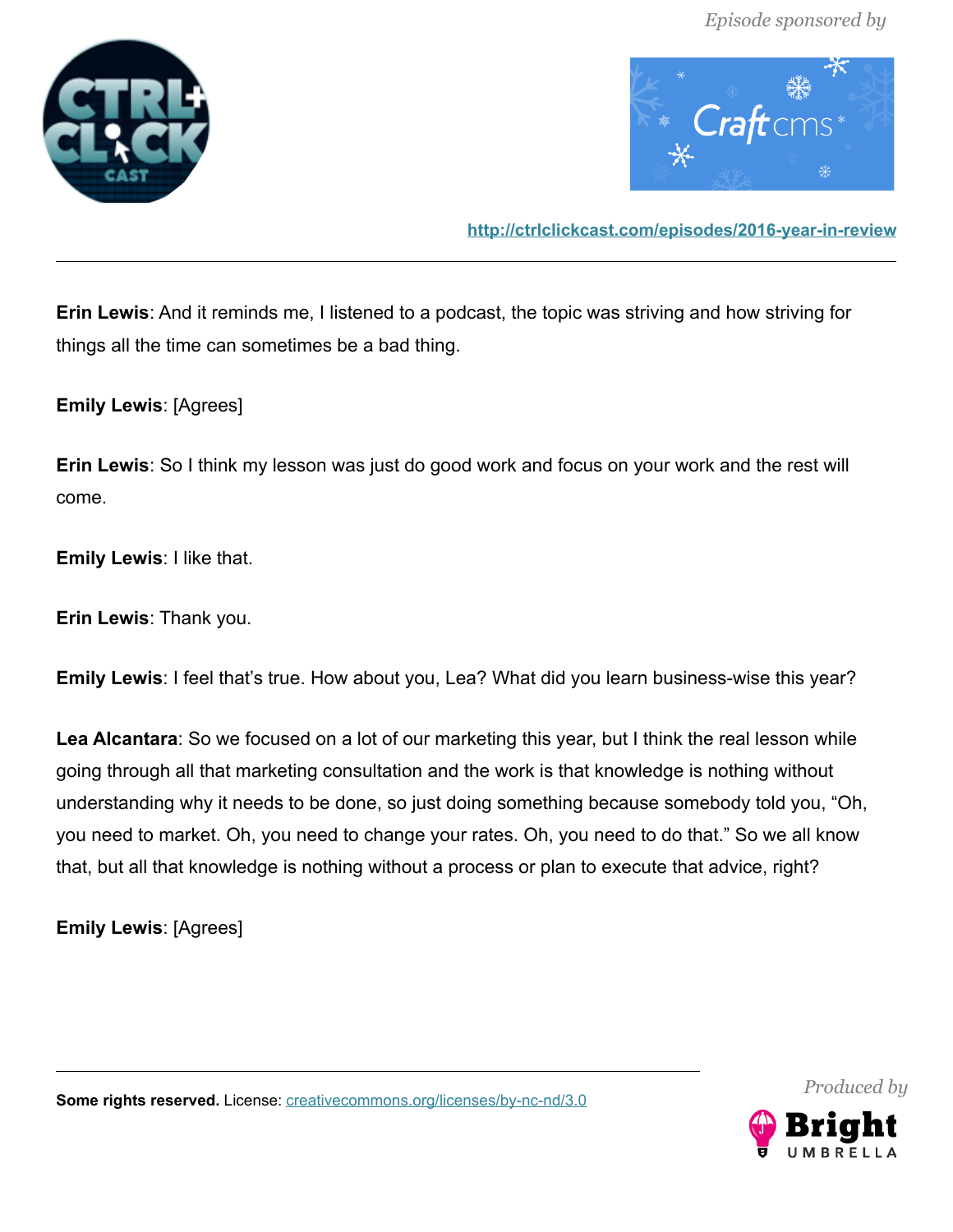



**<http://ctrlclickcast.com/episodes/2016-year-in-review>**

**Lea Alcantara**: So sometimes like something that I get frustrated by when people write articles or certain things, it just seems like a lot of motivational speak and no process or plan to actually execute the motivation.

**Emily Lewis**: [Agrees]

Lea Alcantara: So I think it's so important for us this year that we were able to speak to an expert like Ilise who help us with our marketing.

**Emily Lewis**: [Agrees]

**Lea Alcantara**: And she was able to help put all the moving parts together.

**Emily Lewis**: [Agrees]

**Lea Alcantara**: And I think that was super important because you could be doing a lot of things that you're supposed to do, but if you're not doing them with a proper direction, then you're kind of just flailing around.

**Emily Lewis**: I couldn't agree more, and I mean, I feel like that is so true, not just in business, you can apply it everywhere.

**Lea Alcantara**: [Agrees]

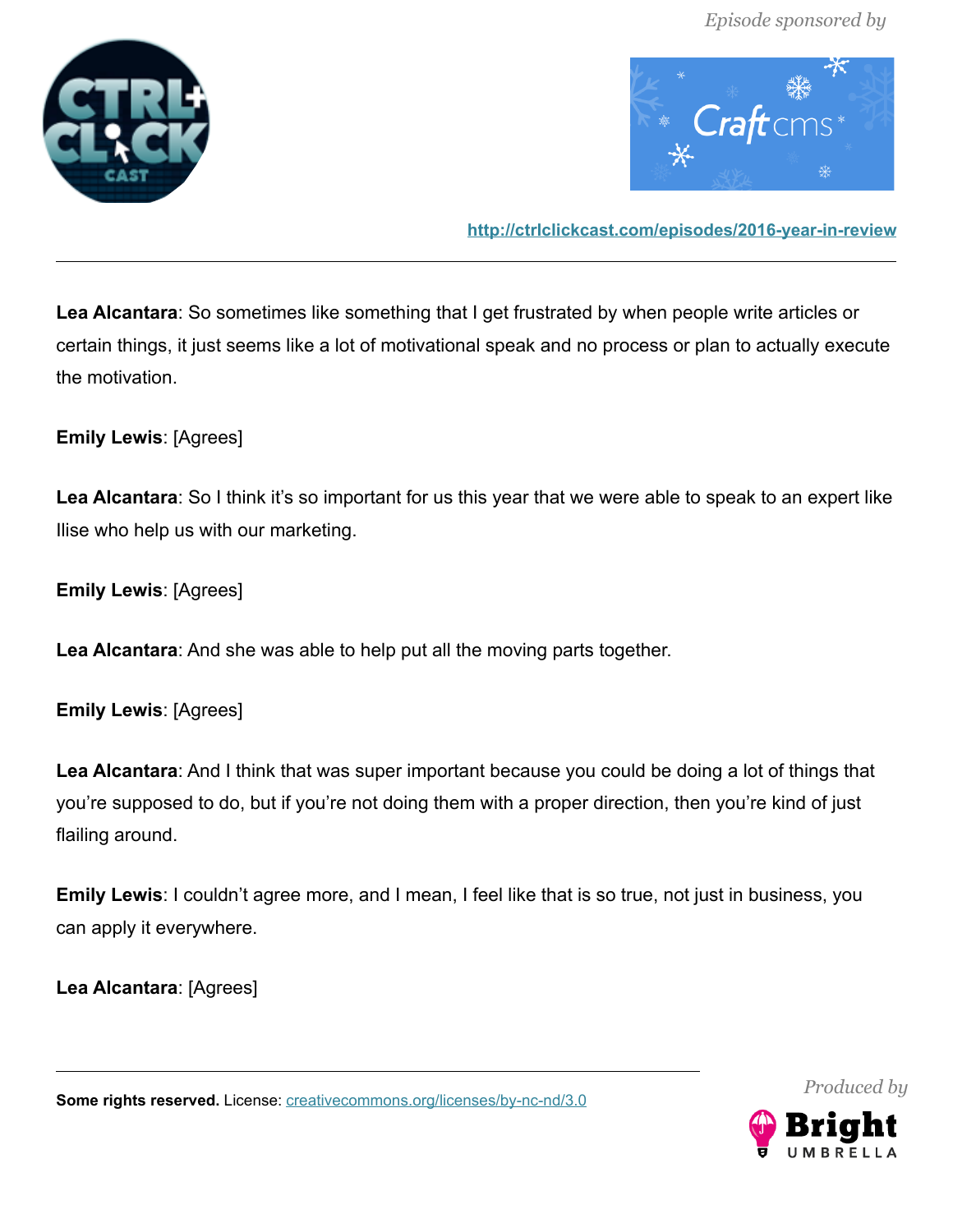



**<http://ctrlclickcast.com/episodes/2016-year-in-review>**

**Emily Lewis**: I mean, I feel like I'm seeing it all over the place in the world right now.

**Lea Alcantara**: [Agrees]

**Emily Lewis**: People not having a clear direction with what they want to do.

**Lea Alcantara**: Right.

**Emily Lewis**: They want to do something, but they don't know what to do.

**Lea Alcantara**: Right, exactly.

**Emily Lewis**: They've got direction.

**Lea Alcantara**: Absolutely.

**Emily Lewis**: Yeah.

**Lea Alcantara**: So how about you, Em, like what business knowledge did you learn this year that you'd like to share?

**Emily Lewis**: I think I learned the real definition of marketing…

**Lea Alcantara**: [Agrees]

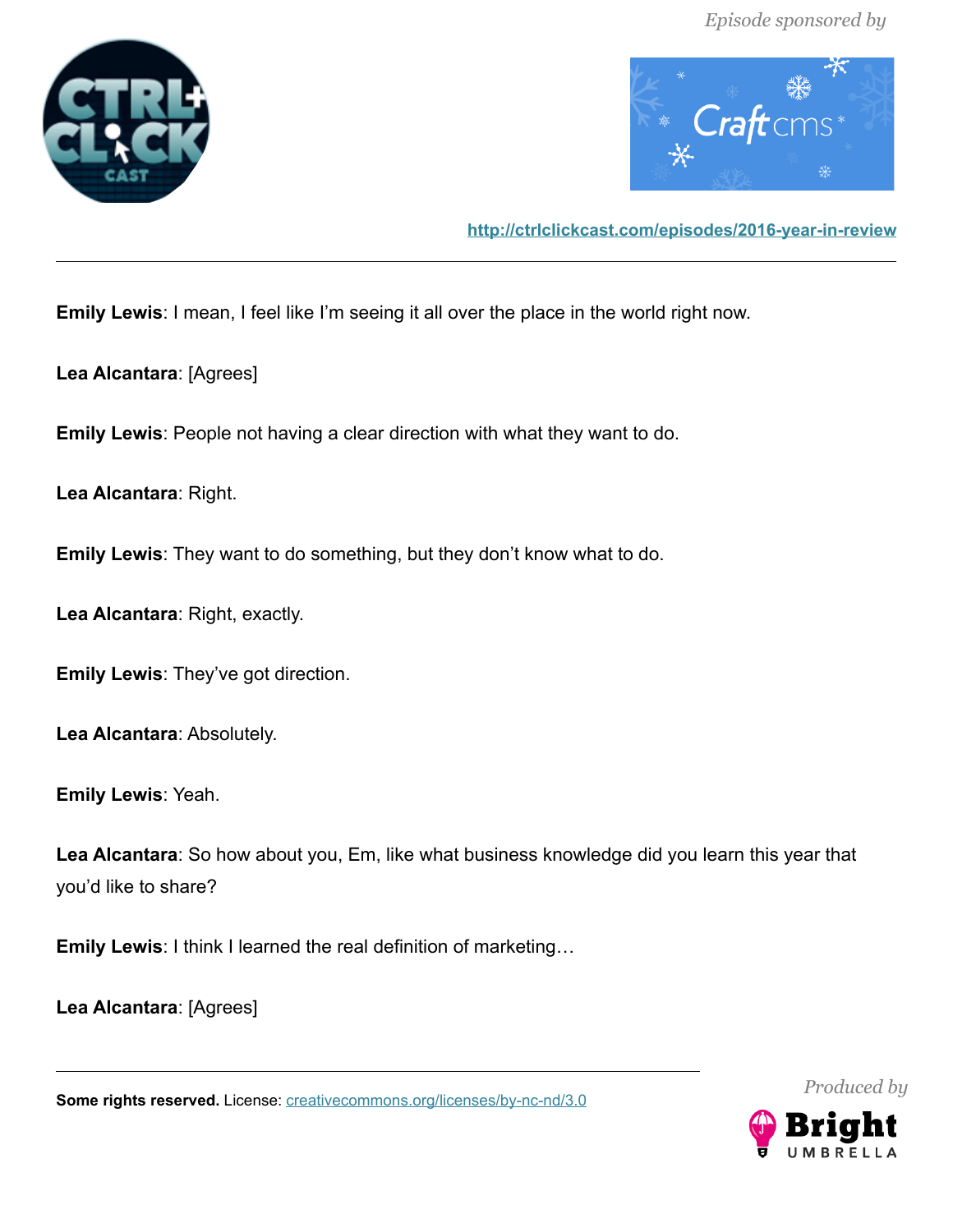



**<http://ctrlclickcast.com/episodes/2016-year-in-review>**

**Emily Lewis**: That what it really is, it's communication and connection, and those are two things I'm already pretty good at, whereas I never really thought I was very good at marketing. I mean, I've worked in marketing, but it was always like I felt dirty. [Laughs]

# **Lea Alcantara**: [Agrees]

**Emily Lewis**: But once I realized what marketing is and what it means to our business or our podcast, I realized that I already have the skills that require effective marketing.

### **Lea Alcantara**: Right.

**Emily Lewis:** It's not a bunch of new things to learn, but it was really to take what I already know and apply it in a new way.

# **Lea Alcantara**: [Agrees]

**Emily Lewis**: What stands out most for me is like our content marketing. We have a really clear editorial focus and a plan that influences all of our marketing. So the blog, the newsletters, social media, emails we send, they are all sort of influenced by each other, so we're doing more with the content that we're creating. We're not just putting a blog post out there in the ether.

We write a blog post and then we continue to communicate on that topic through all of the things that we connect to people with, and then we evaluate that plan often enough that I feel we're able to shift direction, if we have to, to respond to new information or something that's timely for our clients, and



*Produced by*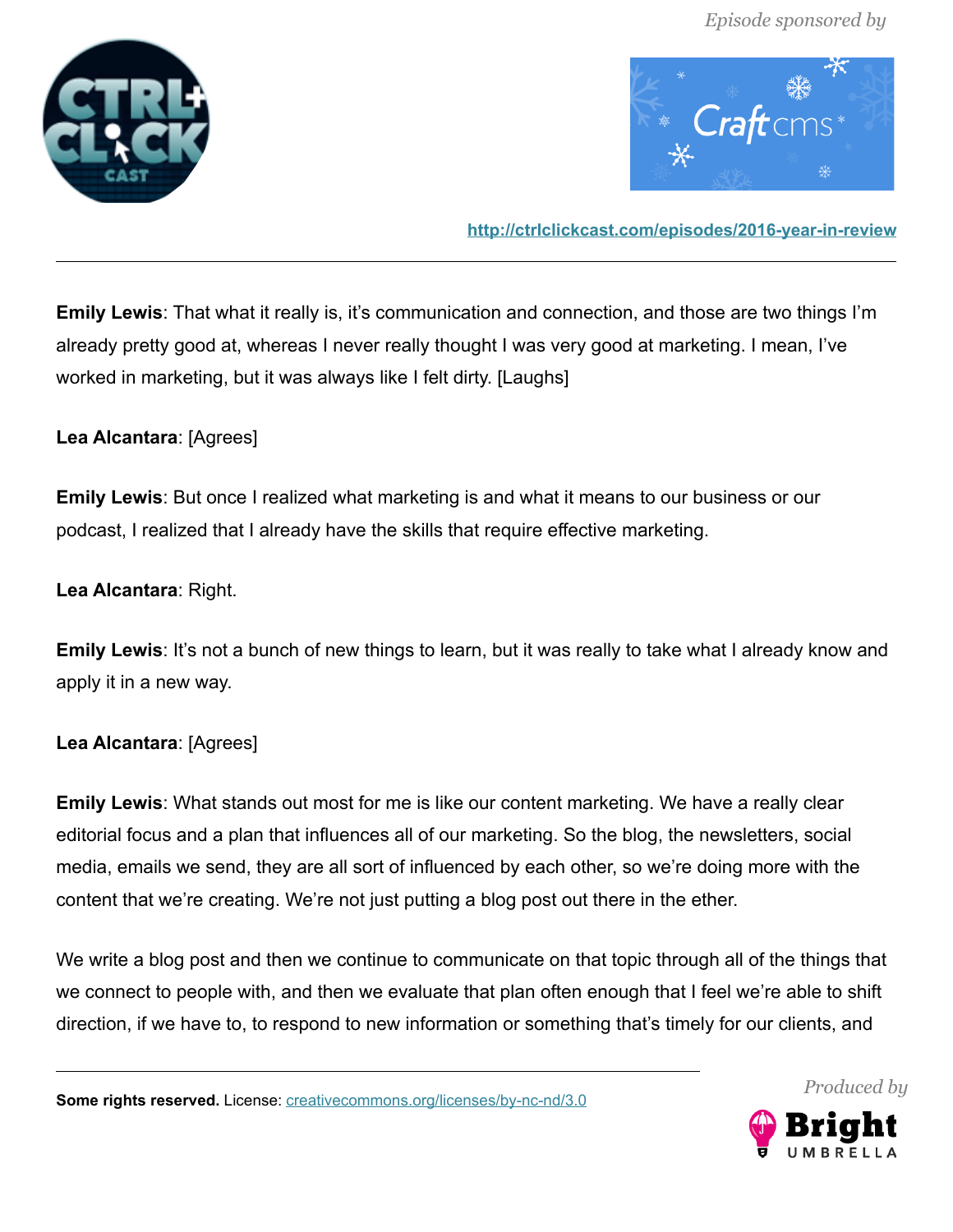



**<http://ctrlclickcast.com/episodes/2016-year-in-review>**

while it's more work than we've done before, we've got a system that I think is relatively easy to manage and get the most out of what we do, and the crazy thing is that I can look back at my time at Web Standard Sherpa as managing editor and I did all of that already.

**Lea Alcantara**: Right.

**Emily Lewis**: Like we had a plan, we were carrying a theme through content. We were engaging with our readers and giving them information that they need, and I have those skills, I just didn't really understand that that is marketing and that you can apply it to your own small business, and that stuff I already know how to do.

**Lea Alcantara**: Yeah, absolutely. I feel like a lot of this year's business learnings really is connecting the dots, like connecting the dots of all the skills that we already have and all the knowledge that we've already gained and things that we already practiced, but now understanding why we're doing it and how they all integrate with each other. Because, again, like I know I'm going back to what I learned, knowledge is nothing if you have no idea how to apply it.

**Emily Lewis**: Well, and I almost feel like it also ties to Erin, but in a unique way. I think what Erin is doing now in her career is putting the dots in place.

**Lea Alcantara**: Right.

**Emily Lewis**: And you and I did that.

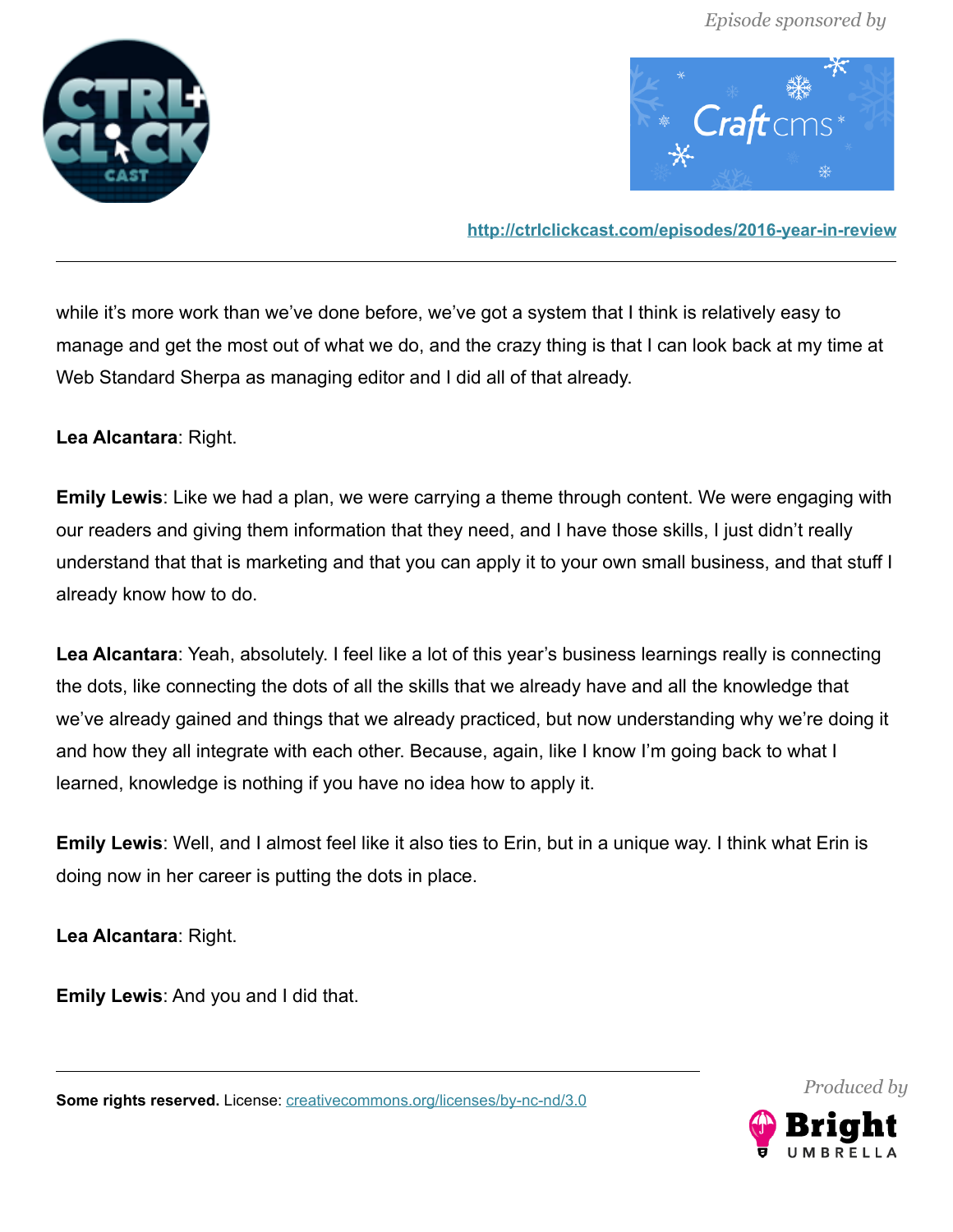



**<http://ctrlclickcast.com/episodes/2016-year-in-review>**

**Lea Alcantara**: Yeah.

**Emily Lewis**: And now we're going back and trying to look at what the pattern is.

**Lea Alcantara**: Right.

**Emily Lewis**: Erin was, I think, from what I heard you say, Erin, you were sort of trying to build that pattern, but you hadn't put all the dots down yet.

**Erin Lewis**: Yeah.

**Emily Lewis**: And once you started just focusing on the freaking dots…

**Erin Lewis**: Yeah, absolutely.

**Lea Alcantara**: Right.

#### *Timestamp: 00:20:00*

**Emily Lewis**: In a couple of years, when it's time for you to move to a new level in your career or your job, you might start to see those connections.



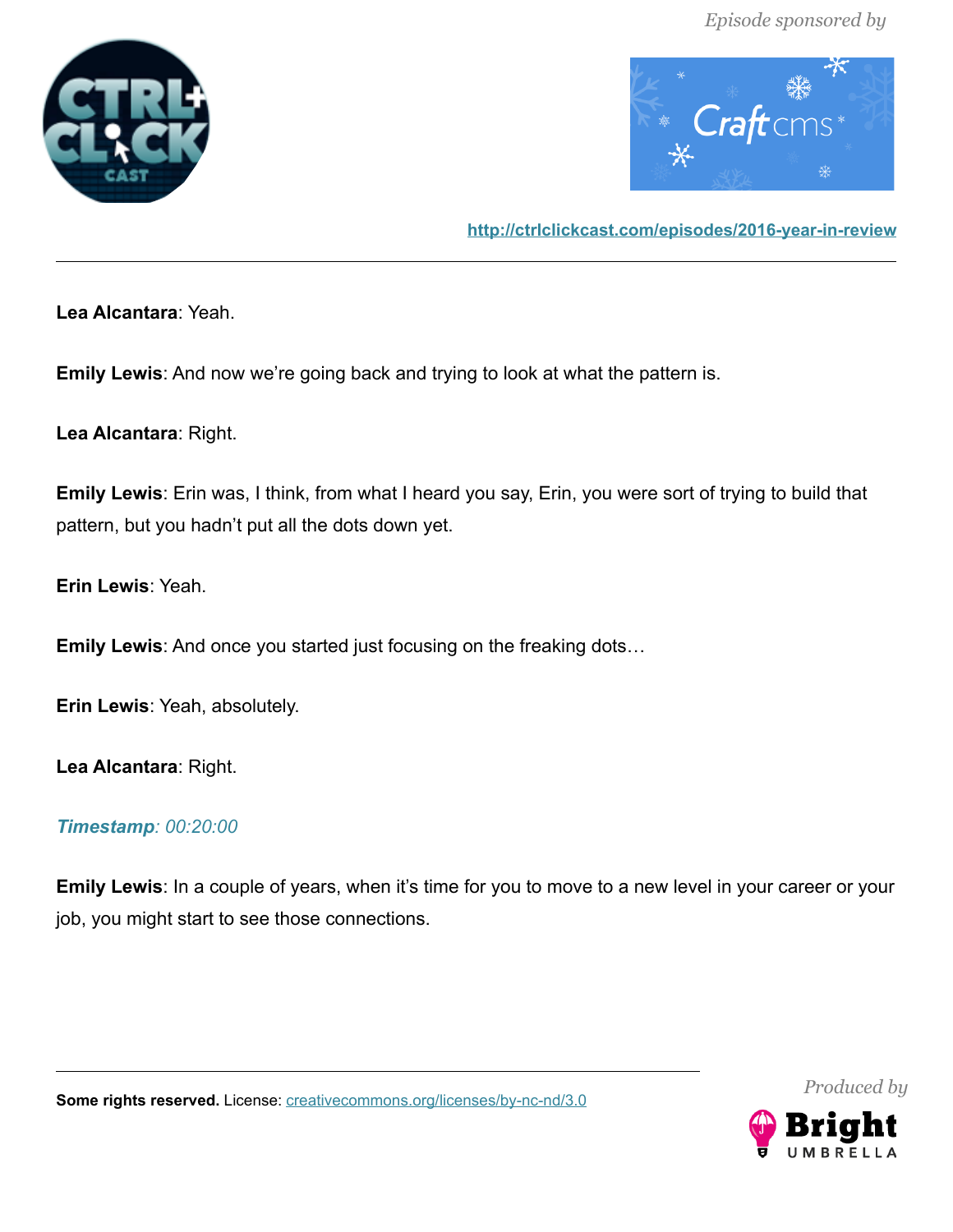



**<http://ctrlclickcast.com/episodes/2016-year-in-review>**

**Erin Lewis**: Right. It's the idea of like, in retrospect, things have more of a shape but in the middle of while you're doing it. Until you get that experience, you can't expect to necessarily be super purposeful because you haven't built that initial base yet.

**Emily Lewis**: [Agrees]

**Erin Lewis**: And you guys are extending beyond that at this point with your business.

**Emily Lewis**: Yeah.

**Lea Alcantara**: [Agrees]

**Emily Lewis**: It's like we finally realized, Lea, I think when you and I finally joined forces, is that we had all this foundation but not enough direction and we're figuring that out.

**Lea Alcantara**: Yeah.

**Emily Lewis**: And hopefully reaping all the rewards. [Laughs]

**Lea Alcantara**: [Laughs]

**Erin Lewis**: That's a yes. [Laughs]

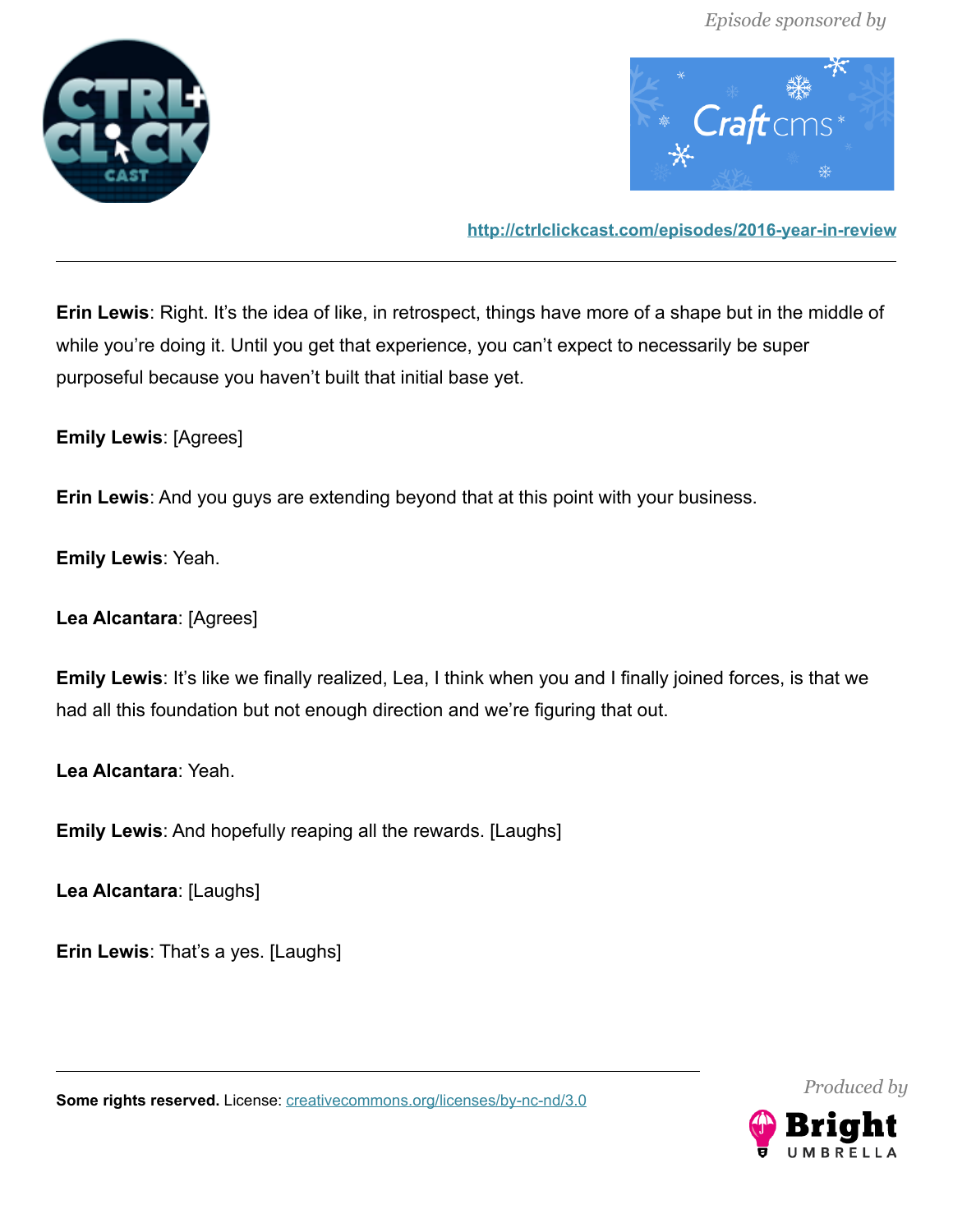



**<http://ctrlclickcast.com/episodes/2016-year-in-review>**

**Emily Lewis**: All right, let's take a shift and talk about personal life, quality of life, and so Erin, what was your top quality of life thing you learned this year?

**Erin Lewis**: I think each year that goes along, I learn this a little bit better, but this year particularly, it's been very long and tough year with a lot of change. In addition to trying to switch careers and doing all that, I was in a car accident that was kind of nasty in the springtime and just dealt with another running injury.

**Lea Alcantara**: [Agrees]

**Erin Lewis**: I just have like a bad year physically.

**Emily Lewis**: [Agrees]

**Erin Lewis**: So I think the lesson I've learned very well this year is to be really, really excruciatingly patient and just thankful for small victories.

**Lea Alcantara**: [Agrees]

**Emily Lewis**: Yeah.

**Erin Lewis**: Patience is really difficult to tap into, but it is the thing that has gotten me through the toughest times.

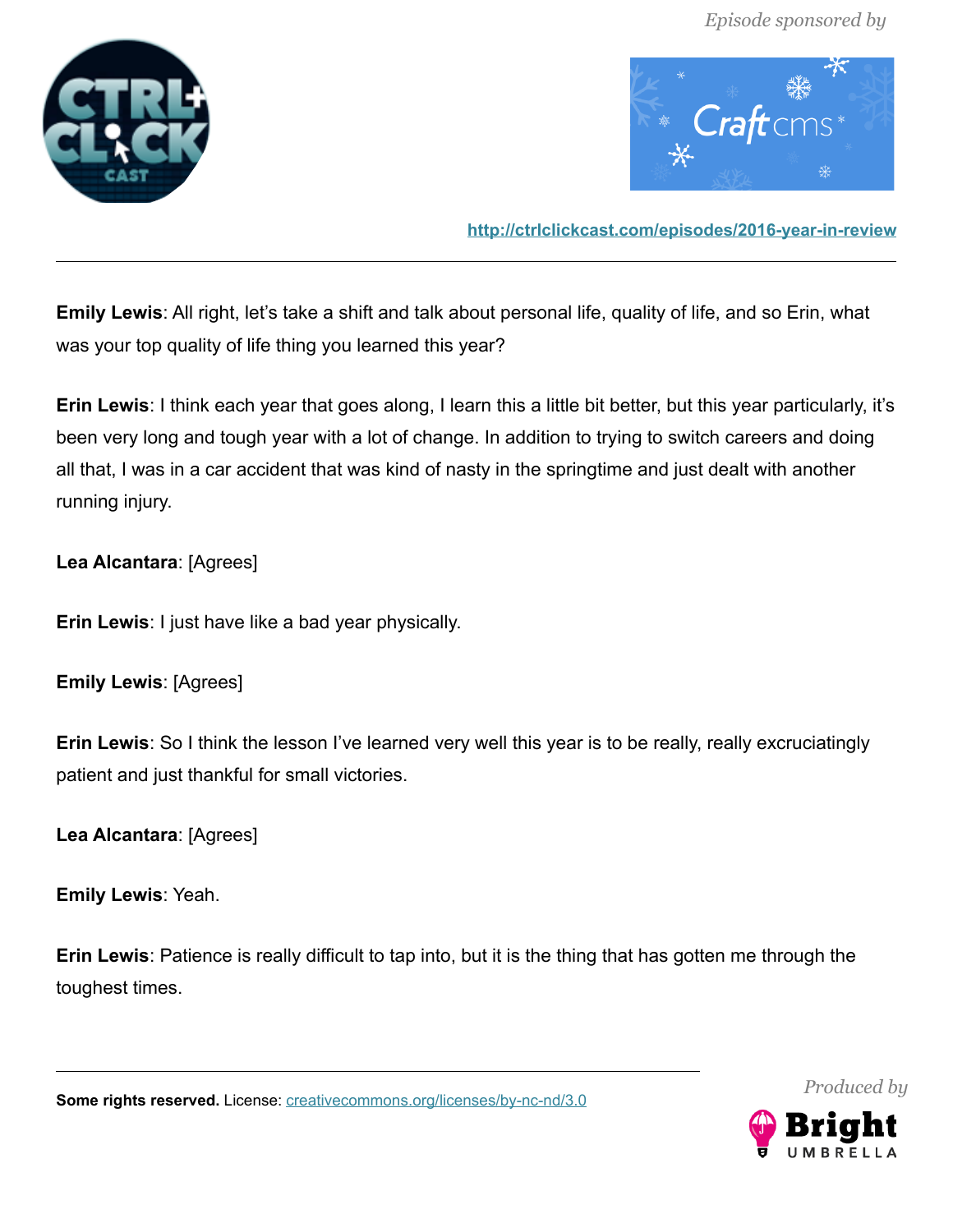



**<http://ctrlclickcast.com/episodes/2016-year-in-review>**

# **Emily Lewis**: [Agrees]

**Erin Lewis**: I started meditating and just generally trying to calm down about everything, and I'm kind of a spazzy person so that's not easy for me to do.

# **Emily Lewis**: [Laughs]

**Erin Lewis**: But that tapping into that is, you know. It sounds really trite, but inner peace and inner calm is something that I really focused on this year and it's helped me quite a bit.

**Emily Lewis**: I think inner strength is everything. I think it's everything in life and it's everything if you have your own business or anything. It's the thing you have to learn to rely on. How about you, Lea? What did you learn this year, quality of life-wise?

**Lea Alcantara**: Well, I feel like I had to be a little bit more honest with myself about the things that I wanted to do, and that means I need to actually have a process and plan for my own life.

**Emily Lewis**: Personal life?

**Lea Alcantara**: Yes, yes, for my own personal life, and similar to what I do with business, but I mean, while it can be like spontaneous like I planned a big trip to Japan in four weeks.

**Emily Lewis**: [Agrees]

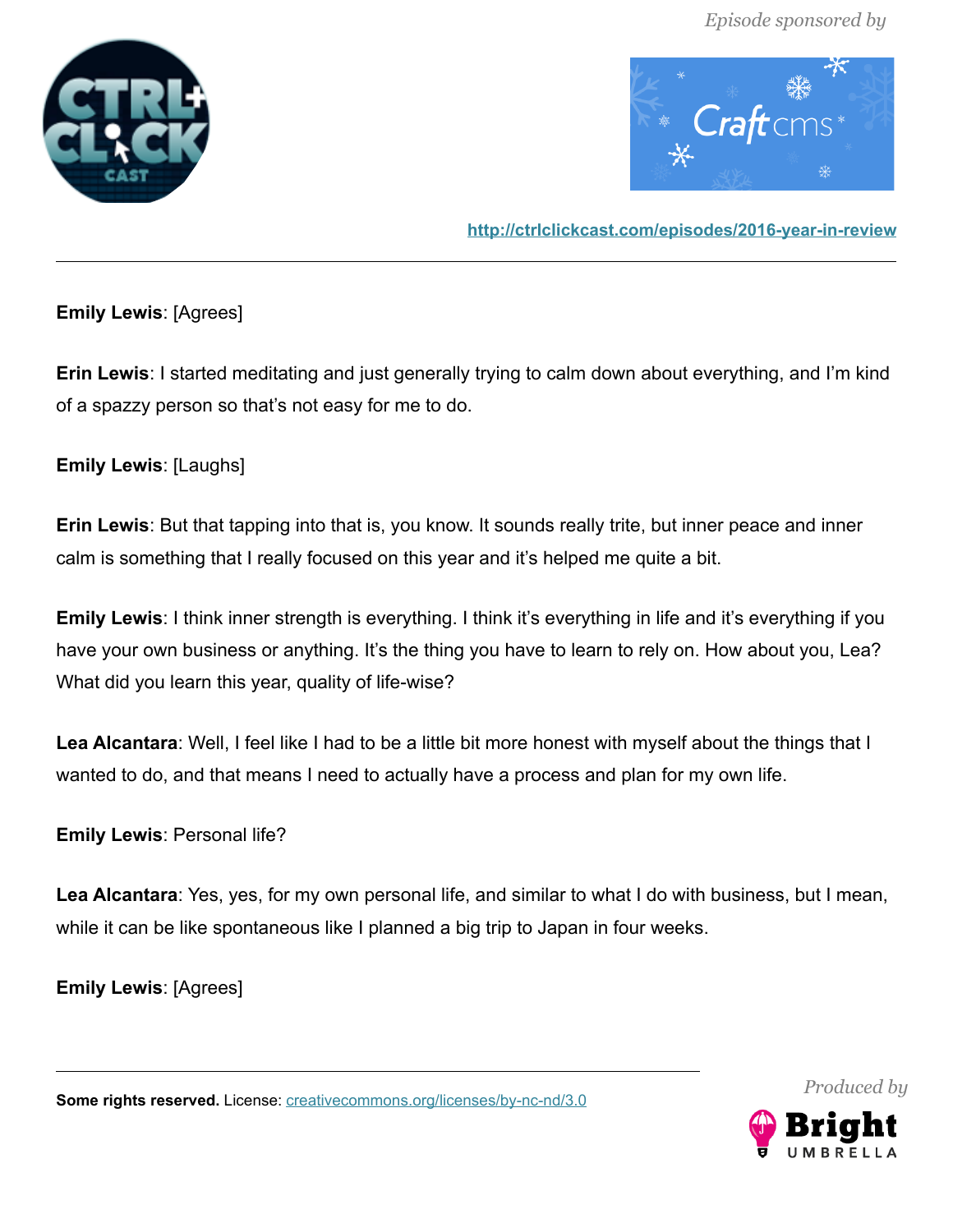



**<http://ctrlclickcast.com/episodes/2016-year-in-review>**

**Lea Alcantara**: But like my day-to-day personal goals need to have some sort of process or it just doesn't get done, so I know for the past few years, if you're a loyal listener to this podcast, you probably have heard me say, "I want to read more." Okay? [Laughs]

**Erin Lewis**: [Laughs]

**Emily Lewis**: [Laughs]

**Lea Alcantara**: But that goal was sort of vague, and then so every year I keep saying, I keep saying it, and even last year, I remember Emily was like, "Should I give you a to-do?" [Laughs]

**Erin Lewis**: [Laughs]

**Emily Lewis**: [Laughs] Or that…

**Lea Alcantara**: Because then it might get done, and frankly, that kind of thinking actually probably helped me to kind of realize I do need to have some sort of structure for this to happen, but not so much structure that I feel like I'm too constrained.

**Emily Lewis**: [Agrees]

Lea Alcantara: And especially if it's something personal, I don't want to feel like it's work either.

**Emily Lewis**: Right.

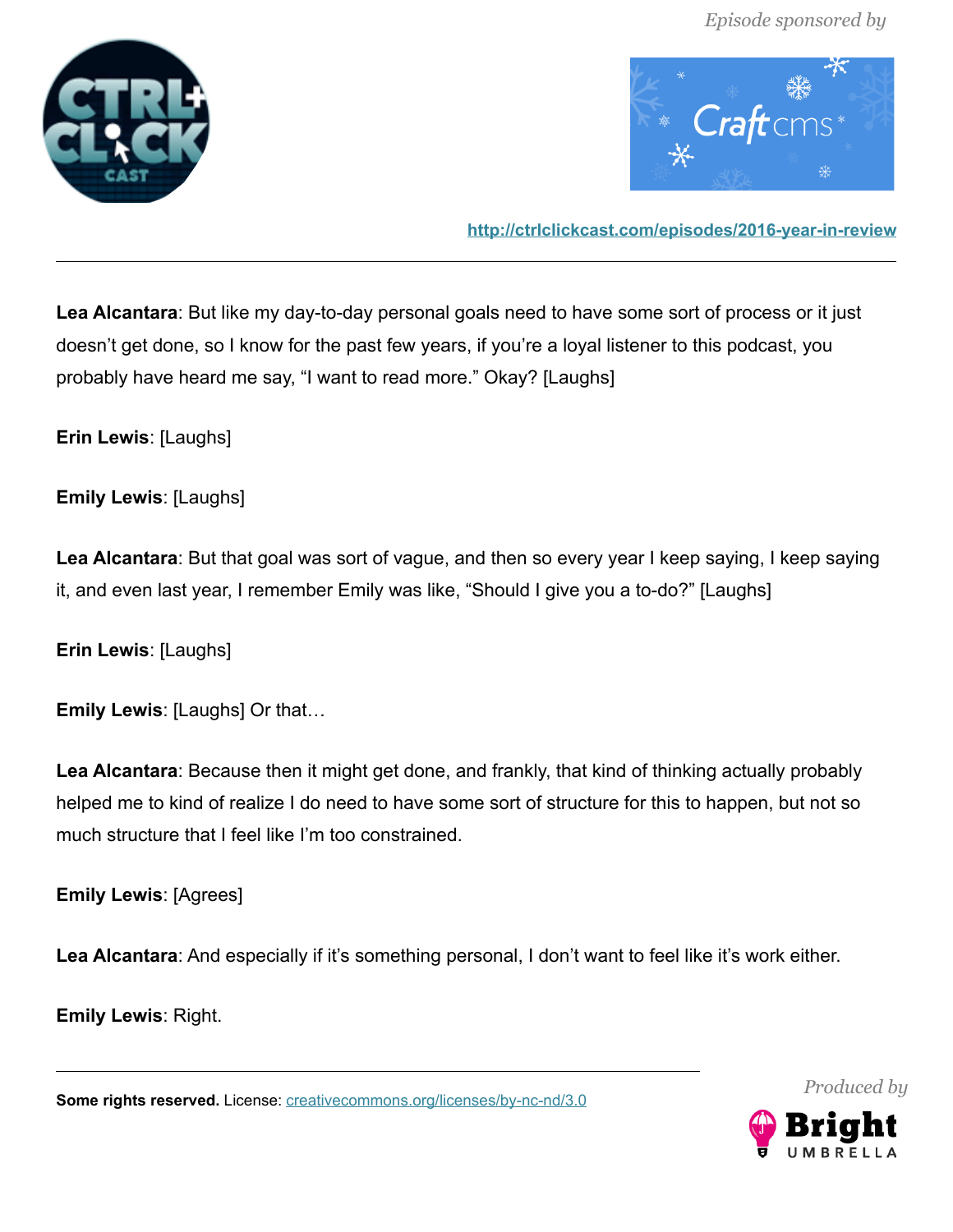



**<http://ctrlclickcast.com/episodes/2016-year-in-review>**

**Lea Alcantara**: So then I had to think about what are the habits I already have and how do I integrate new things into my life that I'm already doing. So since I already have a habit of going to the gym on a regular basis and a few of those times is technically like, "I'm just going to walk on a treadmill this day because it's my rest day."

**Emily Lewis**: [Agrees]

**Lea Alcantara**: So then I just decided to pair that walk with a reading on my Kindle and because I've done that, I've finished more books this year than I have in the past three years combined.

**Emily Lewis**: Woohoo!

**Erin Lewis**: Yehey!

**Lea Alcantara**: Yehey! I know. I know.

**Emily Lewis**: Thank you for reading. [Laughs]

**Lea Alcantara**: [Laughs]

**Erin Lewis**: [Laughs]



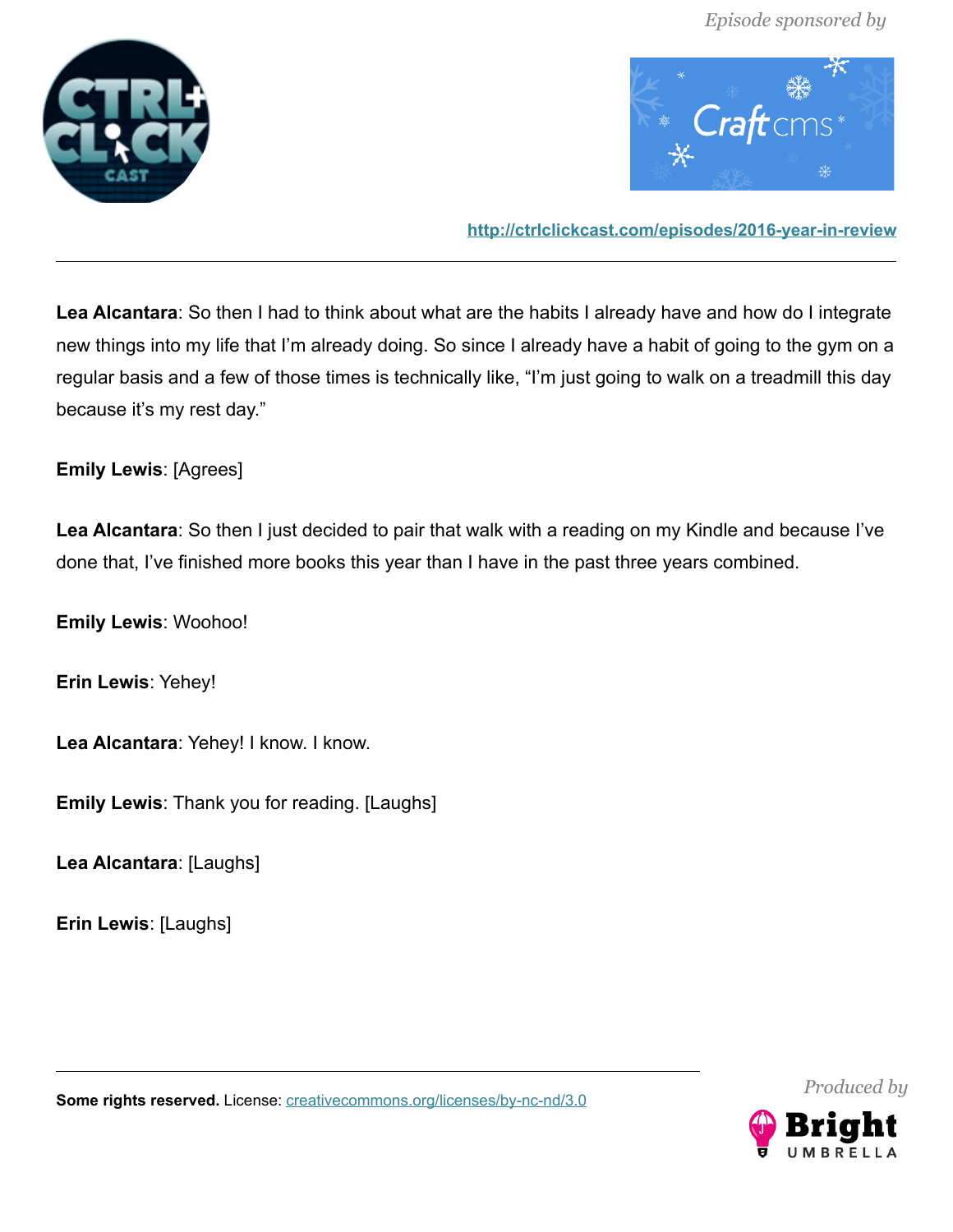



**<http://ctrlclickcast.com/episodes/2016-year-in-review>**

**Lea Alcantara**: And I mean, it's like one of those things work because I've actually experimented with this this year as well where, "Okay, yehey, I paired it with walking. Now, I'm going to decide not pairing it with walking and see if I will naturally just continue reading."

**Emily Lewis**: [Agrees]

**Lea Alcantara**: And I realized, "No, I just don't."

**Erin Lewis**: [Laughs]

**Emily Lewis**: [Laughs]

**Lea Alcantara**: I just don't because like when I'm sitting down at home, I feel like I'm more inclined to watch something on Netflix.

**Emily Lewis**: [Agrees]

**Erin Lewis**: Yeah.

**Lea Alcantara**: Like I feel like, "Okay, now, I'm sitting. Now, this is my downtime." And I feel like with me, reading is an active thing for me.

**Emily Lewis**: [Agrees]

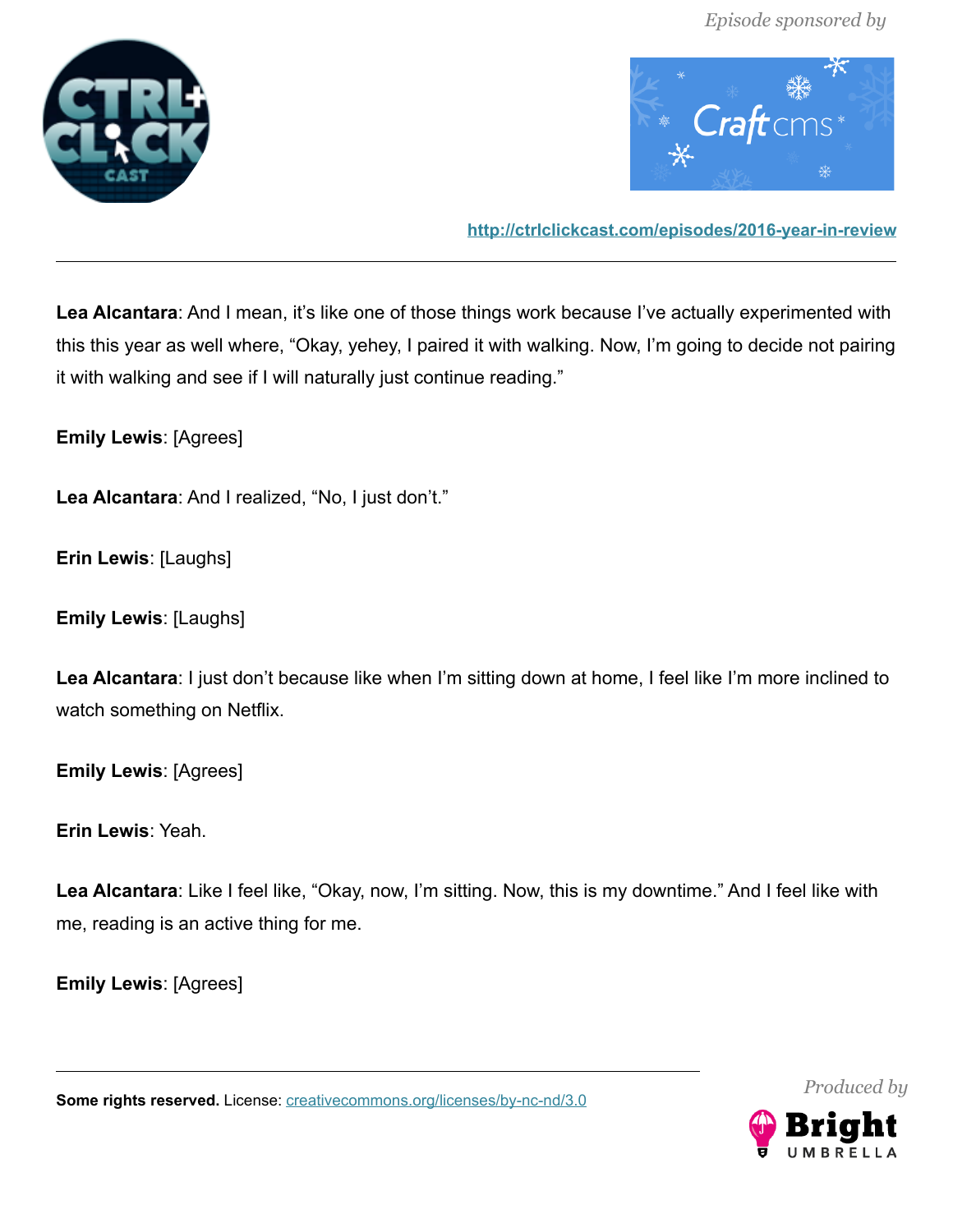



**<http://ctrlclickcast.com/episodes/2016-year-in-review>**

**Lea Alcantara**: Like I need to be like focusing on it, and I feel like because for me, I've paired it with walking, now I'm engaged with the reading.

**Emily Lewis**: Right.

**Erin Lewis**: [Agrees]

**Lea Alcantara**: So that's basically what I learned. If I want to get something done, I have to figure out how to integrate it with things I'm already doing and also kind of being honest with myself as in when I experimented not pairing it with my regular walks, well, I ended not doing it because I had ended up watching Netflix instead.

**Emily Lewis**: [Agrees]

**Lea Alcantara**: So just being honest with that and pairing it with things I'm already doing, I feel like it's a good lesson with personal quality of life things. If I want something done, figure out how to integrate it with things I'm already doing.

**Erin Lewis**: [Agrees]

**Emily Lewis**: Yeah, I totally agree with that. I have to ask, so what was your favorite book this year so far?

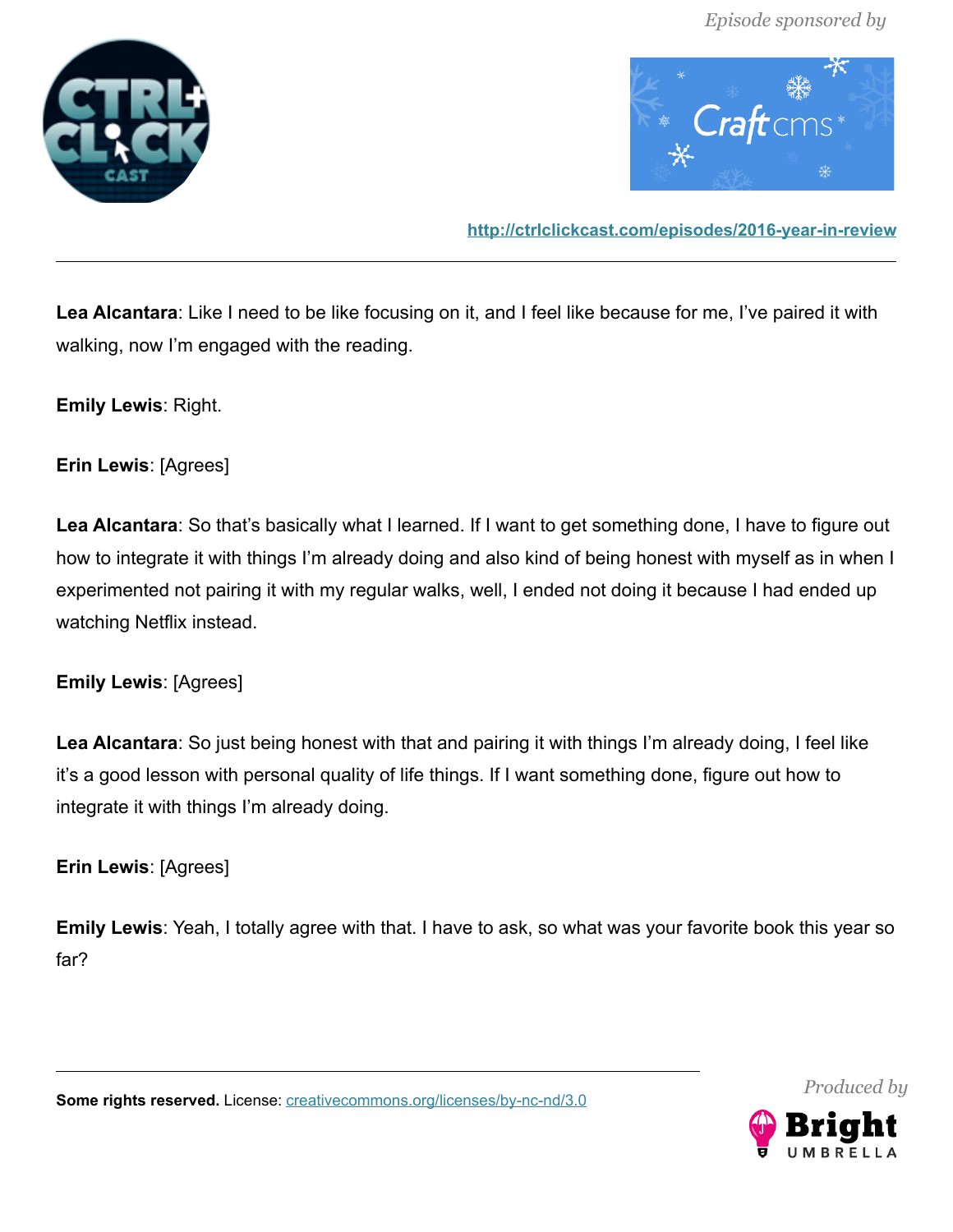



**<http://ctrlclickcast.com/episodes/2016-year-in-review>**

**Lea Alcantara**: Oh, I don't… hmm, that's hard to say because I kind of mixed a bunch of like personal and business stuff in regards to that. Okay, so personally, I've really enjoyed reading *Why Not Me?* by Mindy Kaling.

**Emily Lewis**: [Agrees]

**Lea Alcantara**: Yeah, all the stories there are so hilarious. Her life is so fascinating and I feel like she's had a lot of really great lessons to learn as just a woman of color in television as well as a writer and then she has an interesting life so just anecdotes about certain things, I thought it was just really fascinating, so that's a personal one. For business, something that I'm currently reading right now, I'm going to mention later on, just to keep you guys in suspense. [Laughs]

**Erin Lewis**: [Laughs]

**Emily Lewis**: Oh yeah. [Laughs]

**Erin Lewis**: Tell us later.

**Lea Alcantara**: Yeah.

**Emily Lewis**: I think you just trumped us.

**Lea Alcantara**: Keep listening. [Laughs]

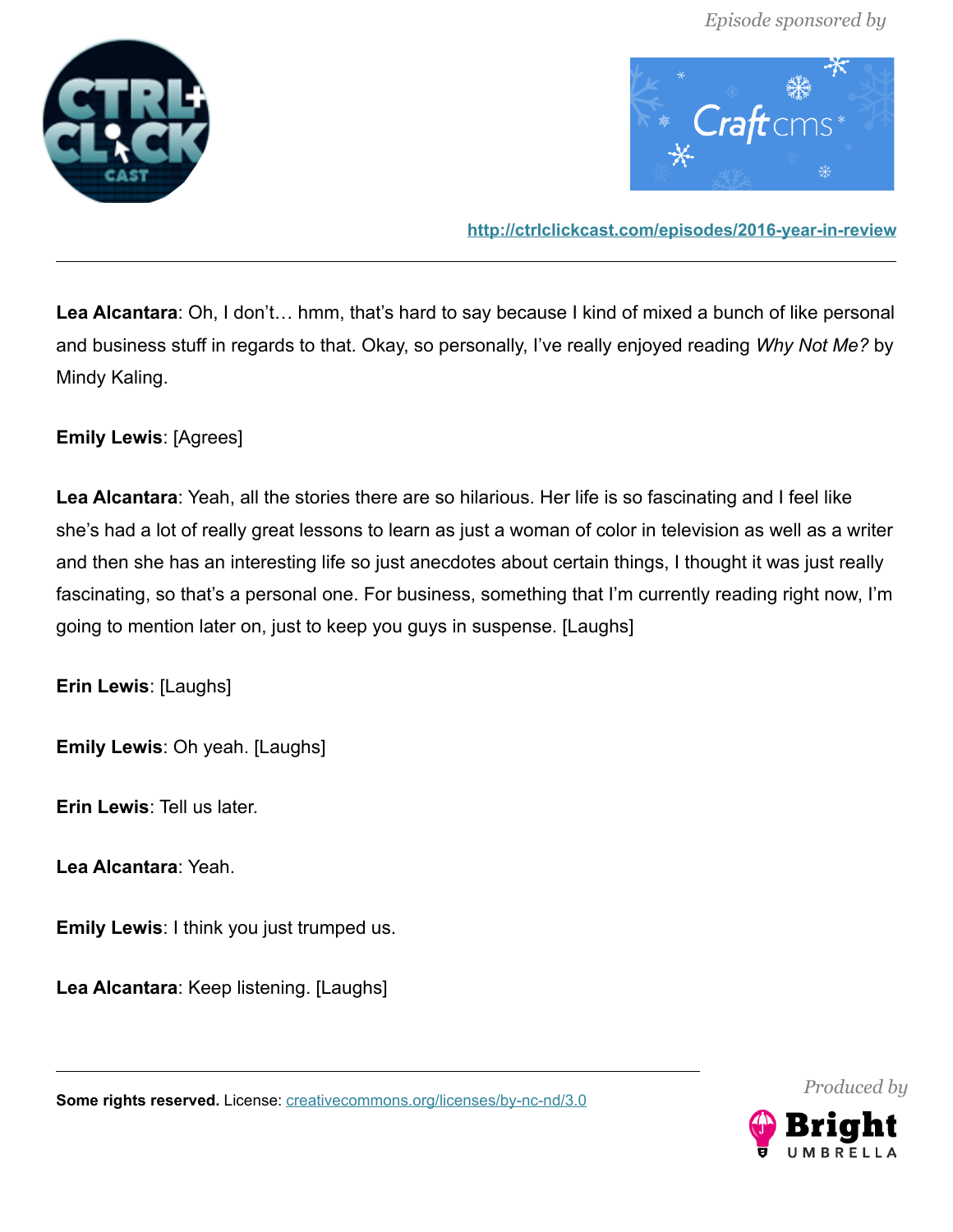



**<http://ctrlclickcast.com/episodes/2016-year-in-review>**

**Erin Lewis**: I know. Why haven't I thought of that before? [Laughs

**Lea Alcantara**: [Laughs]

**Emily Lewis**: Here's something to keep you in suspense. I'm doing a little hand signals by my hand. [Laughs]

**Erin Lewis**: [Laughs] Oh, no, no. We brought it into the podcast. [Laughs]

**Emily Lewis**: I thought this was a safe space. [Laughs]

**Lea Alcantara**: [Laughs]

**Erin Lewis**: [Laughs]

**Lea Alcantara**: Speaking of safe space, Emily, what have you learned to help improve your quality of life this year?

**Emily Lewis**: Well, it's different specific, but it's the same theme as yours as being really honest with myself about where I am and what I'm doing and this year I really realized I have to be more aware of my mental and emotional wellbeing. I'm a really high-performing person and so even when things aren't well, I'm still taking care of "business," but it's easy for me to not even notice that I'm not taking care of myself or my personal life or even notice that I'm sort of actually not doing emotionally well.

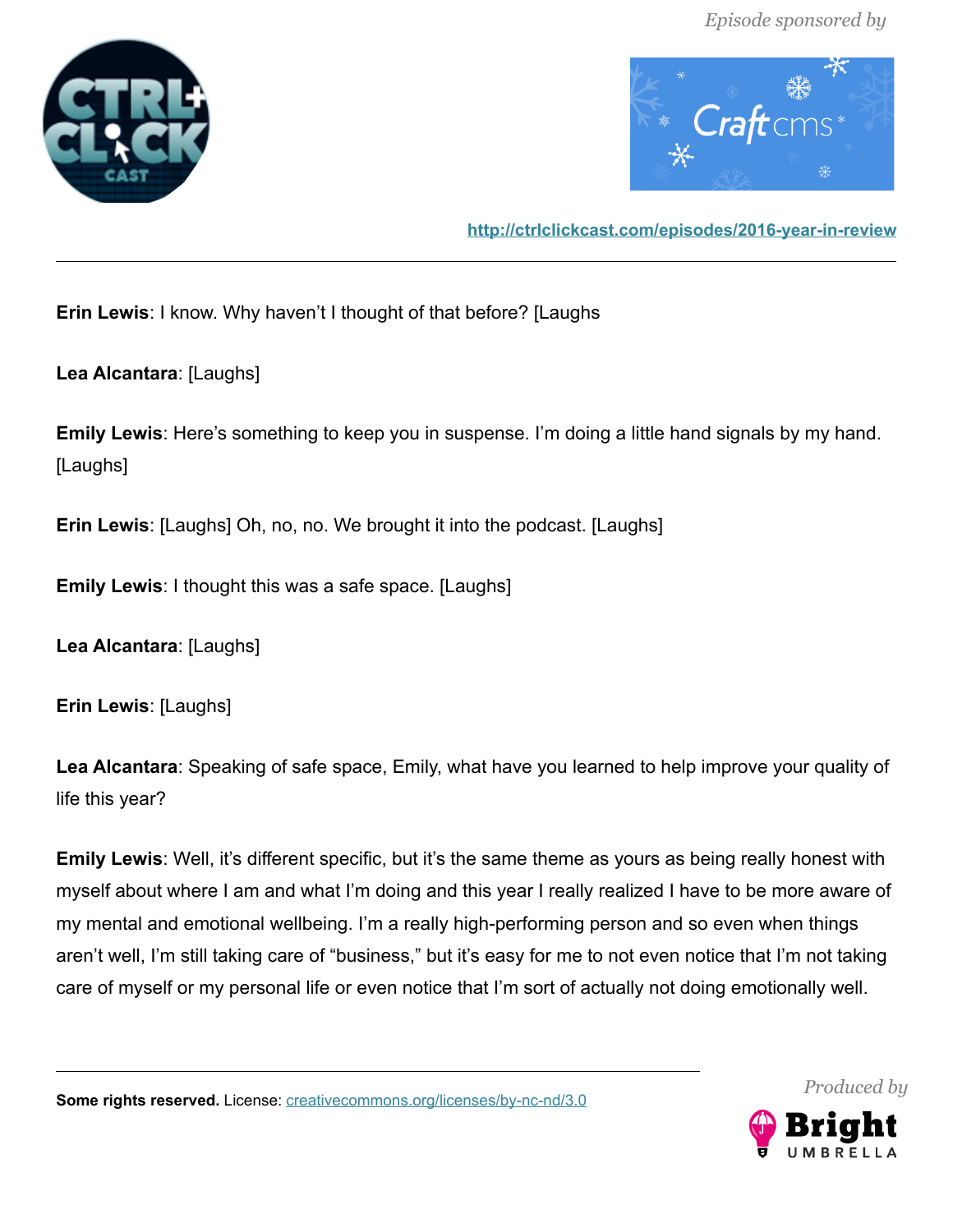



**<http://ctrlclickcast.com/episodes/2016-year-in-review>**

**Lea Alcantara**: Right.

**Emily Lewis**: Because all the bills are getting paid, all the deadlines are being met, and I'm talking to people when I'm scheduled to talk to people.

### **Lea Alcantara**: Right.

**Emily Lewis**: And that's not true for everybody, but I've cycled through depression my whole life and I'm realizing now as an adult that I don't actually notice it until it's a problem, but that you can notice it sooner and if I have support and I have a good therapist, that I can start addressing it sooner rather than waiting for it to become a problem that feels scary.

# **Lea Alcantara**: Right.

**Emily Lewis**: And so I started working with a new therapist this year. I had spent a couple of years away from therapy, but I'm really excited about this new person that I'm working with and the work we're doing is very different than I've ever done before and I feel actual fundamental change in myself in terms of building. I don't know, but that thing I was about before, that sort of sense of inner strength, of being able to always turn to myself instead of external things when I need to feel calm or patient like if I could just believe in myself for those things, those are some skills I'm learning to help myself cope through challenges.

And, frankly, with depression that I've been in for a while, and so just generally acknowledging that just because I'm taking care of business, that doesn't mean everything is okay, and I have to be more

**Some rights reserved.** License: [creativecommons.org/licenses/by-nc-nd/3.0](http://creativecommons.org/licenses/by-nc-nd/3.0/)



*Produced by*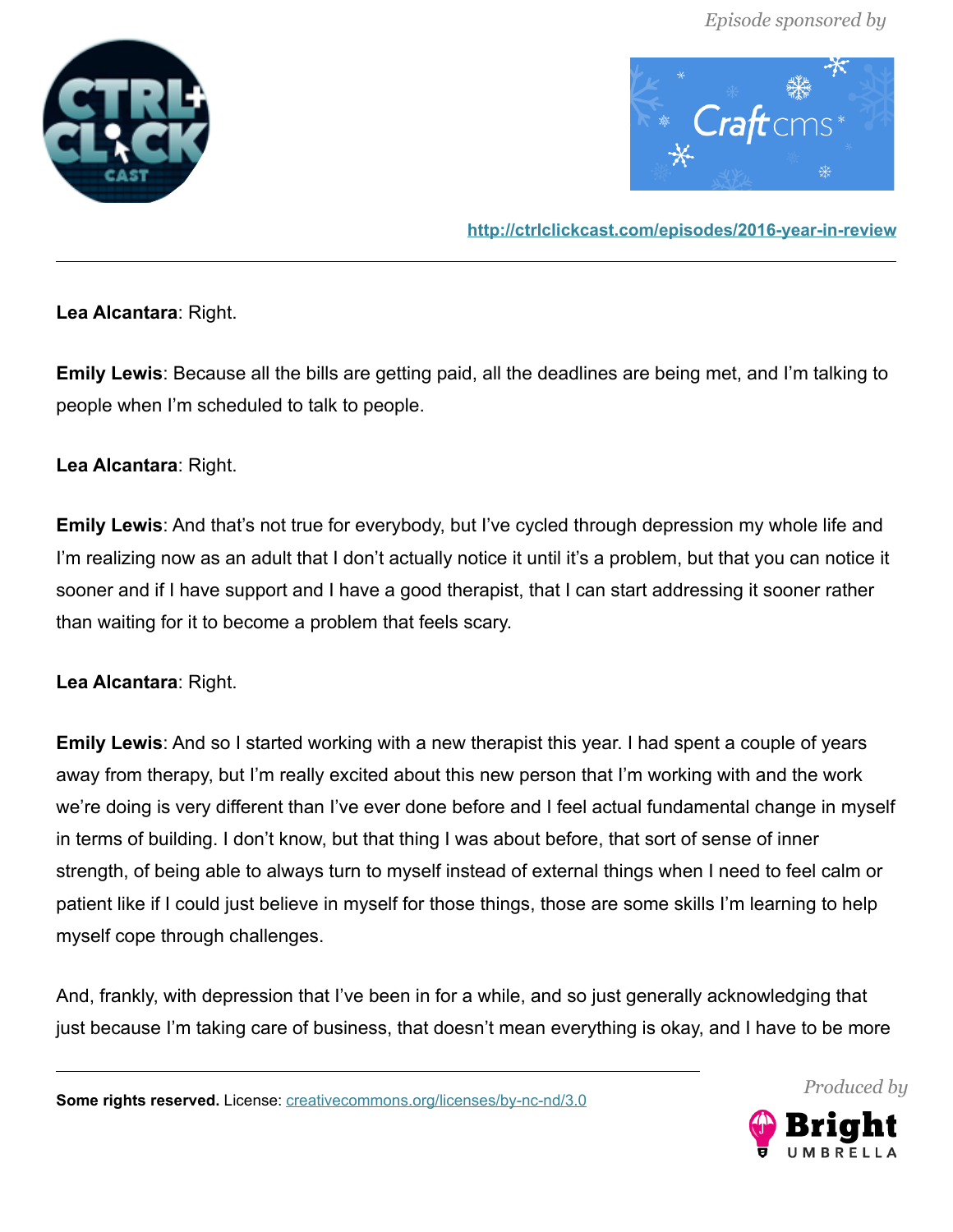



**<http://ctrlclickcast.com/episodes/2016-year-in-review>**

aware of the signs that are saying, "Hey, you need to make sure you're taking care of yourself." Because if I can't take care of myself, eventually it will catch up to me, I won't be paying the bills.

**Lea Alcantara**: Right, yeah, absolutely.

**Emily Lewis**: I won't be meeting the deadlines.

**Lea Alcantara**: Right. So now, let's take a look at what's coming up in the next year.

**Emily Lewis**: 2017, that I cannot believe.

**Lea Alcantara**: I know.

**Emily Lewis**: You know what? I'm almost ten years since I moved from Maryland to Albuquerque. That's just mind boggling.

**Lea Alcantara**: Wow!

**Erin Lewis**: That is crazy.

**Emily Lewis**: Oh…

**Lea Alcantara**: Wow!

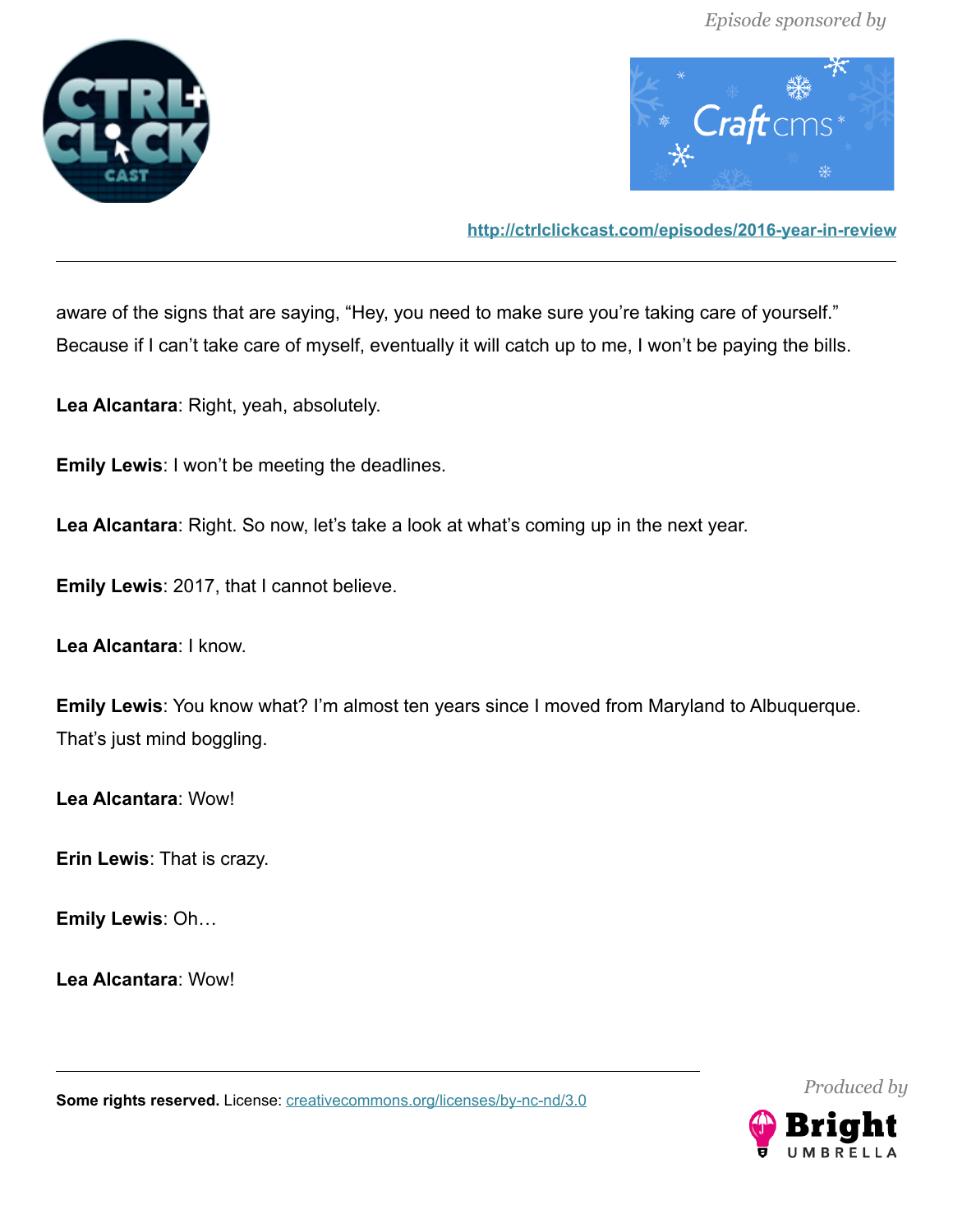



**<http://ctrlclickcast.com/episodes/2016-year-in-review>**

**Erin Lewis**: Wow!

**Emily Lewis**: Time flies.

**Lea Alcantara**: Yeah.

**Emily Lewis**: 2017, all right, what's around the corner?

**Lea Alcantara**: [Laughs] How about you, Erin? Why don't you answer that? What are you going to try to learn, understand better next year?

**Erin Lewis**: It's kind of funny because I was just thinking about my answer last year and I did not do what I said I was going to do at all. [Laughs]

**Emily Lewis**: [Laughs]

**Lea Alcantara**: [Laughs]

**Erin Lewis**: I did a completely different stuff, but that's cool. Goals change.

**Emily Lewis**: [Laughs]

**Erin Lewis**: I just have that thought, whatever. So you see, it's like what we said before, I started the new job in the communications department, and a big part of this job is filming and editing video.

**Some rights reserved.** License: *creativecommons.org/licenses/by-nc-nd/3.0* 



*Produced by*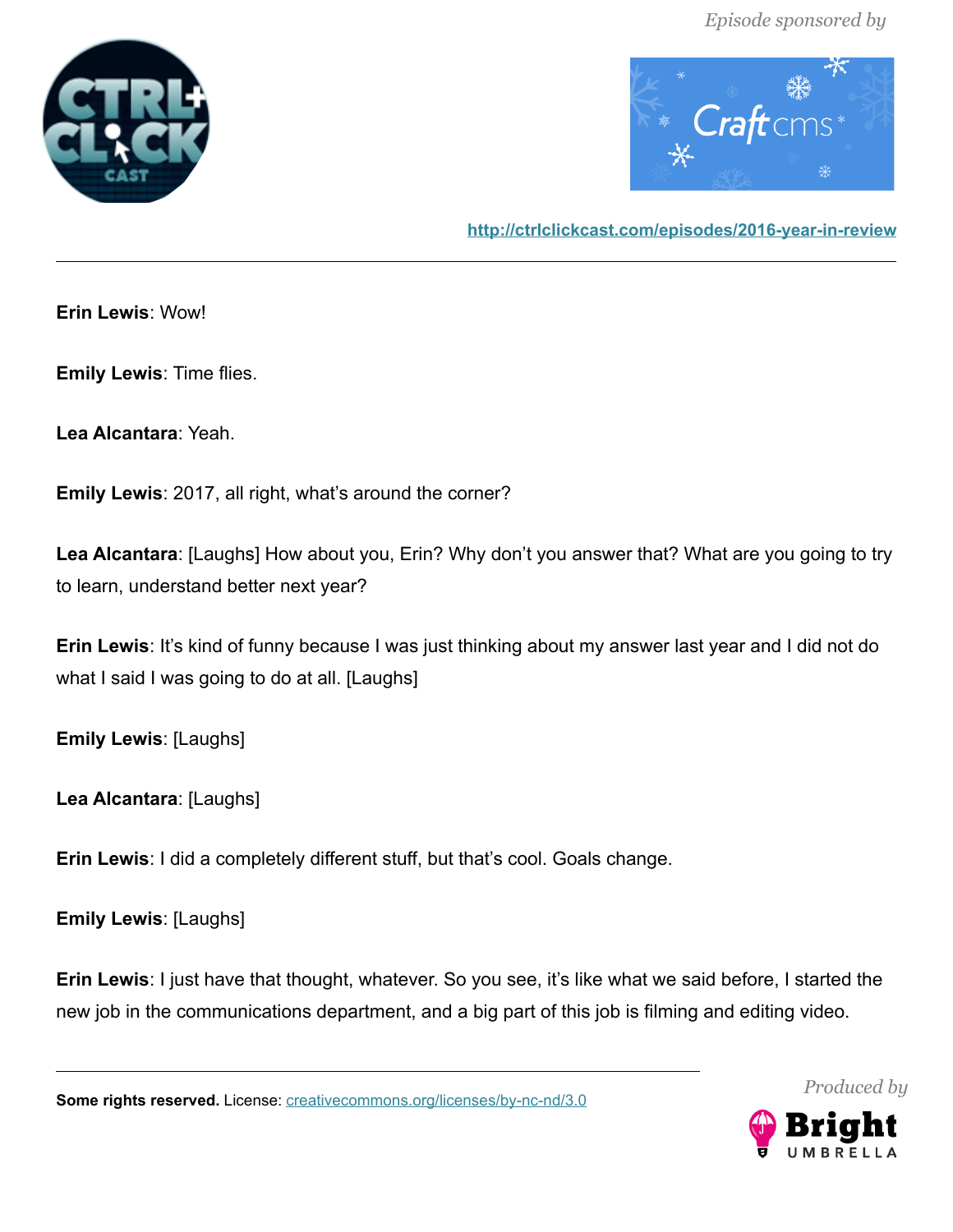



**<http://ctrlclickcast.com/episodes/2016-year-in-review>**

**Lea Alcantara**: That's so cool.

**Erin Lewis**: But I don't know, do you say filming video or shooting video, I don't know, because films, I don't know. [Laughs]

**Emily Lewis**: [Laughs]

**Erin Lewis**: Yeah, making videos and I freaking love it.

**Emily Lewis**: [Laughs]

**Lea Alcantara**: Awesome.

**Erin Lewis**: I have no idea what I'm doing, but I'm super determined to figure it out, so I basically just want to kick a bunch of video making apps.

**Emily Lewis**: [Laughs]

**Lea Alcantara**: [Laughs]

**Erin Lewis**: And I want to get really good at telling stories with videos, the kind of stories that make people feel feelings. That is my goal for this year; I want to get really good at that.

**Lea Alcantara**: Awesome. That sounds so cool.

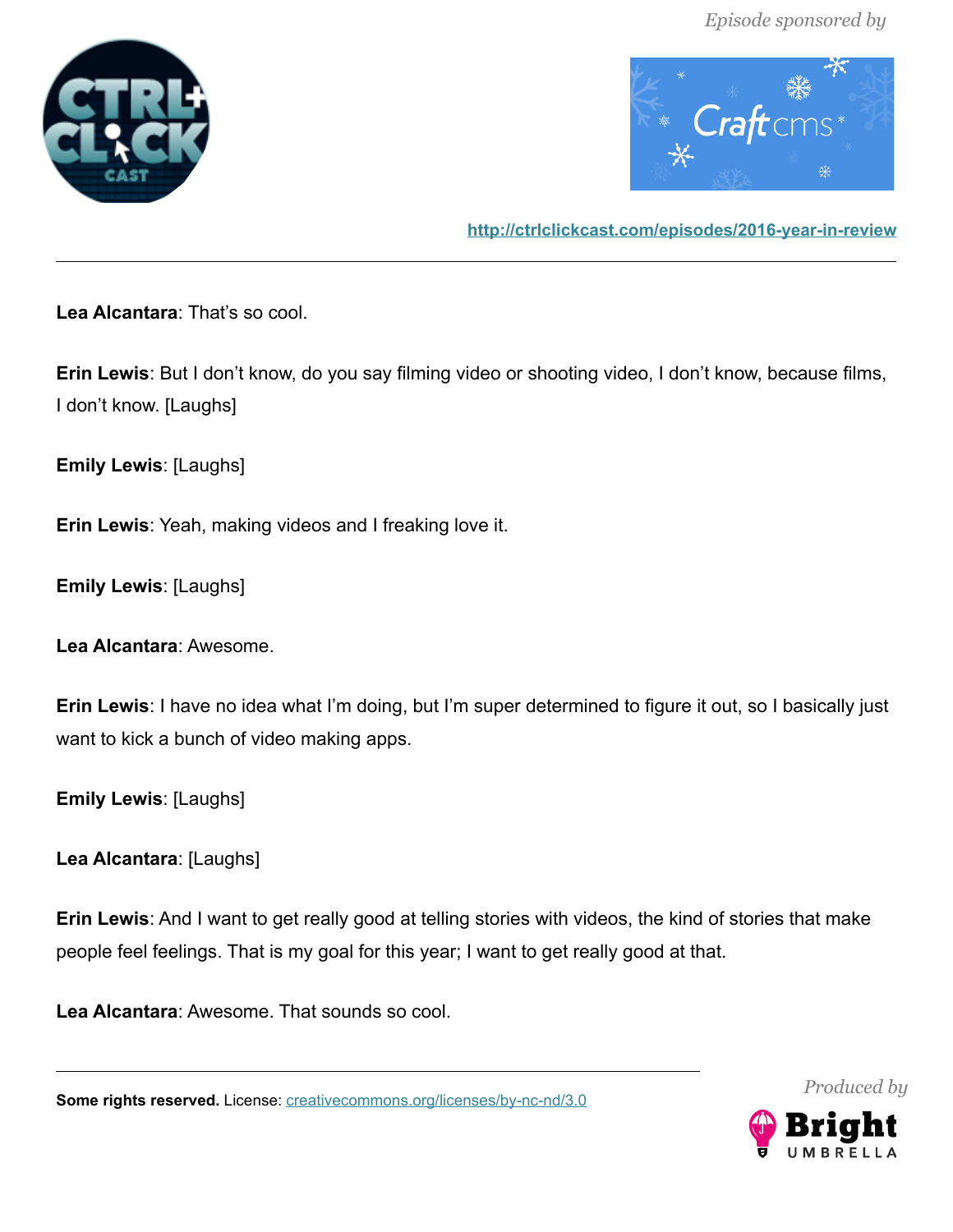



**<http://ctrlclickcast.com/episodes/2016-year-in-review>**

**Erin Lewis**: It really is. I had no idea how cool this job was going to be when I was applying for it and it is really a perfect fit for me.

# *Timestamp: 00:30:03*

**Emily Lewis**: Oh, I'm so happy for you. I just, you know…

**Lea Alcantara**: Yeah, I know. [Laughs]

**Erin Lewis**: I'm so happy.

**Emily Lewis**: We're so going to miss having you help us out. [Laughs]

**Erin Lewis**: Honestly, even already, like I need to have the time that I have now without the hours with you guys, but I miss it.

**Emily Lewis**: [Agrees]

**Erin Lewis**: And I see the work that you're doing and I feel a little bit left out now because I'm used to being such a part of everything.

**Emily Lewis**: Oh.

**Lea Alcantara**: Oh.

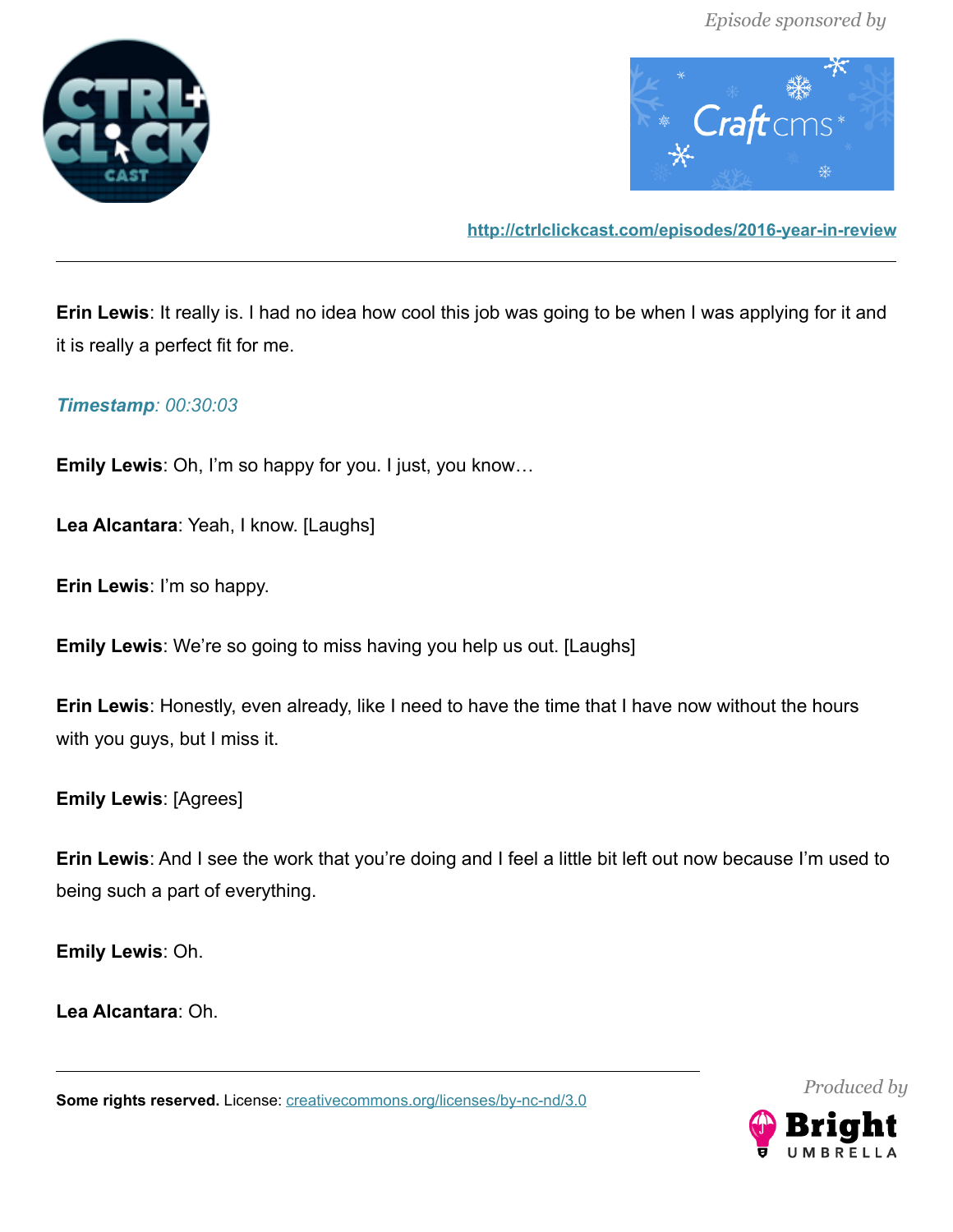



**<http://ctrlclickcast.com/episodes/2016-year-in-review>**

**Erin Lewis**: So yeah, I feel the same way. I miss it too, but…

**Emily Lewis**: How about you, Lea? What do you want for yourself next year?

**Lea Alcantara**: So I have kept you guys enough in suspense, I suppose.

**Erin Lewis**: [Laughs]

**Emily Lewis**: [Laughs]

**Lea Alcantara**: Well, okay, and it's going to lead to the book that I'm going to recommend for business.

**Emily Lewis**: [Laughs]

**Lea Alcantara**: But I want to be a better negotiator, which in the end is really figuring how to be a better communicator.

**Emily Lewis**: [Agrees]

**Lea Alcantara**: And just like the lessons of the marketing and all those things, I feel like we have all the foundation already, like I feel like I have some raw skills already, communicating with people, but I think there's enough subtleties regarding business discussions and negotiation specifically that needs to be more intentional with more of a process.

**Some rights reserved.** License: *creativecommons.org/licenses/by-nc-nd/3.0* 



*Produced by*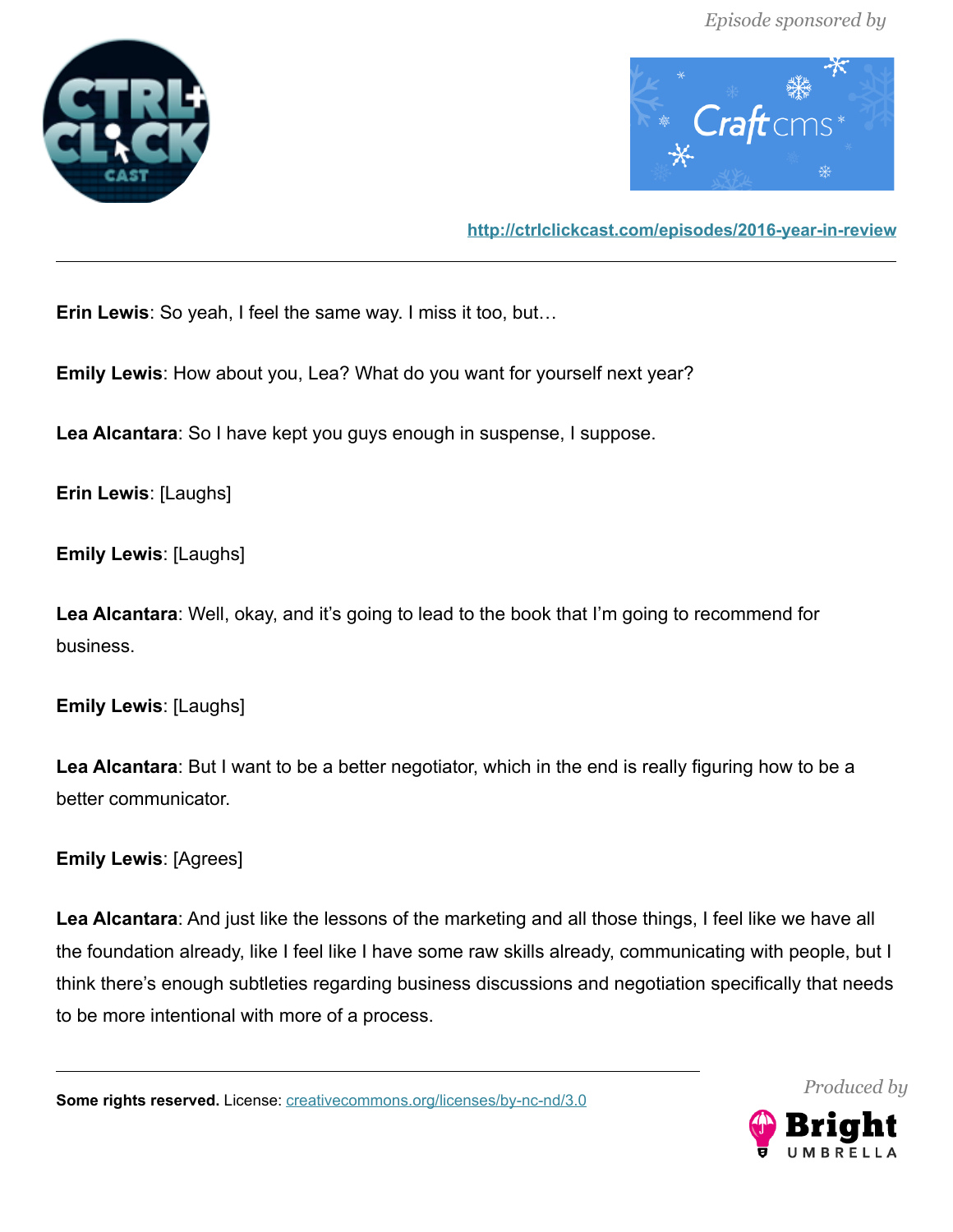



**<http://ctrlclickcast.com/episodes/2016-year-in-review>**

# **Emily Lewis**: [Agrees]

**Lea Alcantara**: And I'm not finish with this book yet, but I already find it fantastic. I'm currently reading *Never Split the Difference (Negotiating As If Your Life Depended On It), which was written by an FBI* hostage negotiator (Chris Voss).

# **Emily Lewis**: [Agrees]

**Lea Alcantara**: And it's just so fascinating. Because when you stop and think about it, a hostage negotiator, their entire job is to make sure that nothing, like it's a 100% successful project.

**Emily Lewis**: [Agrees]

**Lea Alcantara**: And the reason why it's called *Never Split The Difference* is you don't go into a hostage negotiation and go, "You can keep two hostages if you give me two." Right?

**Erin Lewis**: Right.

**Emily Lewis**: [Agrees]

**Lea Alcantara**: You need to get all four hostages, so you want to always have 100% success every time you enter some sort of negotiation situation. So I just find the book really fascinating, both in like a true crime kind of sense where you're like, "Oh, these are interesting stories," all the way to it's like, "Well, this has a process."

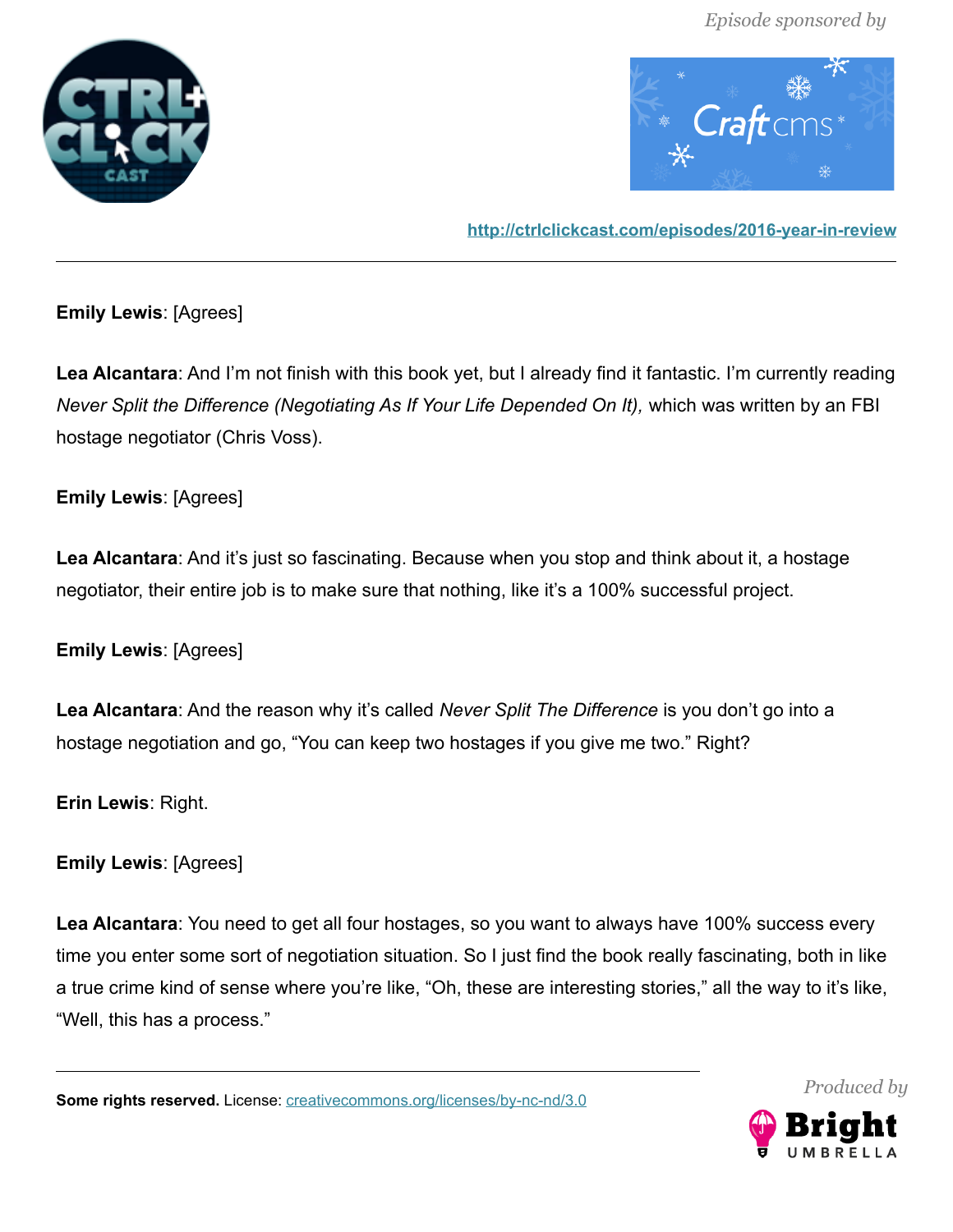



**<http://ctrlclickcast.com/episodes/2016-year-in-review>**

**Emily Lewis**: [Agrees]

**Lea Alcantara**: Like you don't go to these negotiations thinking, "I am going to wing it, and this guy has a special personality too."

**Emily Lewis**: Right. [Laughs]

**Lea Alcantara**: To speak to this person, there are specific techniques, specific ways to speak to people to get them on your side, and yeah, it's so cool.

**Emily Lewis**: I love that you're getting into this because you're in charge of our sales. [Laughs]

**Lea Alcantara**: I know. [Laughs]

**Erin Lewis**: [Laughs]

**Lea Alcantara**: Yeah, yeah. Well, like I mean, obviously, that that was definitely one of my top of mind situations too, but I feel like it's a rare thing for people to recommend a business book where you're actually genuinely fascinated by the case studies.

**Emily Lewis**: [Agrees]

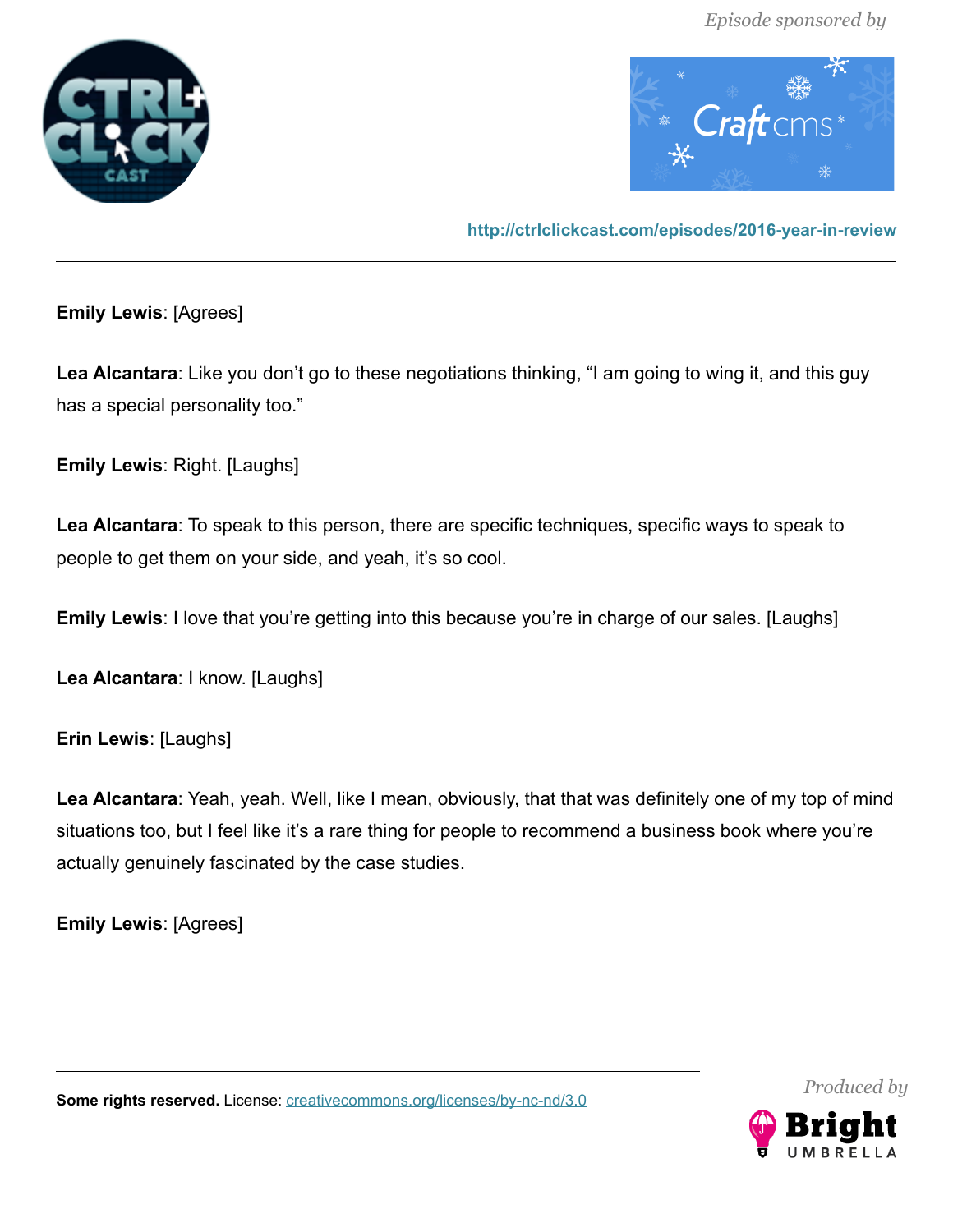



**<http://ctrlclickcast.com/episodes/2016-year-in-review>**

**Lea Alcantara**: Because a lot of business books do tend to be dry or it's just like, "Oh, yeah, I negotiated this deal or whatever." And you're like, "Okay, that's cool, but this one it's like, 'So then, all of a sudden in the bank vault." You know, like [laughs] what is happening?

**Erin Lewis**: [Laughs]

**Emily Lewis**: Cool. I might recommend that to Jason. It sounds like something he'd be interested in. He loves true crime.

**Lea Alcantara**: Yeah.

**Emily Lewis**: And then he also loves stuff about like psychology and understanding how people interact and communicate.

**Lea Alcantara**: Yeah, yeah, absolutely, and I guess if you can summarize it in bullet points, it's all about empathy, right?

**Emily Lewis**: [Agrees]

Lea Alcantara: It's all about tactical empathy, but just like the advice of raise your rates, that's so vague.

**Emily Lewis**: Right.

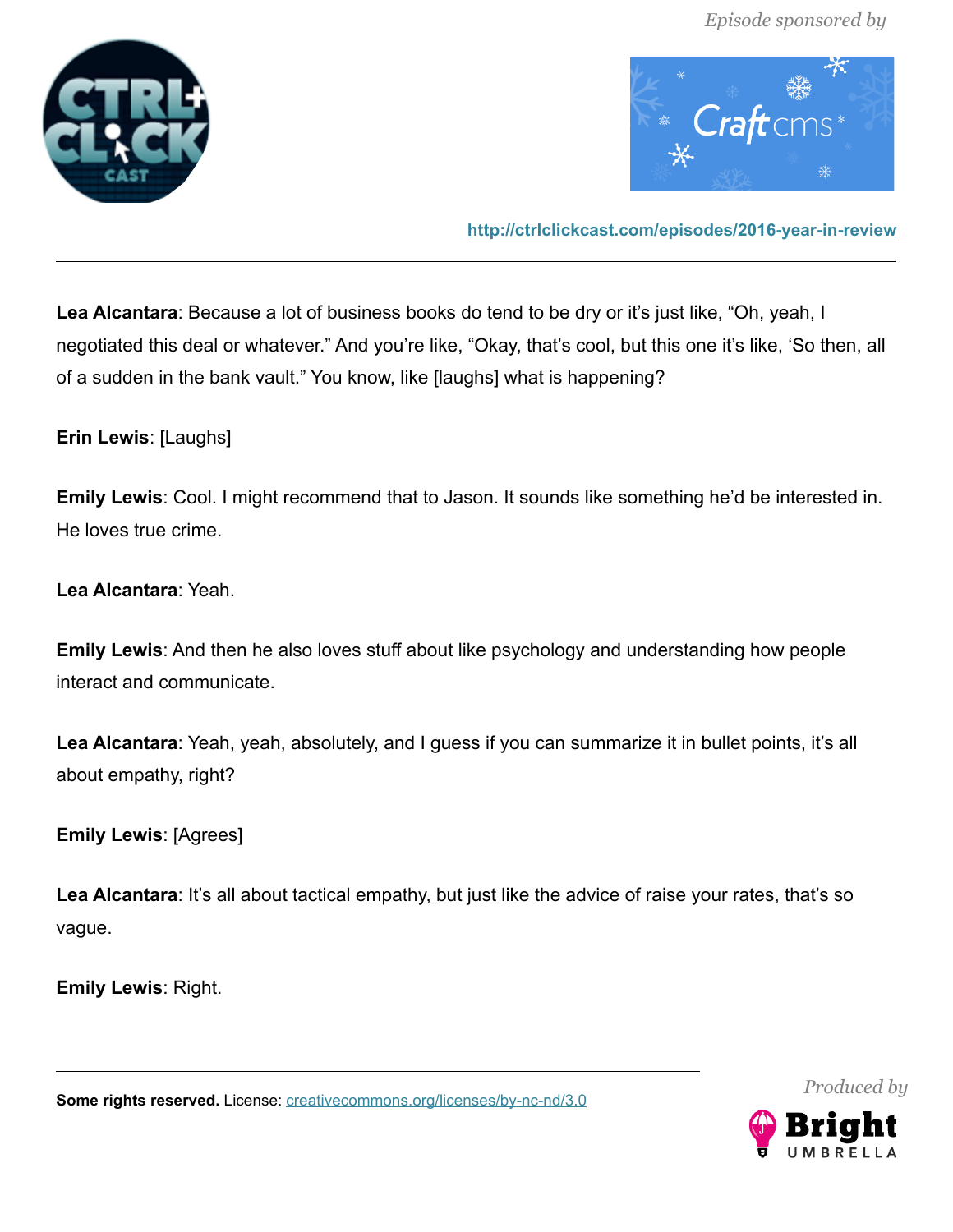



**<http://ctrlclickcast.com/episodes/2016-year-in-review>**

**Lea Alcantara**: What I like about this book is that it's very specific over what that tactical empathy actually means.

**Emily Lewis**: Cool.

**Lea Alcantara**: Very cool. So how about you, Em, what do you want to learn and understand better next year?

**Emily Lewis**: I'm pretty sure this is the same answer I gave last year, which tells you how far I got with it this year. [Laughs]

**Lea Alcantara**: [Laughs]

**Erin Lewis**: [Laughs]

**Emily Lewis**: But I'd like to do some fun stuff with front end. I feel like I've spent so much time on the business and marketing in the past few years, which is genuinely exciting and new and makes you feel energized about going to work every day. But I miss coding.

**Lea Alcantara**: [Agrees]

**Emily Lewis**: I think, what was it, like a couple of weeks ago, I wrote some code. I was like, "Hell, how long has it been? My fingers were like [laughs]…" Like it's like they didn't even recognize it for a second.



*Produced by*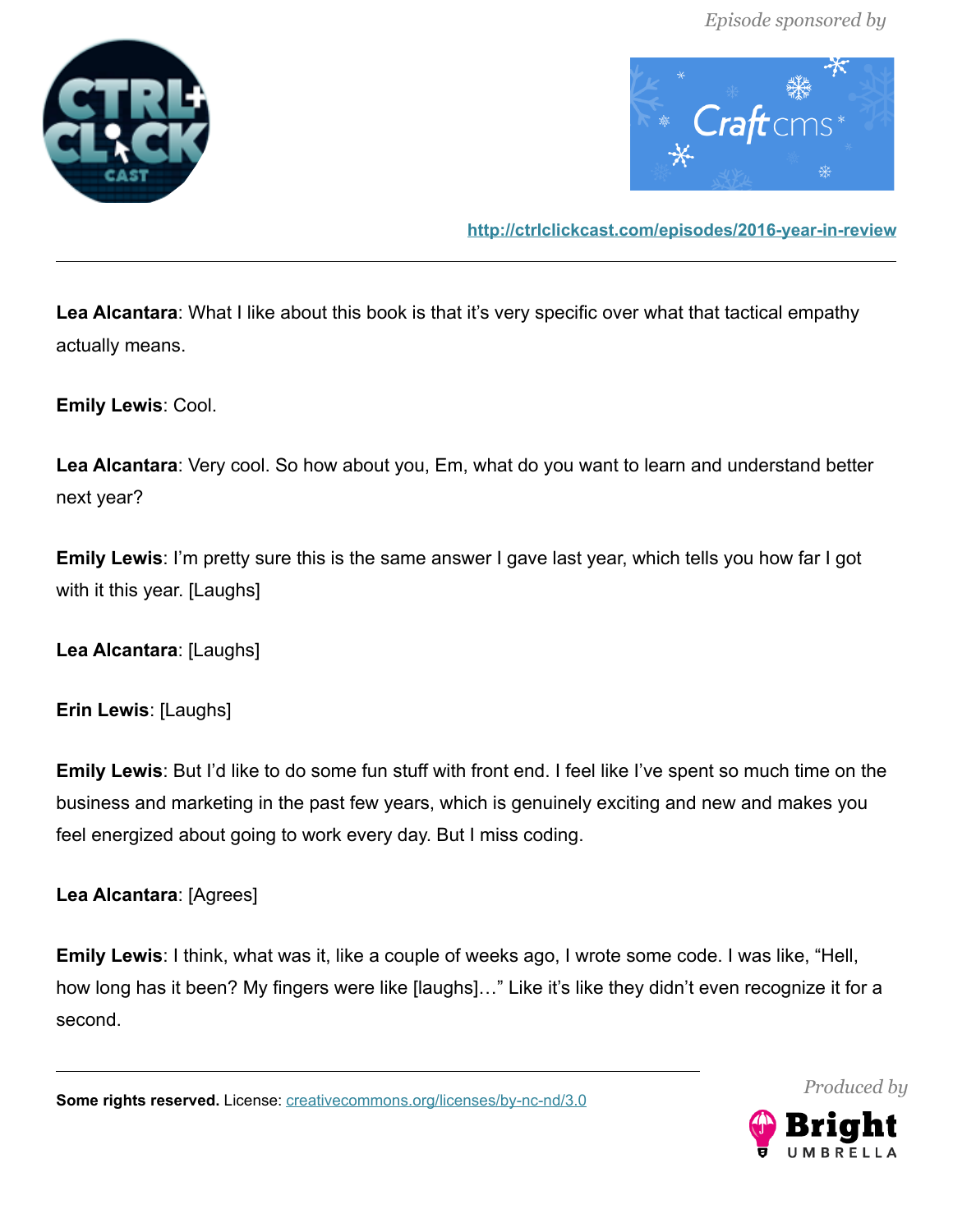



**<http://ctrlclickcast.com/episodes/2016-year-in-review>**

# **Lea Alcantara**: [Laughs]

**Emily Lewis**: So I want to actually implement Flexbox in the production environment. I'd like to do more with the SVG. I'd love to spend like a week with our starter files and just see where I can move some things in a fresh direction, and there has been a lot of talk in our industry, and I've only been watching it from the periphery, but sort of like poo-pooing frameworks like jQuery and React and things like that, and sort of pushing or JavaScript, and I have no feelings about the political agendas of those arguments, but I'm 20 years into this industry and I still can't write basic JavaScript, and so that's something that I'd like to do. I don't want to always rely on jQuery.

It's kind of like the same reason why starter files came about is I didn't want to rely on a framework. I wanted to know what I was writing from scratch so I could troubleshoot. If I can't write basic JavaScript, I'm not starting from that place that I recommend for front end, for HTML, for CSS, and I just wanted to also put something out there in the universe about what I want for next year. It's not really something I want to learn, but something that I want to embrace and hold on to. After the recent election, I felt every emotion, but what I feel most of all each day that I get further and further away from, frankly, the drama of November  $9<sup>th</sup>$  is that I have a lot of conviction. It is what got me to start my business.

I think it's why Lea and I are still podcasting almost six years because I think she shares the same kind of conviction that I have. It's why we work with and actively seek clients involved in education and social causes because we believe that our work not only can be good, but it can do good, and I want to continue all of that and then do more where I can. I'm committing myself to physically calling



*Produced by*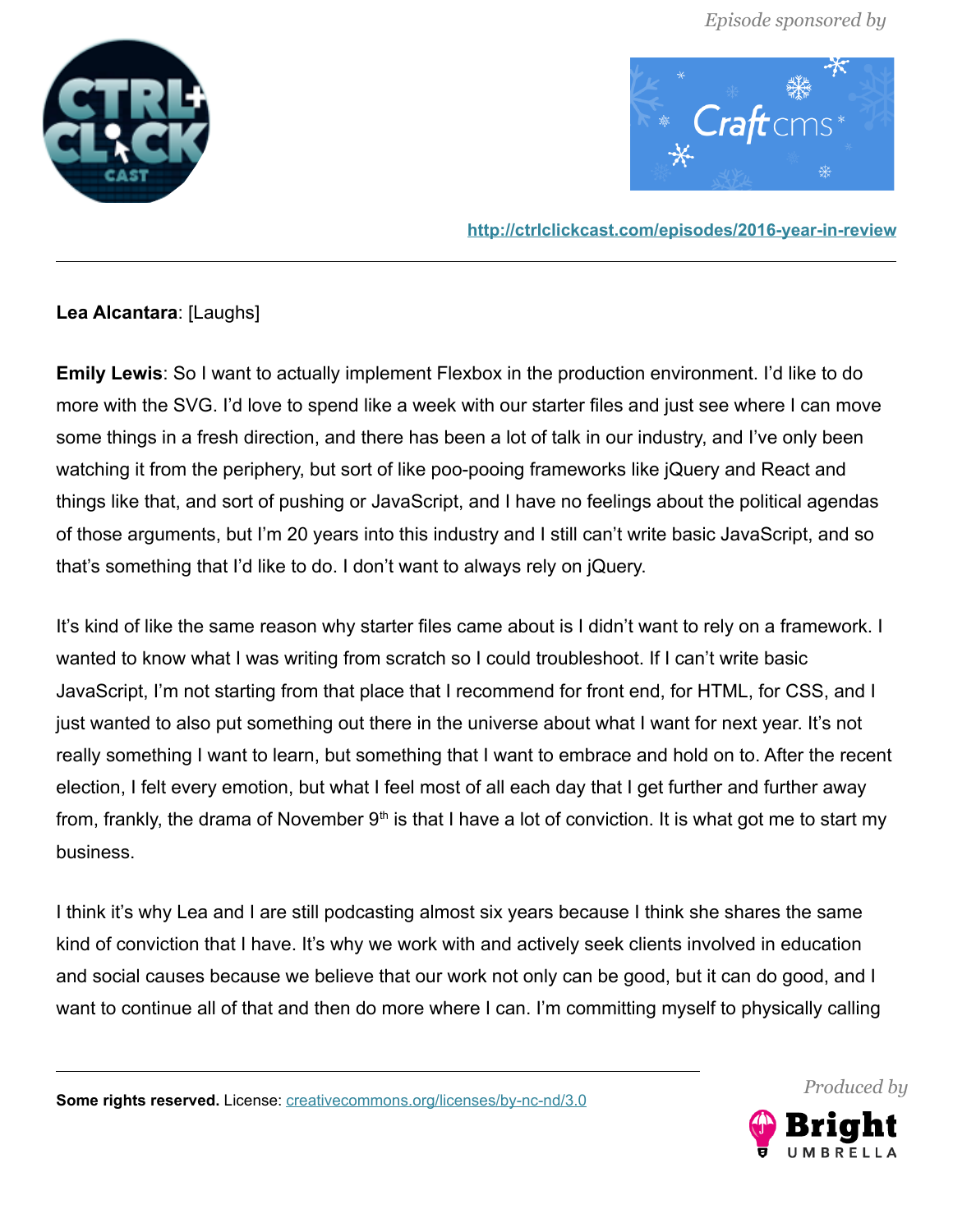



**<http://ctrlclickcast.com/episodes/2016-year-in-review>**

all of my state representatives regularly, not once, not twice, but they're going to hear from me several times a month, especially every time I see something that is not normal and not okay. I'm committing myself to saying informed, but from reputable journalists and news organizations, and I'm committing myself to find more ways for this podcasts and Bright Umbrella to make a difference for the better. I feel like what we have helped Erin achieve for herself is a perfect example.

It may be one person, but whatever Erin does will change someone else's life, and so those are the kinds of things that I have always had conviction for and I am just strengthened and empowered by that truth and that I will hold on to that truth and that is what I'm going to stay committed and focused on.

**Lea Alcantara**: Hear, hear.

**Erin Lewis**: Yehey!

**Lea Alcantara**: Absolutely. I feel so proud that you're my partner, Emily.

**Erin Lewis**: [Laughs]

**Emily Lewis**: [Laughs]

**Lea Alcantara**: Like this is…

**Erin Lewis**: Like you're my sister. [Laughs]

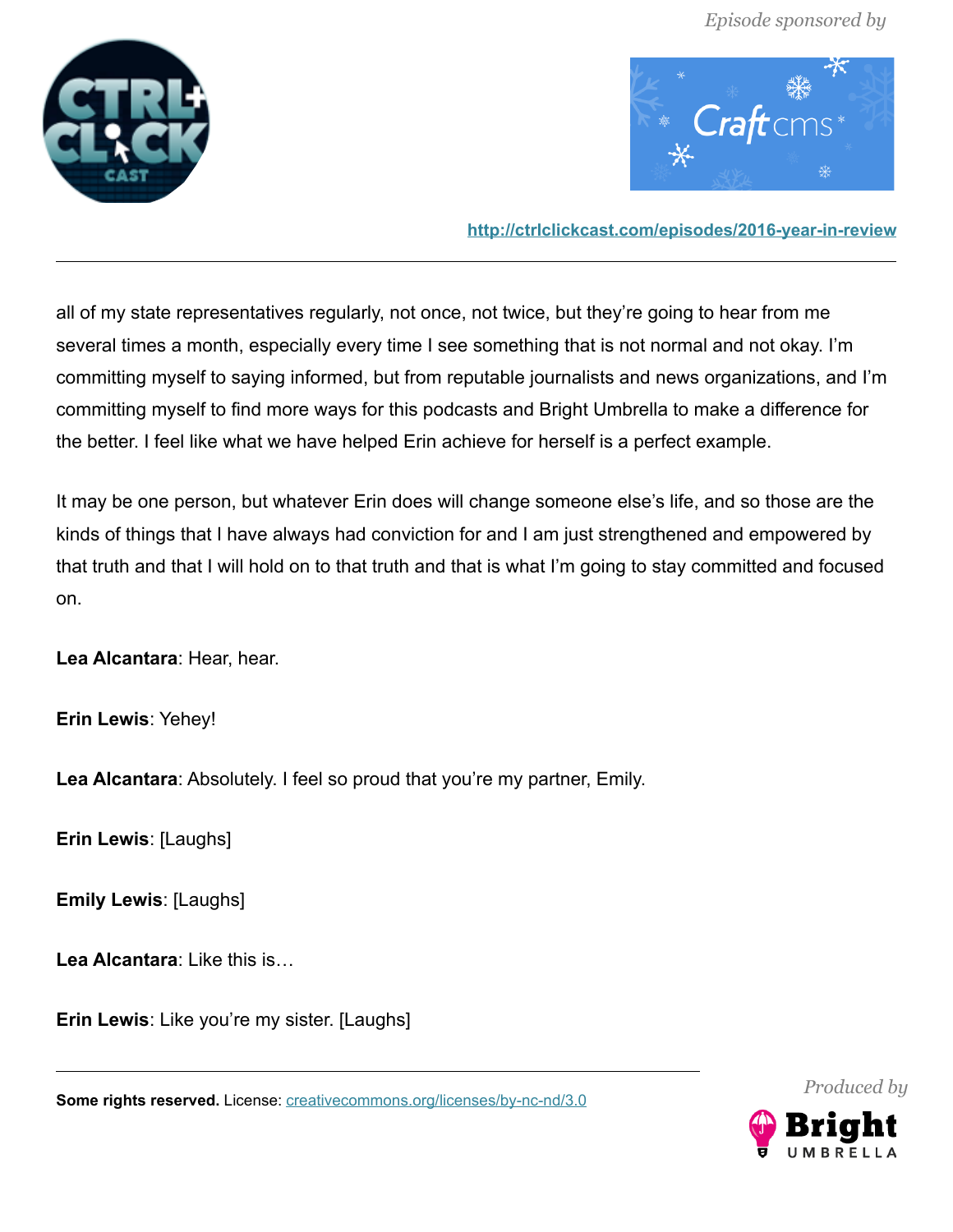



**<http://ctrlclickcast.com/episodes/2016-year-in-review>**

**Lea Alcantara**: [Laughs]

**Emily Lewis**: [Laughs]

**Lea Alcantara**: Yeah, I mean, this type of thing I feel like sometimes I go to networking events and I mention that I like working with businesses that further education or social causes and things like that, and the first response sometimes is, "Well, why?" As if the economic incentive should outweigh the social incentive, and I feel like the problem is that they don't have to be mutually exclusive, right?

**Emily Lewis**: [Agrees]

**Lea Alcantara**: The clients that we work with do that and also pay our bills, right?

**Emily Lewis**: Yes.

**Lea Alcantara**: So we need to remember that there's never like an either/or situation over here, and I feel like because in terms of marketing, Emily and I have been a lot more vocal over causes and businesses that we do believe in, and it's turned into a business positive to us as well.

**Emily Lewis**: [Agrees]

**Lea Alcantara**: And even though it's great for us personally, I cannot emphasize enough that it is also great for business.

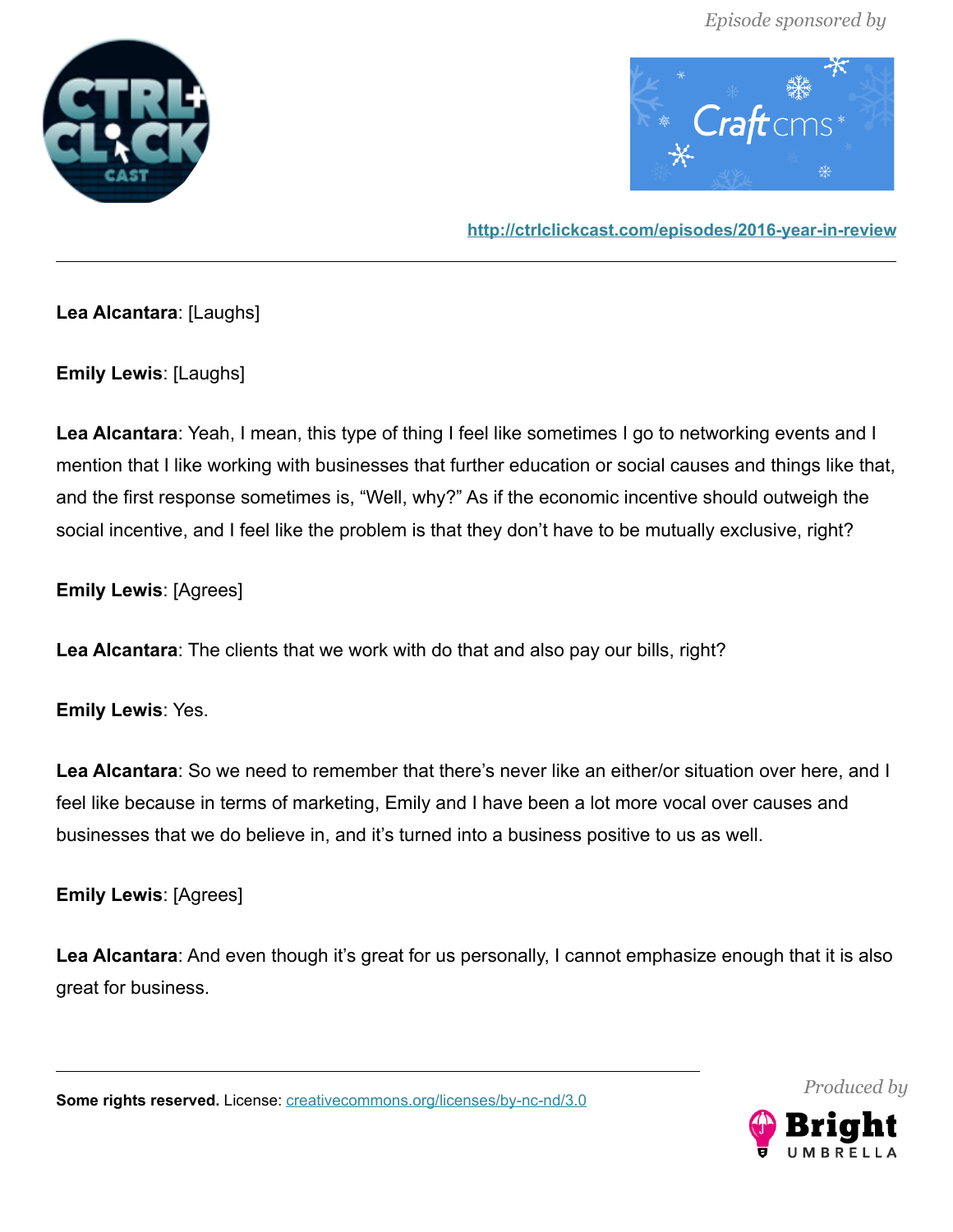



**<http://ctrlclickcast.com/episodes/2016-year-in-review>**

**Emily Lewis**: Yeah, I feel like this is the time where you really have to, if you're a business owner, you can look at yourself in the mirror and ask yourself who you are.

**Lea Alcantara**: Right.

**Emily Lewis**: And I feel like I had that moment maybe a week ago, and the most amazing thing is I don't work for anybody else.

**Lea Alcantara**: Yes.

**Emily Lewis**: Nobody tells me what to do. You and I get on the…

**Lea Alcantara**: Nobody puts the baby in the corner. [Laughs]

**Emily Lewis**: [Laughs]

**Erin Lewis**: [Laughs]

**Emily Lewis**: Exactly, but I used to work for "The Man."

**Lea Alcantara**: Right.

**Emily Lewis**: I used to work for corporations that didn't give a rat's ass about other people.

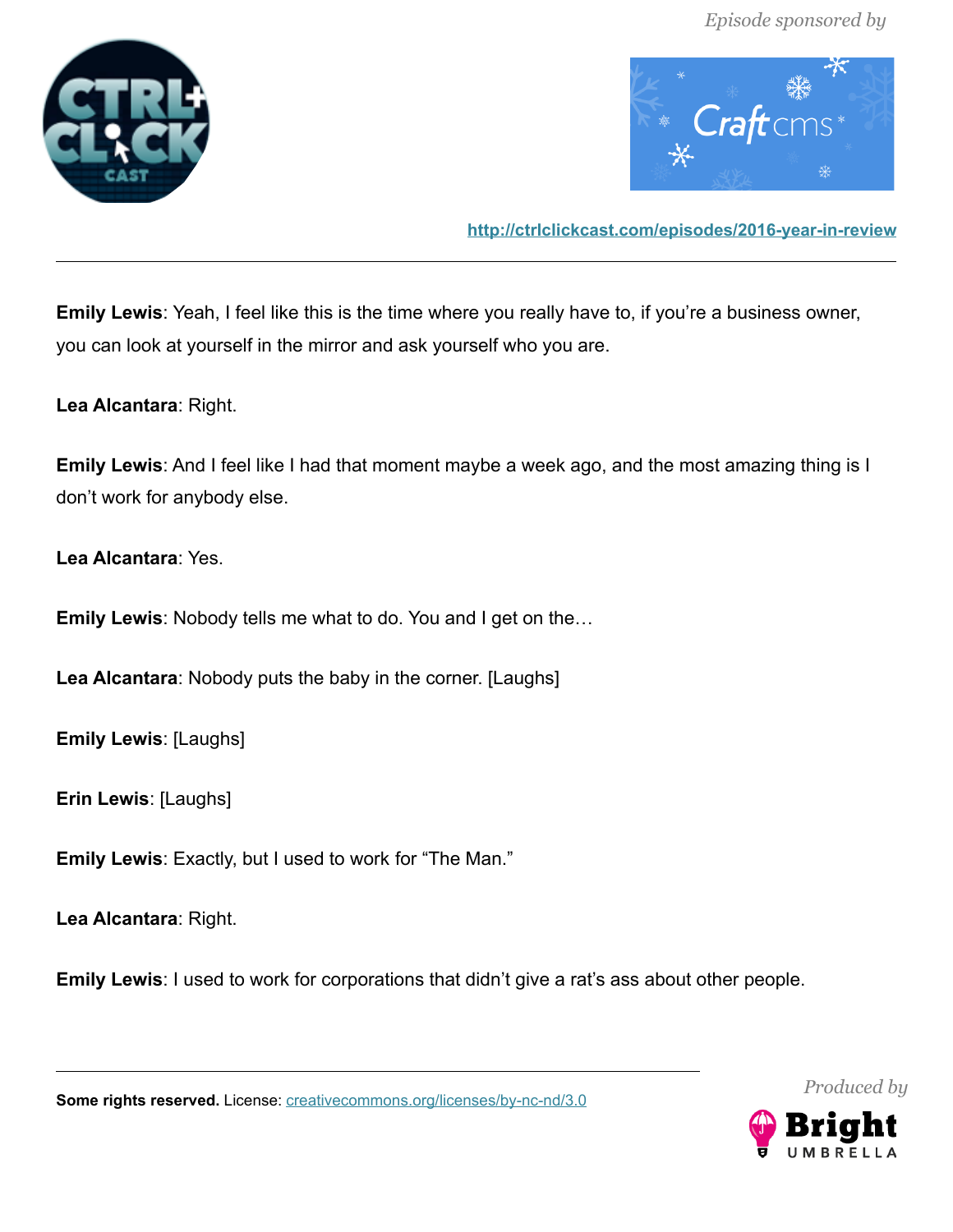



**<http://ctrlclickcast.com/episodes/2016-year-in-review>**

**Lea Alcantara**: Right.

**Emily Lewis**: They only cared about the money and I felt powerless and angry and frustrated, and as much as I'm angry and frustrated about the situation in the world, I do not feel that way about us or me or this business. I feel…

#### **Lea Alcantara**: Yeah.

**Emily Lewis**: Lea, when you and I had our talk last week about identifying what non-profits are we going to put money towards, are we going to identify an opportunity for us to help some organization with a free website?

**Lea Alcantara**: Right.

**Emily Lewis**: Like what are we going to do with what we know how to do, that feels powerful.

**Lea Alcantara**: Right. Yeah, absolutely.

**Emily Lewis**: And when I look in the mirror, I have no question about who I am or what this business represents, and that makes me feel good and strong. I'm feeling like all like women with the shaved head gets up on stage and motivates people, right? [Laughs]

**Lea Alcantara**: [Laughs]



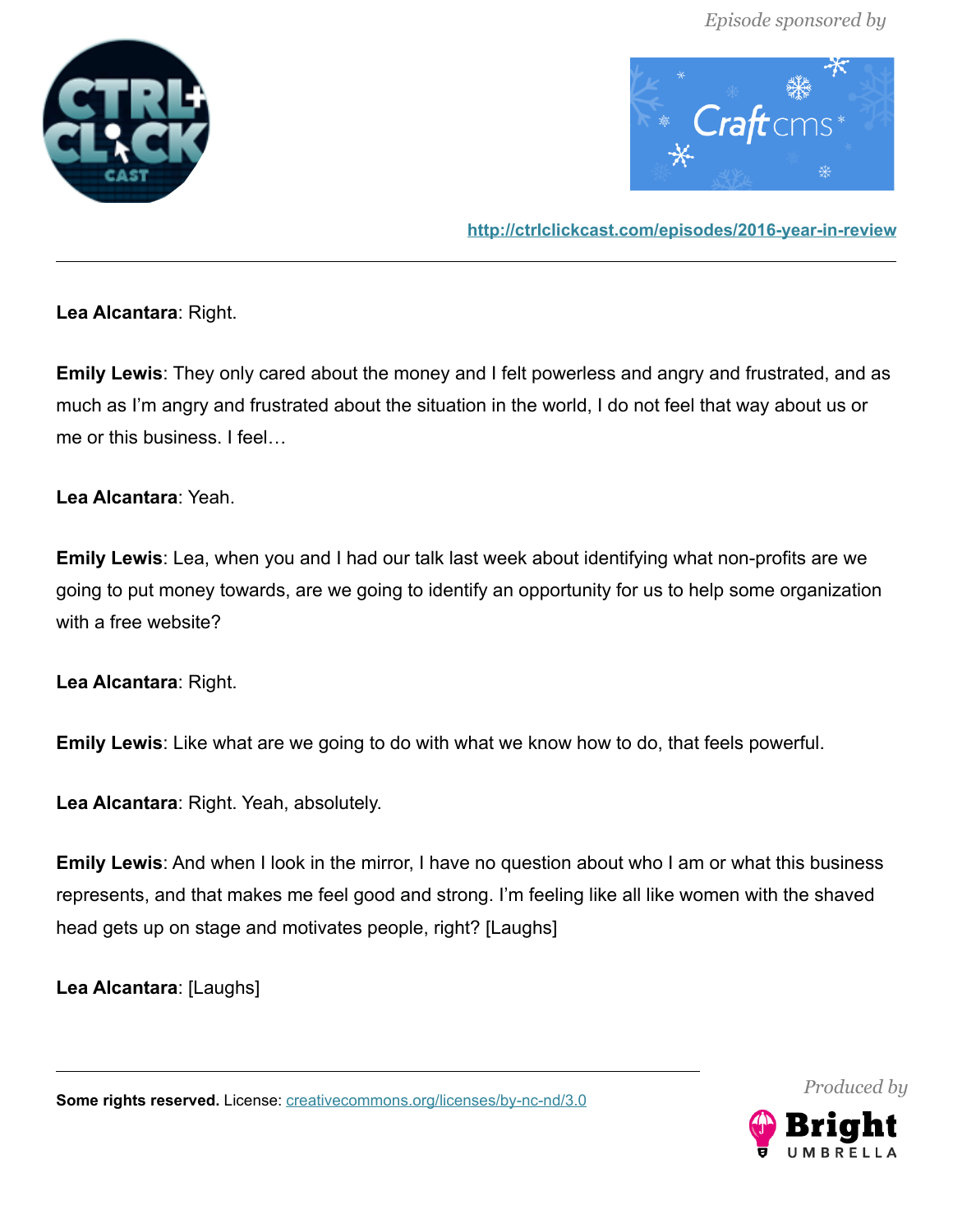



**<http://ctrlclickcast.com/episodes/2016-year-in-review>**

**Erin Lewis**: [Laughs]

**Lea Alcantara**: Yeah.

**Emily Lewis**: What's that movie's name?

**Erin Lewis**: That's why I could come back and just work for you guys. [Laughs]

**Emily Lewis**: [Laughs]

**Lea Alcantara**: [Laughs]

**Emily Lewis**: All right, well, enough of whatever all that is. Let's talk about our Rapid Fire Ten Questions.

**Lea Alcantara**: Yes.

#### *Timestamp: 00:39:57*

**Emily Lewis**: So we've gotten in the tradition of we're going to be introducing a new set of questions each year. Before we get into the Rapid Fire questions that Erin will answer for us, let's look back at this past year's answers. Erin?

**Erin Lewis**: Okay, I'd like to start with a disclaimer.

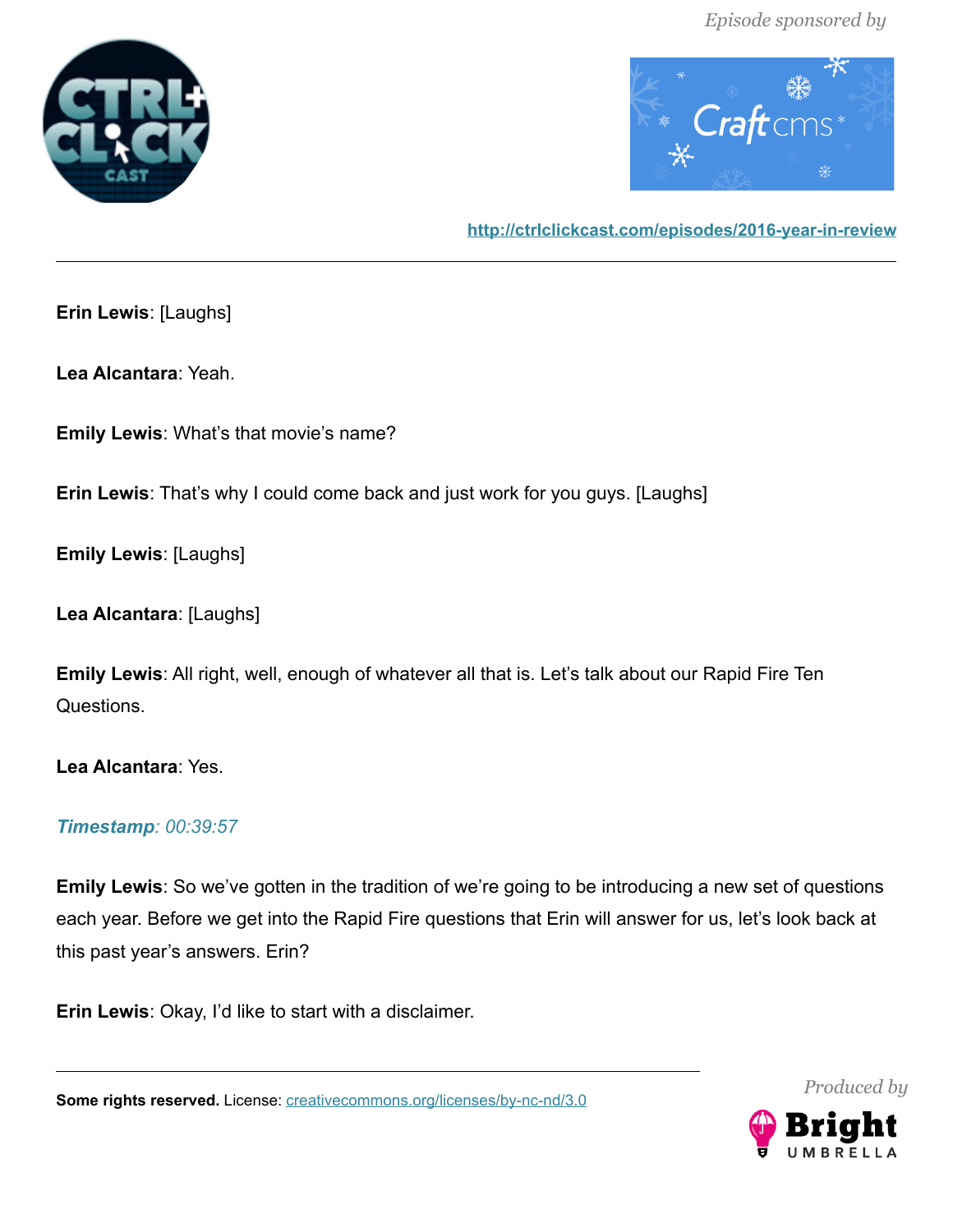



**<http://ctrlclickcast.com/episodes/2016-year-in-review>**

**Lea Alcantara**: [Laughs]

**Erin Lewis**: Our questions this year, we're more specific so a little harder to glean general trends from the data without overt manipulation on the part of the data collector, which is me.

**Emily Lewis**: [Laughs]

**Lea Alcantara**: [Laughs]

**Erin Lewis**: As always, my comments and statistics are not to be verified or challenged under any circumstances.

**Emily Lewis**: [Laughs]

**Lea Alcantara**: [Laughs]

**Erin Lewis**: They're absolutely true, but mostly my own opinion and I'm not a 100% sure that I fully grasp how to create accurate percentages.

**Emily Lewis**: [Laughs]

**Lea Alcantara**: [Laughs]

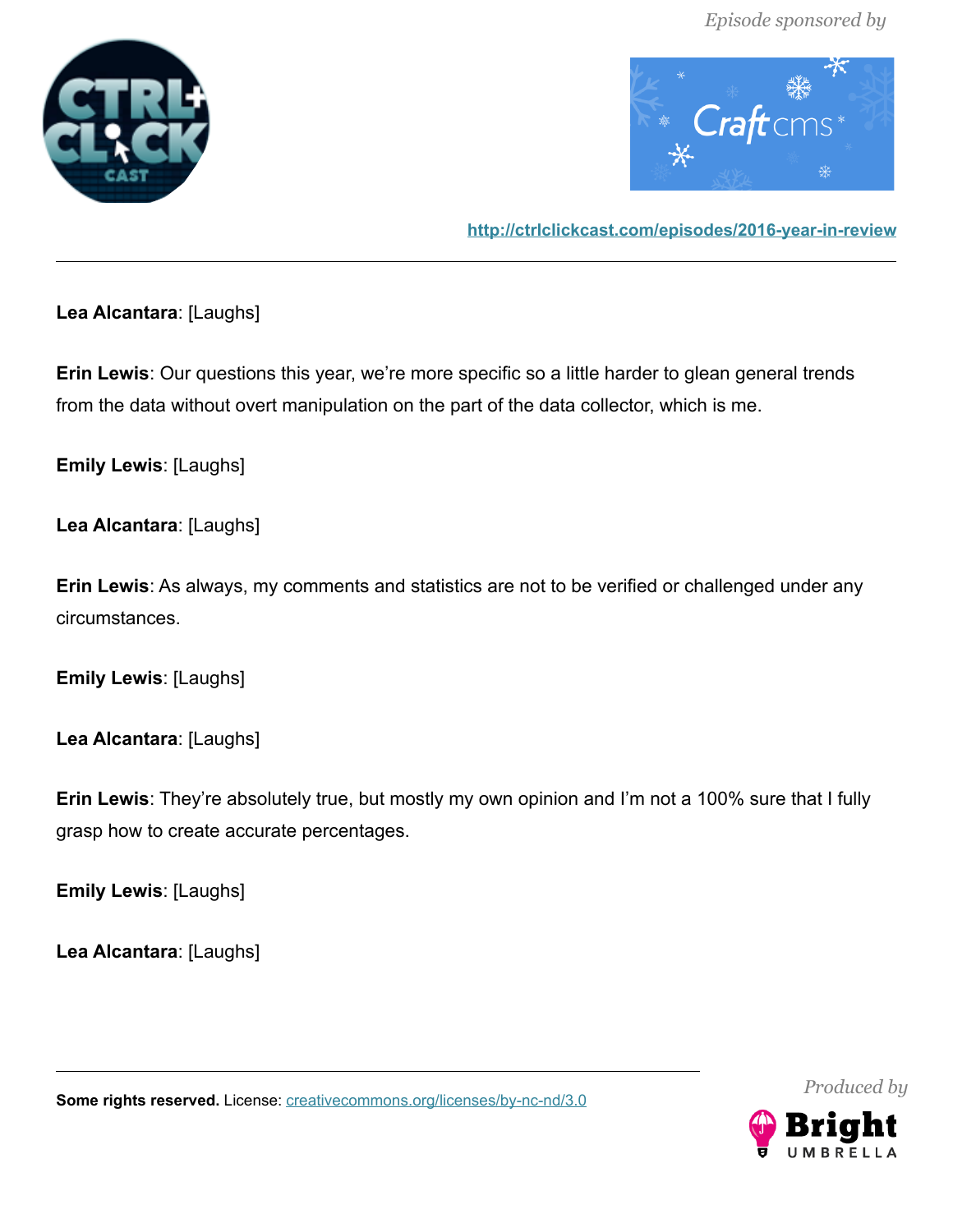



**<http://ctrlclickcast.com/episodes/2016-year-in-review>**

**Erin Lewis**: So that being done, the first question that we asked is, are you a night owl or a morning person? And 56% morning, although many of those begrudgingly, and 32% night owl. I have to say that my favorite answer for this is my dear sister, Emily, who said she wakes up early but is grumpy about it, so she's a morning person, but not the kind you'd like to talk to.

**Emily Lewis**: [Laughs]

**Lea Alcantara**: [Laughs]

**Erin Lewis**: And I can personally vouch for that.

**Emily Lewis**: [Laughs]

**Erin Lewis**: Okay. Hey, we asked everyone to share their guilty pleasures. The answers to this question killed me because so many of the answers just seemed like normal things. For example, popcorn, chocolate sorbet, shots of wheatgrass and reading.

**Lea Alcantara**: [Laughs]

**Emily Lewis**: [Laughs]

**Erin Lewis**: What, reading? Like if indulging in reading makes you feel guilty, I would be very nervous to share some of my personal vices.

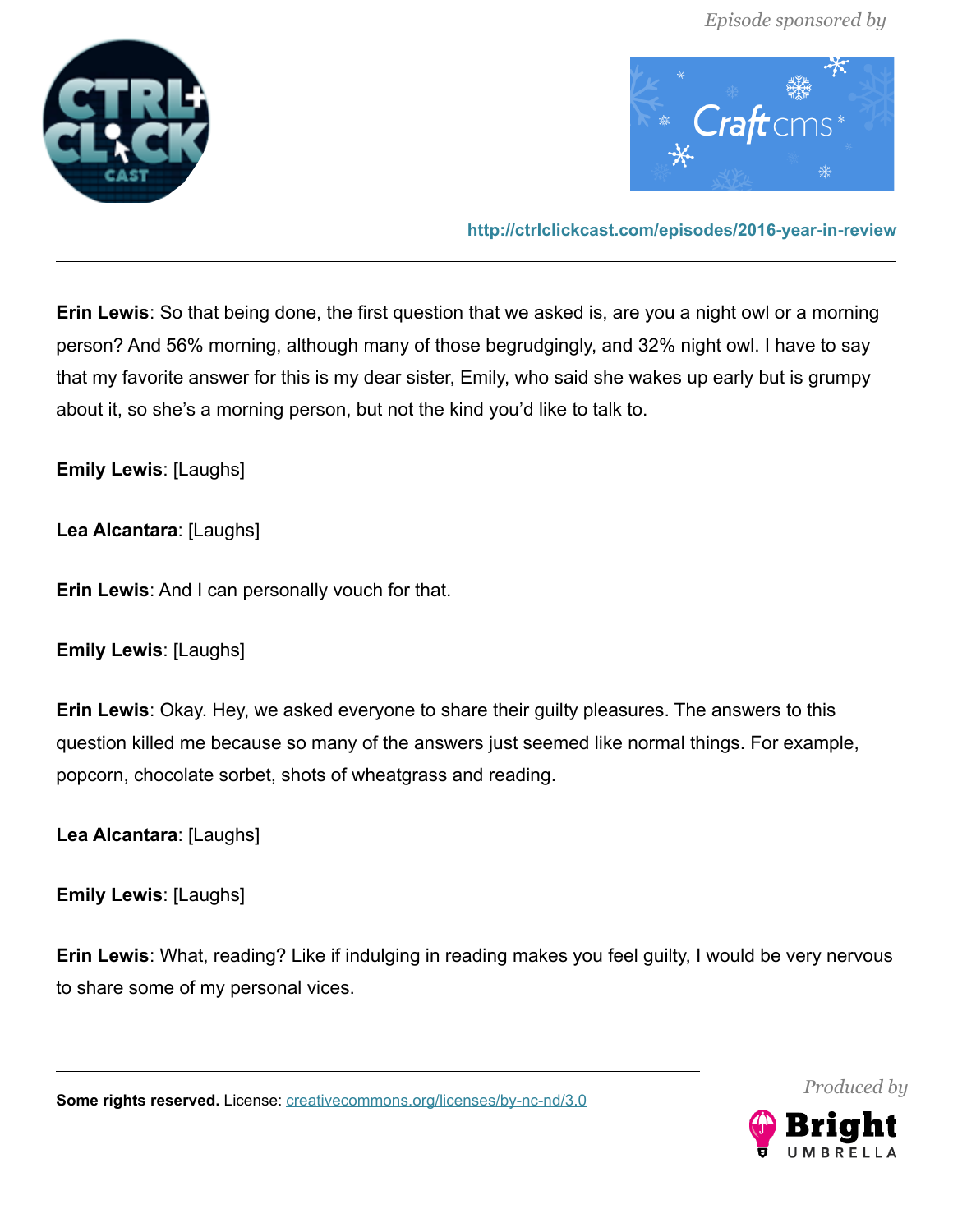



**<http://ctrlclickcast.com/episodes/2016-year-in-review>**

**Emily Lewis**: [Laughs]

**Erin Lewis**: I'm not judging though, but reading? Like nobody should feel guilty about reading. [Laughs]

**Lea Alcantara**: [Laughs]

**Emily Lewis**: [Laughs]

**Erin Lewis**: Maybe it's because I'm a former librarian so I'm a little biased, but even chocolate sorbet and popcorn seemed pretty harmless to me.

**Emily Lewis**: [Laughs]

**Erin Lewis**: It's just to each his own. My favorite answer was, "I find this a very strange question. It's like if I like them and I would have them, why would I feel guilty about it?" Right on, no regrets.

**Emily Lewis**: Yeah, that was Rachel. I liked her answers too. [Laughs]

**Lea Alcantara**: [Agrees]

**Erin Lewis**: Yeah, yeah.

**Lea Alcantara**: Yeah.

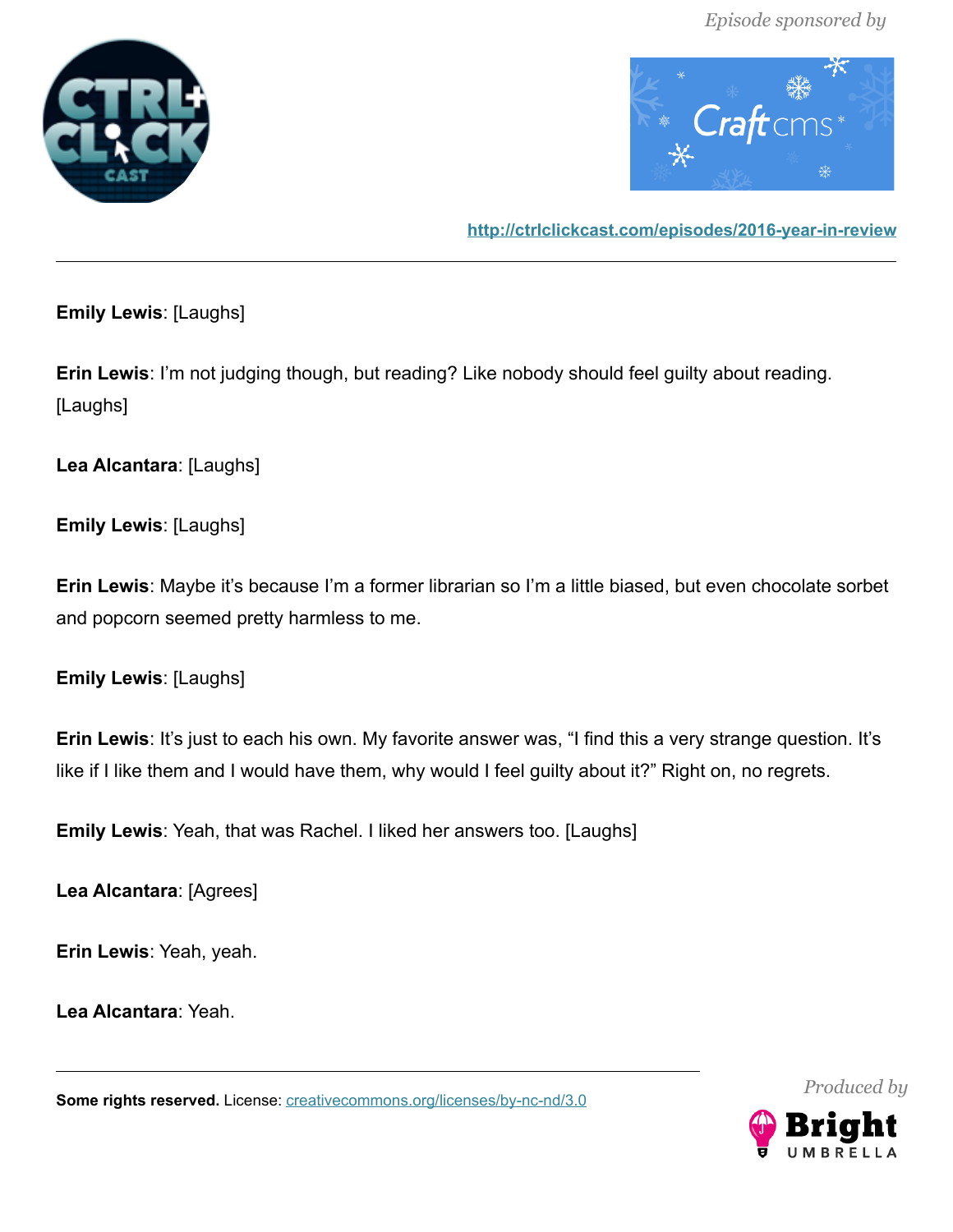



**<http://ctrlclickcast.com/episodes/2016-year-in-review>**

**Erin Lewis**: And of course, she's a Brit, if anyone is super practical. All right, we asked what profession our guests would not like to try. This year these were kind of all over the map, but there were a couple of repeat offenders. We had several that said they would hate to do any kind of sales for fear of constant rejection and an aversion to phone talking, because who likes to talk on the phone? Nobody.

### **Emily Lewis**: [Laughs]

**Erin Lewis**: And as with every year, several folks said that they wouldn't want to work in accounting or finance, so we all want money, but no one wants to be in the dirty business of keeping track of it.

#### **Emily Lewis**: [Laughs]

**Erin Lewis**: All right, we asked what software you couldn't live without. Many of these answers were really specific too to the kind of work that people do.

#### **Emily Lewis**: [Agrees]

**Erin Lewis**: But there were a lot of iOS or some kind of iteration of Google, like Gmail Docs or Chrome.

**Emily Lewis**: [Agrees]

**Erin Lewis**: So basically with that, Apple or Google, we're screwed!

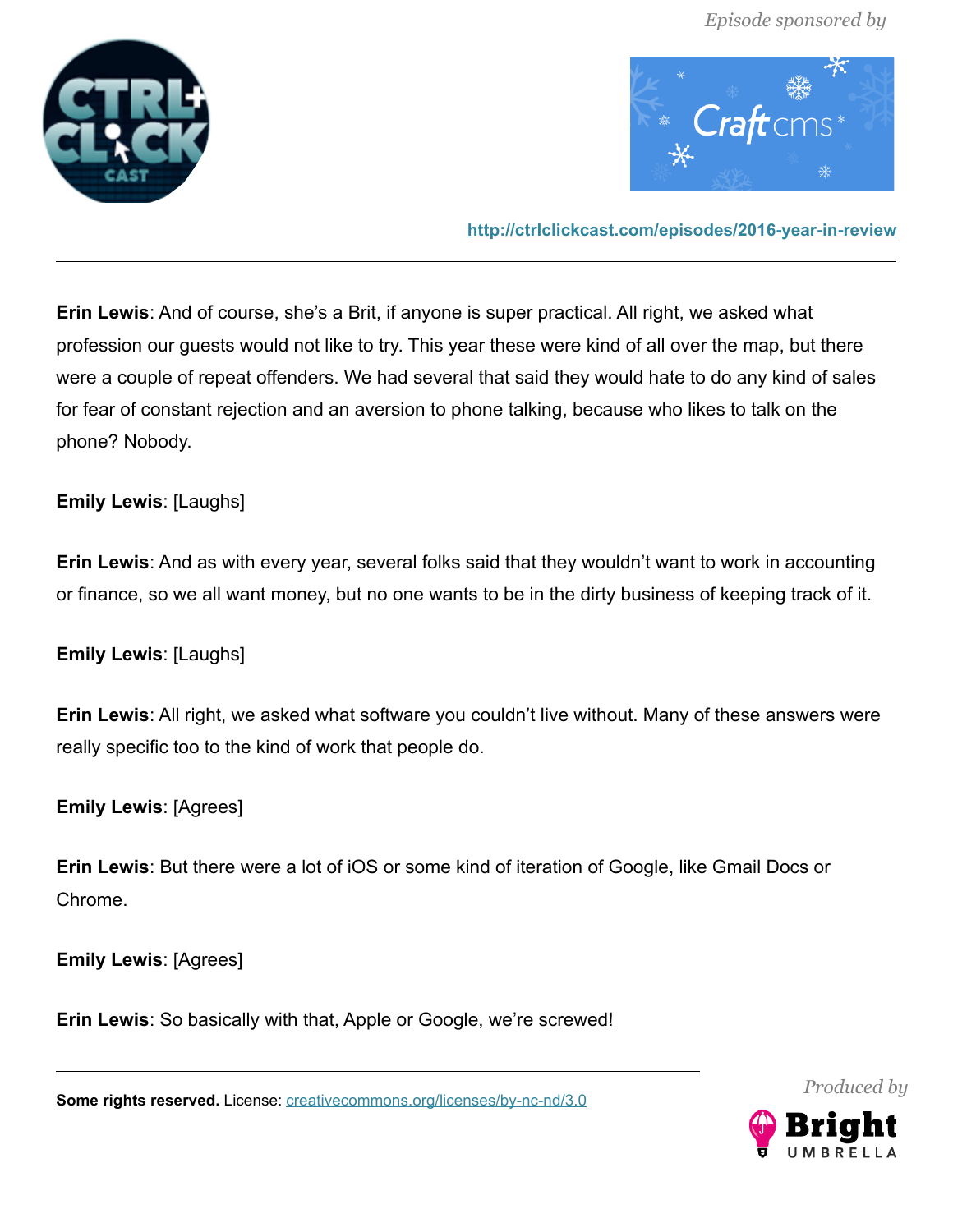



**<http://ctrlclickcast.com/episodes/2016-year-in-review>**

**Emily Lewis**: [Laughs]

**Lea Alcantara**: [Laughs]

**Erin Lewis**: So we asked what would be your super power if you could have one, for the third year running by an overwhelming margin, everyone's favorite would be super power is flying or teleporting.

**Emily Lewis**: [Agrees]

**Erin Lewis**: Second to that is mind reading. I think mine would be mind blocking.

**Emily Lewis**: [Laughs]

**Lea Alcantara**: [Laughs]

**Erin Lewis**: I would like to not know what anyone is thinking, and finally, the big question, waffles or pancakes. Prior to listening to all these, I had no idea that waffles or pancakes was such a polarizing question.

**Emily Lewis**: [Laughs]

**Lea Alcantara**: [Laughs]

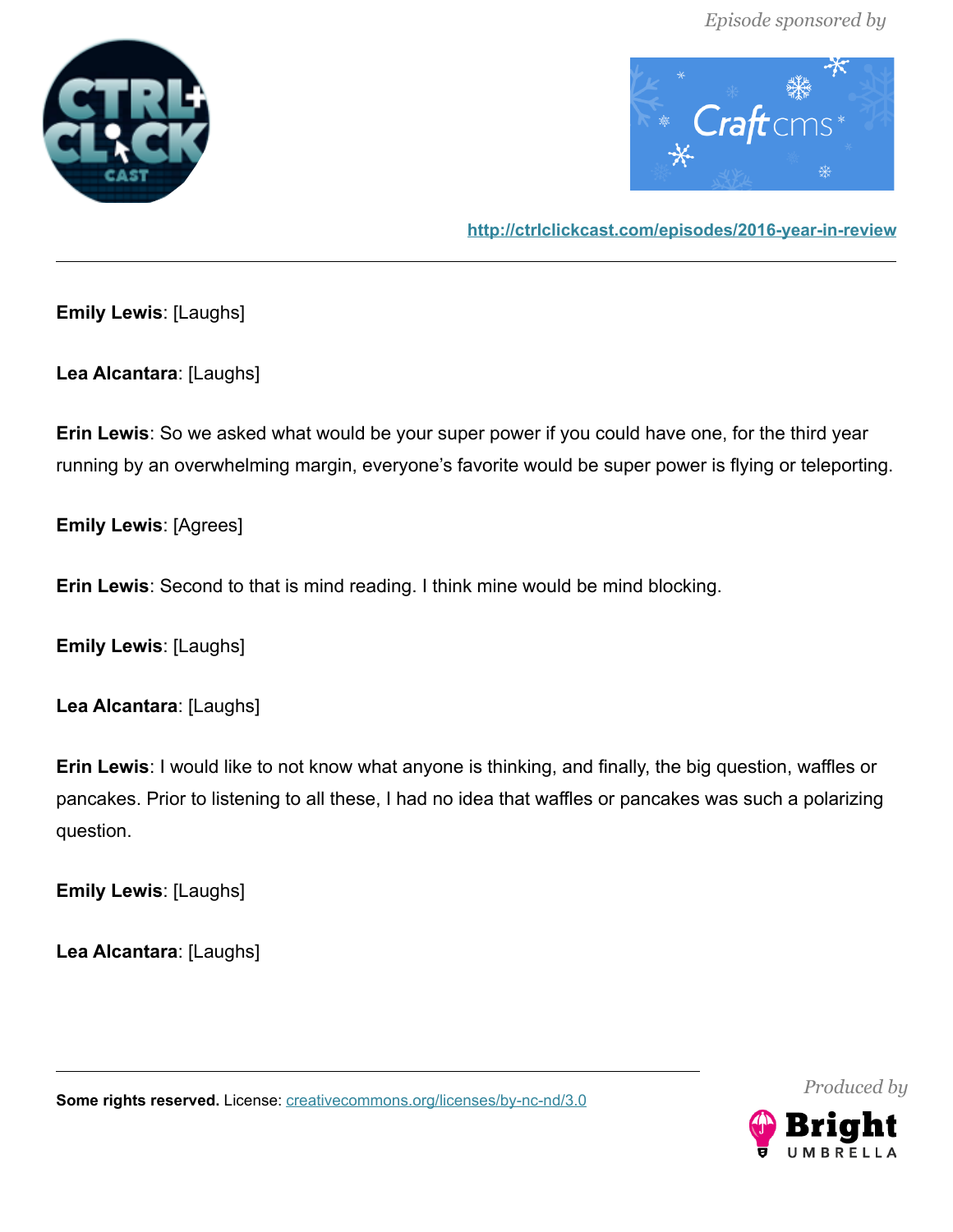



**<http://ctrlclickcast.com/episodes/2016-year-in-review>**

**Erin Lewis**: The results are 48% team waffles, 28% team pancakes, 4% third-party voters with team sandwich.

**Emily Lewis**: [Laughs]

**Lea Alcantara**: [Laughs]

**Erin Lewis**: And a whopping 31% who refuse to vote. Thanks a lot for that. [Laughs]

**Emily Lewis**: [Laughs]

**Lea Alcantara**: [Laughs]

**Emily Lewis**: Oh, my God, it's like a parallel.

**Lea Alcantara**: That's amazing.

**Erin Lewis**: As a personal note, in solidarity with the losing team pancakes, I had a short stock of buttermilk flapjacks this very morning and they were delicious.

**Emily Lewis**: [Laughs]

**Lea Alcantara**: [Laughs]

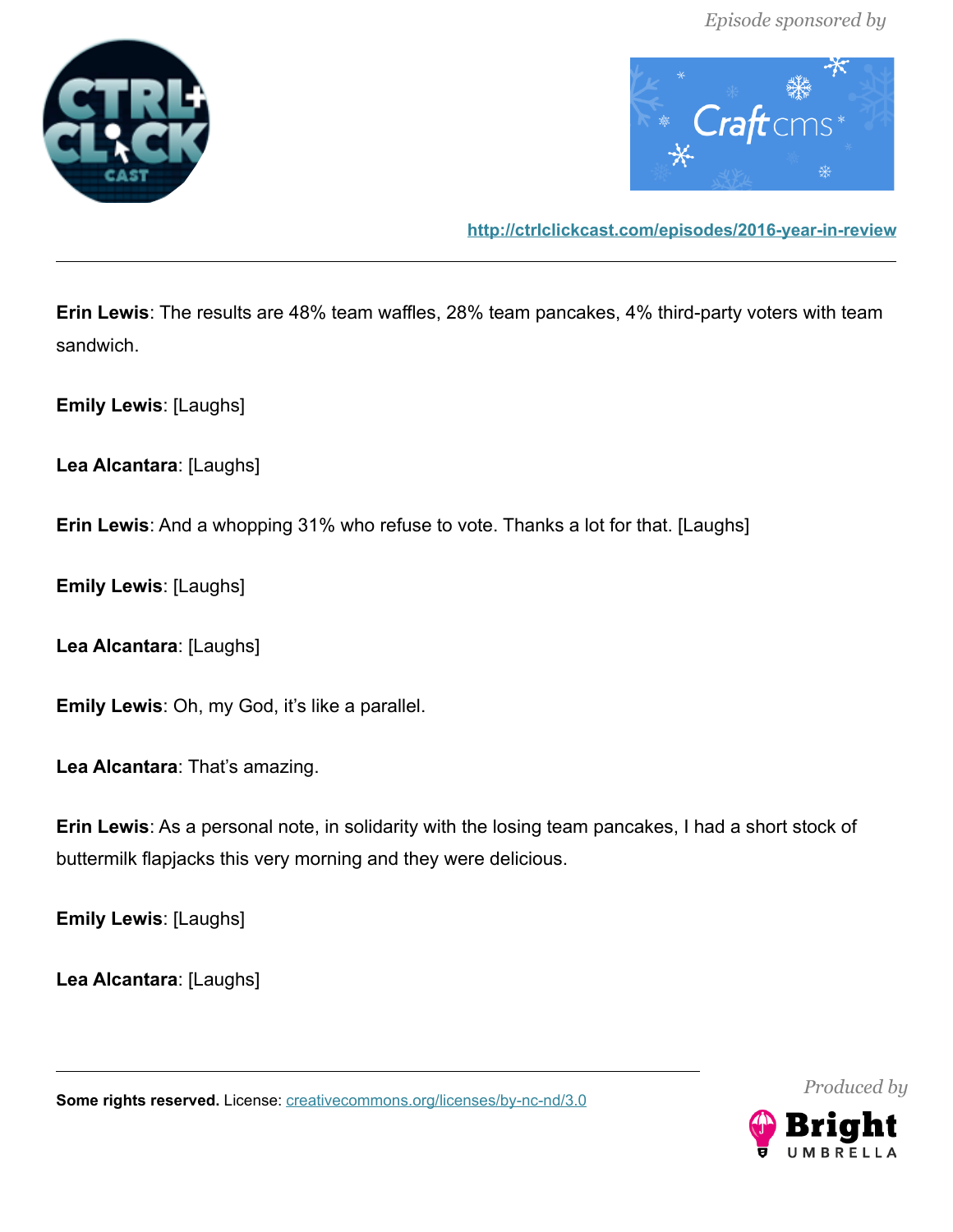



**<http://ctrlclickcast.com/episodes/2016-year-in-review>**

**Emily Lewis**: Cheers. [Laughs]

**Lea Alcantara**: [Laughs]

**Erin Lewis**: [Laughs]

**Lea Alcantara**: My God, this is, I have to say, I look forward to these stats every year. They're the best.

**Erin Lewis**: [Laughs]

**Emily Lewis**: [Laughs]

**Lea Alcantara**: They're the best.

**Emily Lewis**: Oh, that's so funny that our waffles and pancakes lined up that way.

**Erin Lewis**: Right.

**Lea Alcantara**: And do you know what's funny? You were talking about how polarizing it was, it was also polarizing in social media.

**Emily Lewis**: Totally.

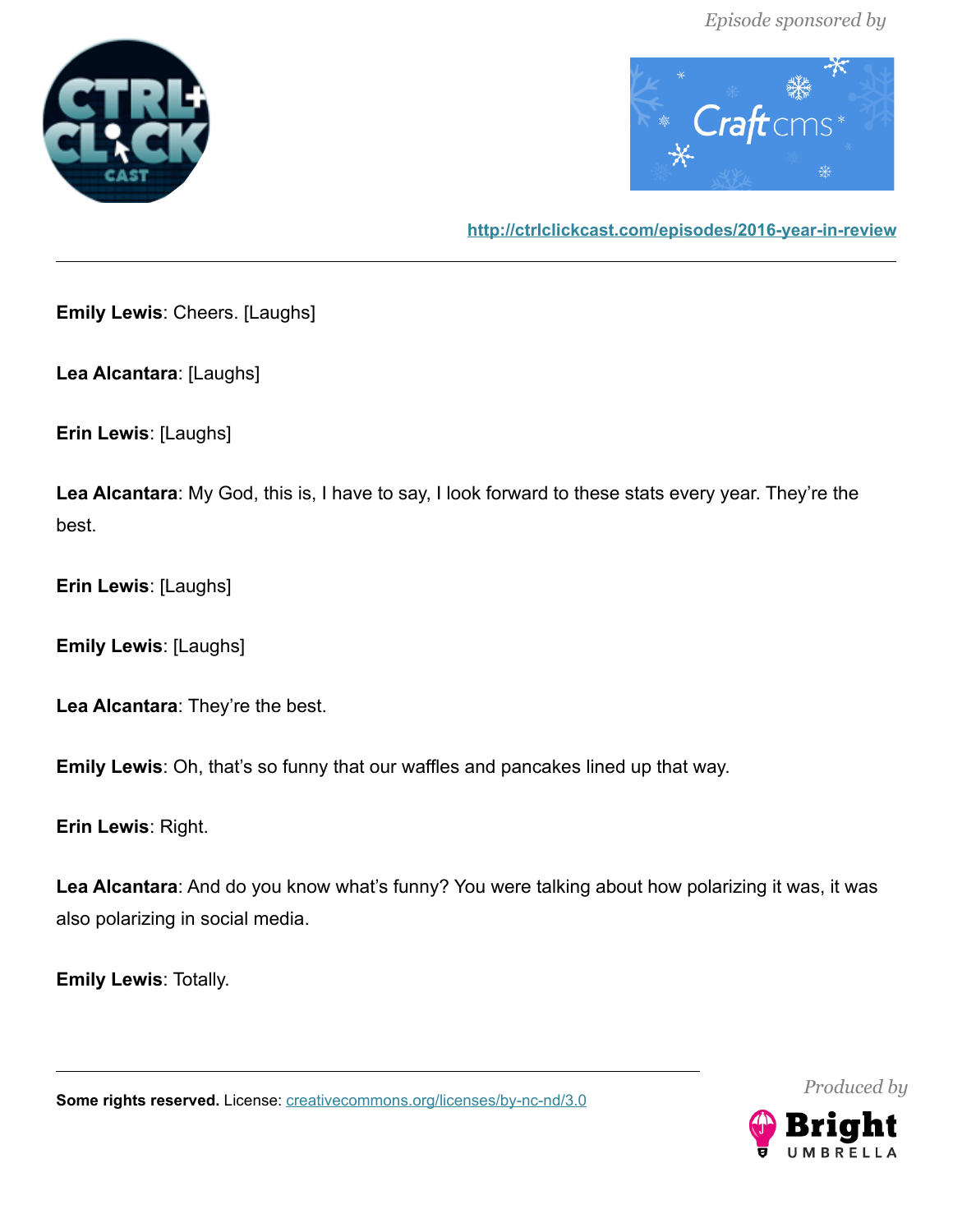



**<http://ctrlclickcast.com/episodes/2016-year-in-review>**

**Lea Alcantara**: That was like one of the few things people were actually tweeting at.

**Emily Lewis**: I have haters because I hate waffles.

**Lea Alcantara**: [Laughs]

**Erin Lewis**: [Laughs]

**Emily Lewis**: It's sort of why, I guess.

**Lea Alcantara**: The 48% team waffles. [Laughs]

**Erin Lewis**: [Laughs]

**Emily Lewis**: Right. [Laughs]

**Lea Alcantara**: So speaking of this rapid fire question, before we finish up, Erin, we've got your last rapid fire ten questions today.

**Emily Lewis**: Your last ever.

**Erin Lewis**: I know!

**Emily Lewis**: [Laughs]

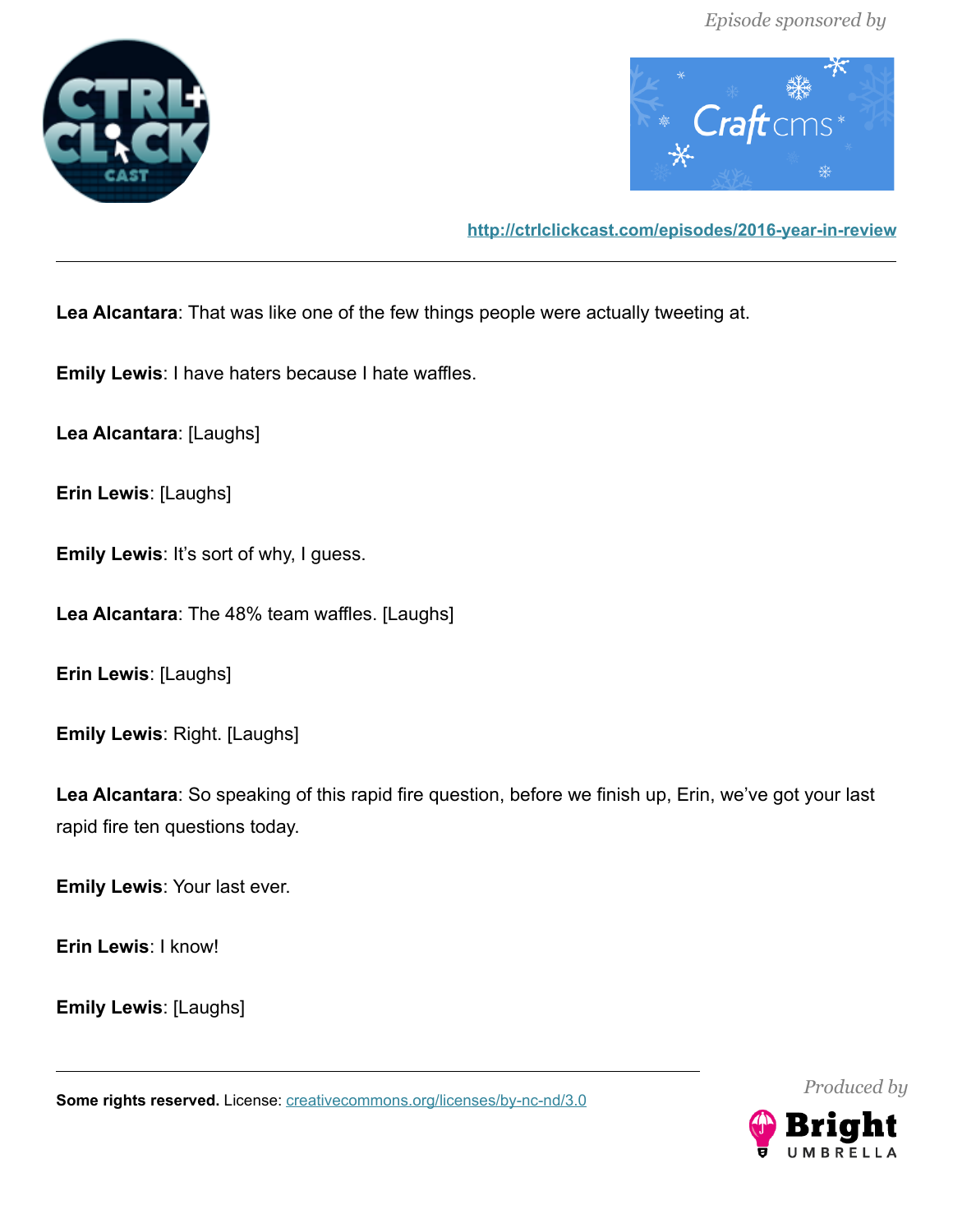



**<http://ctrlclickcast.com/episodes/2016-year-in-review>**

# **Lea Alcantara**: [Laughs]

**Erin Lewis**: And the funny thing is, even though I knew these were coming up and I just spent the whole time researching everyone else's answers, I didn't like write mine down ahead of time, so I don't know what I'm going to say.

**Emily Lewis**: [Laughs]

**Lea Alcantara**: All right, all right then, are you ready?

**Erin Lewis**: I'm ready.

**Lea Alcantara**: Okay, first question, morning person or night owl?

**Erin Lewis**: Morning person without a doubt.

**Emily Lewis**: What's one of your guilty pleasures?

**Erin Lewis**: My guilty pleasure is ice cream. I indulge in it far too frequently and only like nothing ever less than a full pint at a time.

**Emily Lewis**: [Laughs]

**Lea Alcantara**: [Laughs]

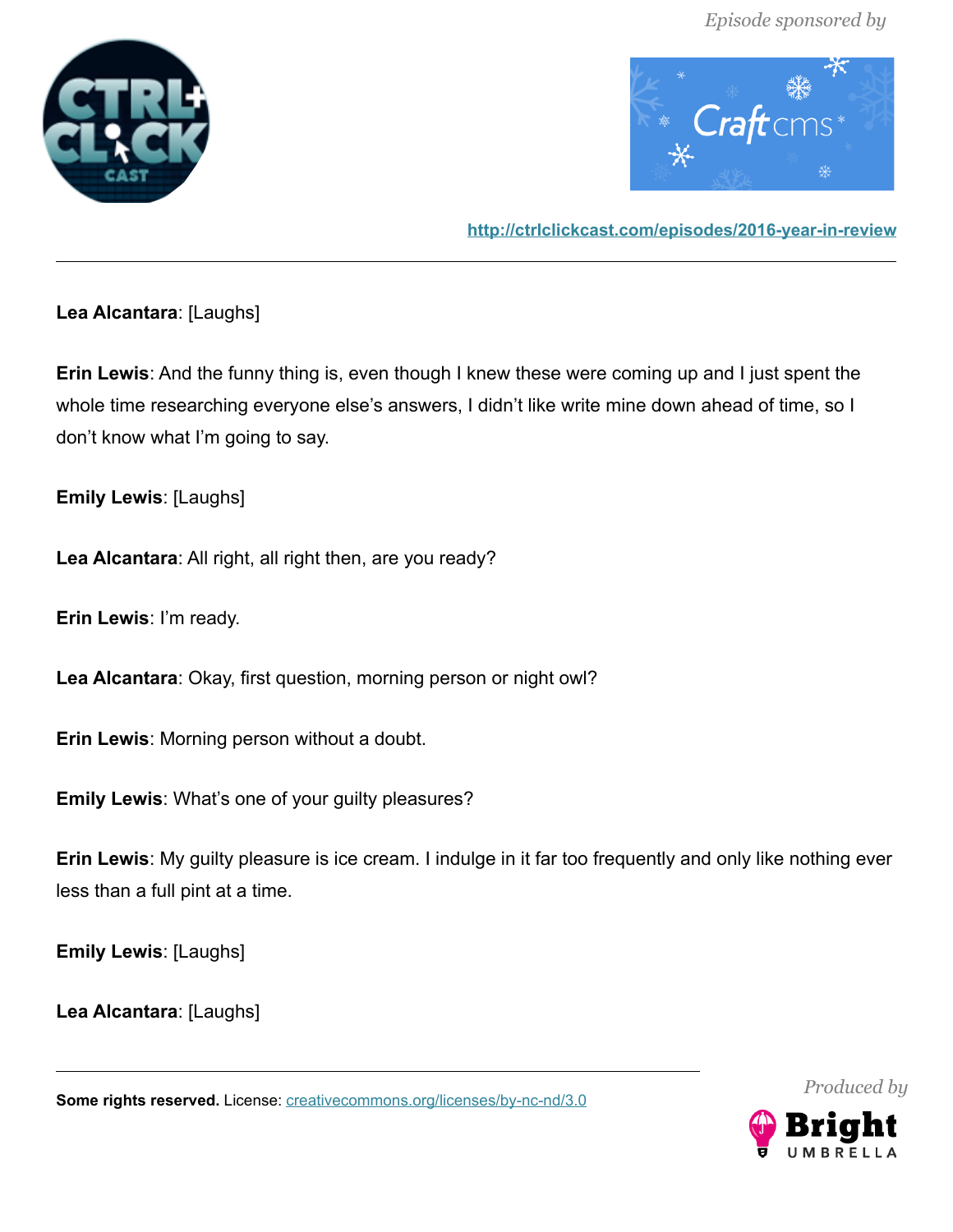



**<http://ctrlclickcast.com/episodes/2016-year-in-review>**

**Erin Lewis**: And I do feel guilty, but I like to like eat it in my room by myself. Like I don't even like to eat it in front of anybody. [Laughs]

**Emily Lewis**: [Laughs]

**Lea Alcantara**: [Laughs]

**Erin Lewis**: But I love it.

**Lea Alcantara**: What software could you not live without?

**Erin Lewis**: I will have to say like Google Docs or like all the Google apps because I basically live in them. I do everything with Google Docs and Google Sheets. I would be completely lost without them.

**Emily Lewis**: What profession other than your own would you like to try?

**Erin Lewis**: Other than my own, I think I've said this before, but I would love to try some type of job that involved illustration.

**Emily Lewis**: [Agrees]

**Erin Lewis**: I'd like to doodle and paint in my free time and it would be cool if I have a job doing it to sort of kind of dive in and force myself to take it further.

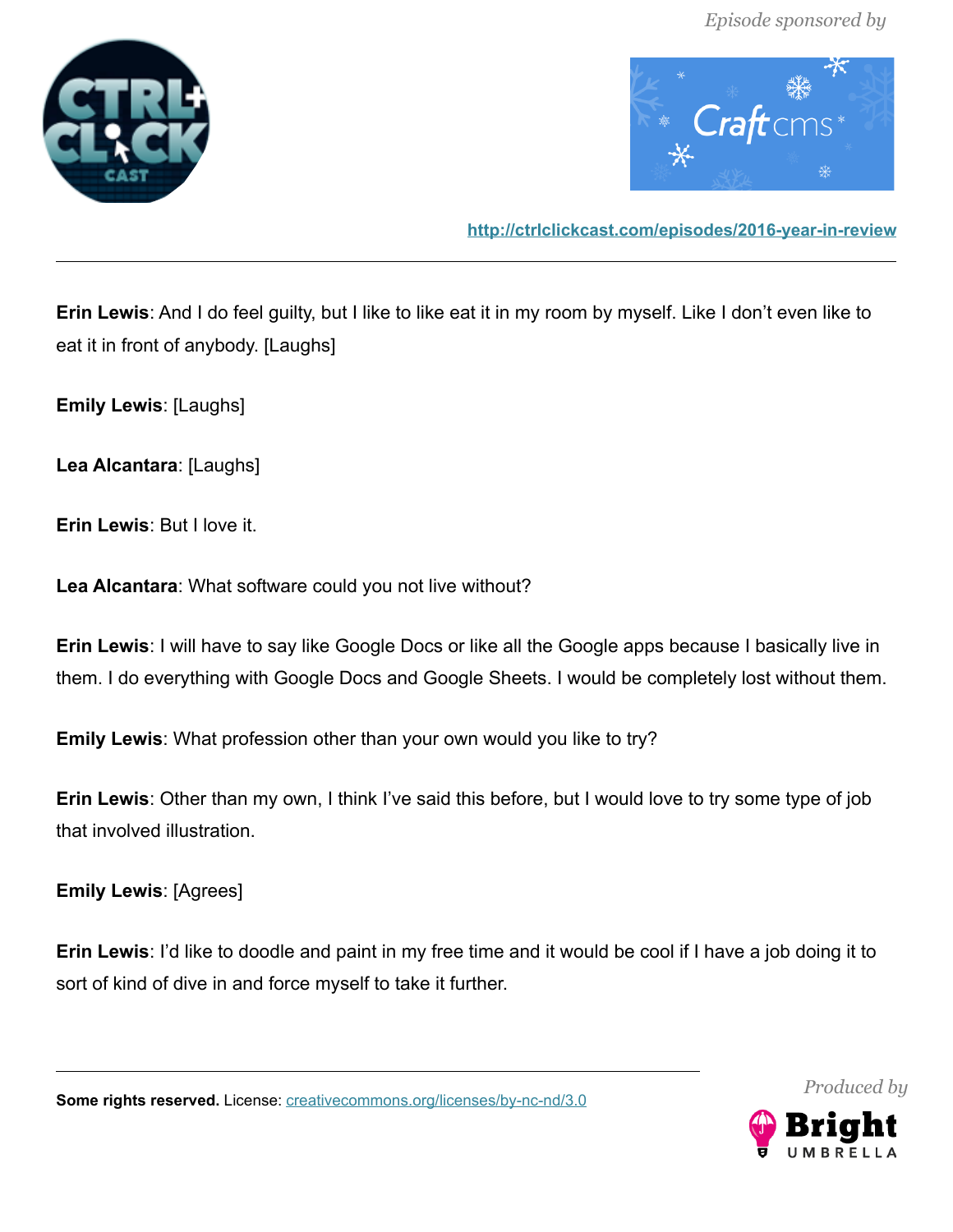



**<http://ctrlclickcast.com/episodes/2016-year-in-review>**

**Lea Alcantara**: So what profession would you not like to try?

**Erin Lewis**: I'm just holding strong on this, I would not like to be a kindergarten teacher. [Laughs]

**Emily Lewis**: [Laughs]

**Lea Alcantara**: [Laughs]

**Emily Lewis**: All right, if you could take us to one restaurant in your town, where would we go?

**Erin Lewis**: Yes, my favorite place in Annapolis that opened about a year ago and the first week they were open, I went three times in a row.

**Emily Lewis**: [Laughs]

**Erin Lewis**: I went to brunch, dinner and then breakfast the next day, and it's called Preserve.

**Lea Alcantara**: [Agrees]

**Erin Lewis**: It's a really small restaurant. The focus of their food is farm to table, but with preserved items that they make themselves like house made pickles.

**Emily Lewis**: Oh.

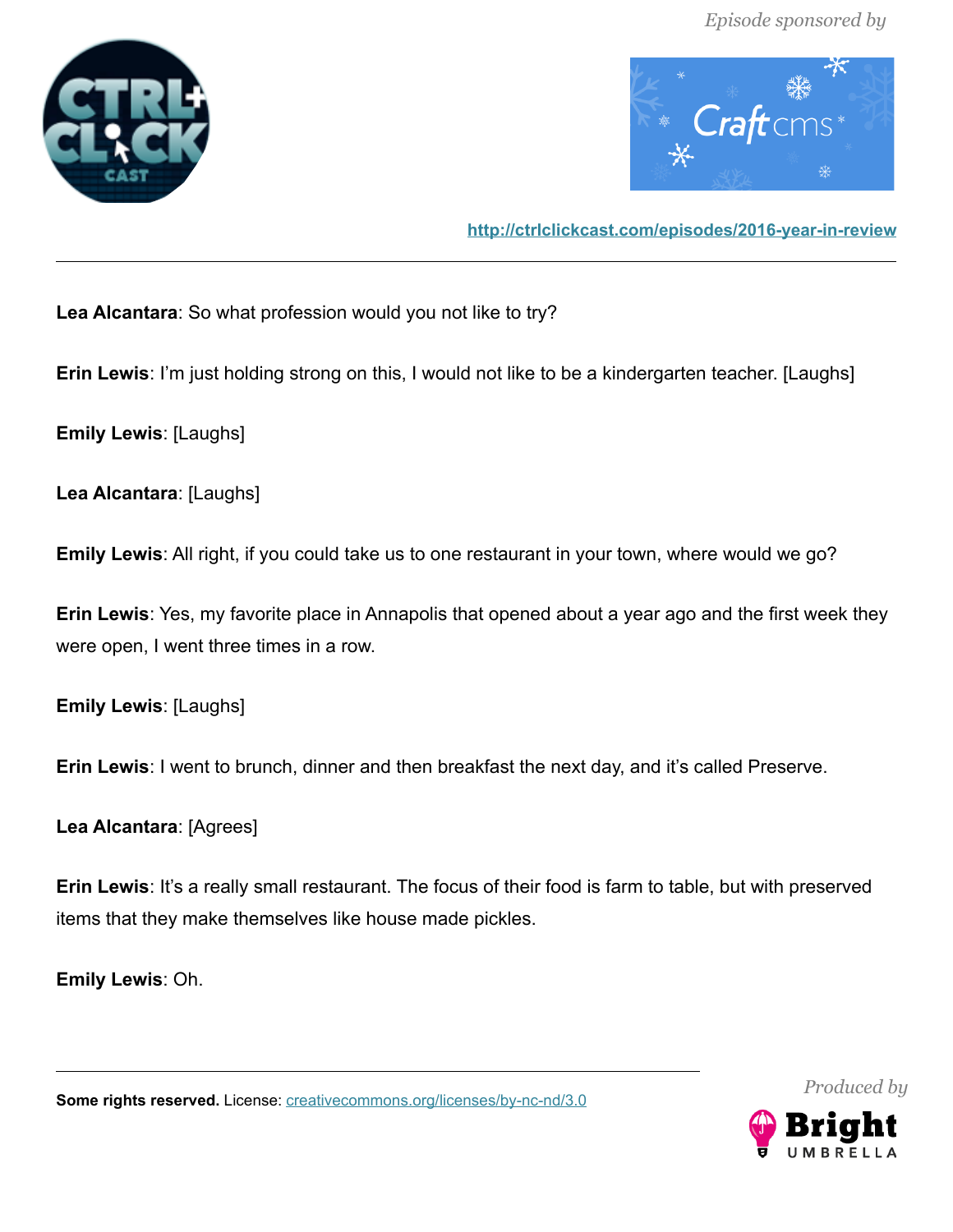



**<http://ctrlclickcast.com/episodes/2016-year-in-review>**

**Lea Alcantara**: [Agrees]

**Erin Lewis**: They make their own liverwurst, which is so good.

**Lea Alcantara**: Oh, yum.

**Erin Lewis**: Yeah. They make this like A loop that they put on their rib by that's made with beef tallow.

**Emily Lewis**: Oh.

**Erin Lewis**: It's like very simple food, but you can just feel the love in every bite. I love them and I love that restaurant.

**Lea Alcantara**: Very cool. If you can meet someone famous, living or dead, who would it be?

**Erin Lewis**: Oh my God, I never think about this when I had the time. I would like to meet Caravaggio, the artist.

**Emily Lewis**: [Agrees]

**Erin Lewis**: So I could sit and watch him paint.

**Lea Alcantara**: Very cool.

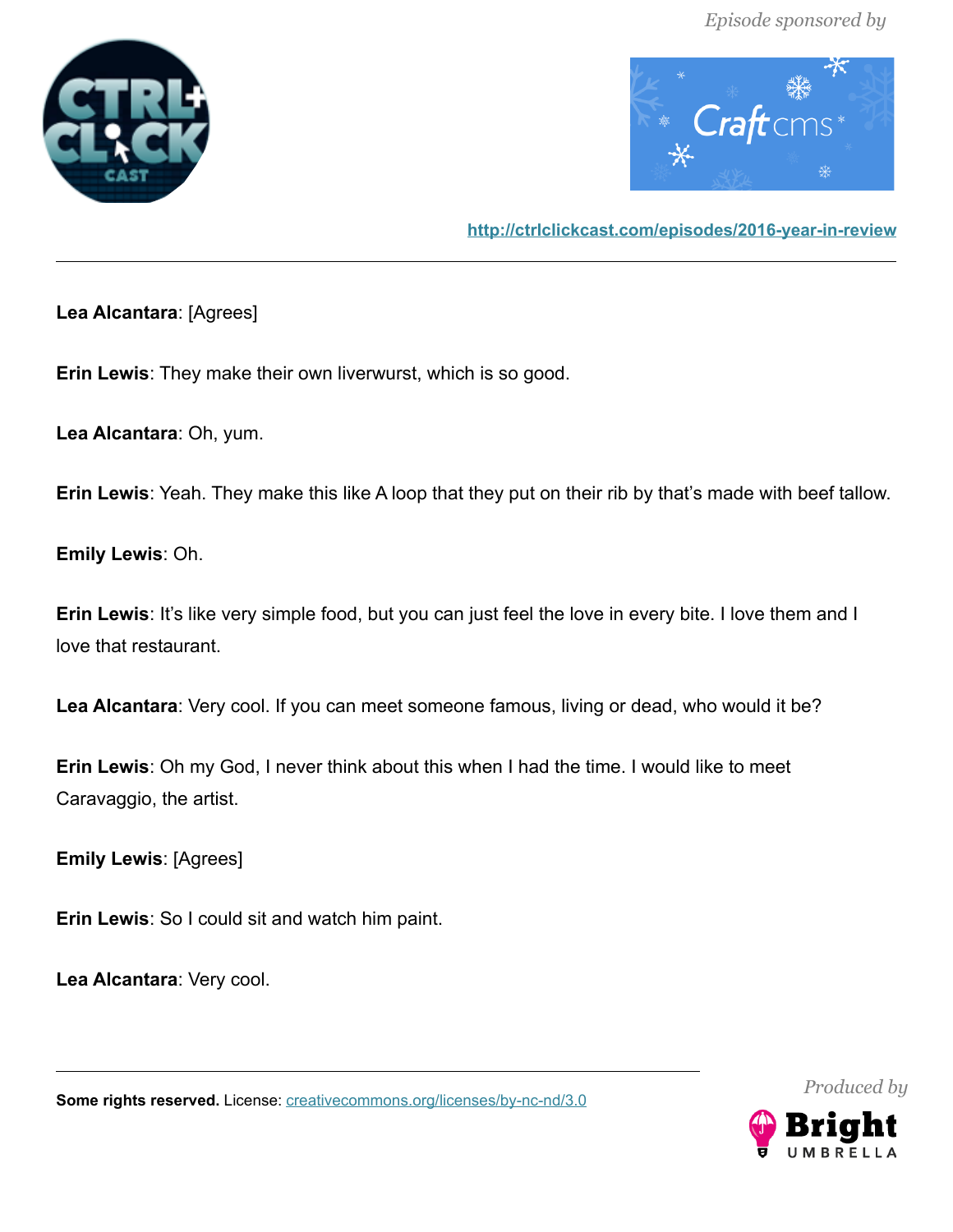



**<http://ctrlclickcast.com/episodes/2016-year-in-review>**

**Emily Lewis**: If you could have a super power, what would it be?

**Erin Lewis**: I imagined this earlier, it would be to block out everyone else's opinion. [Laughs]

**Lea Alcantara**: [Laughs]

**Emily Lewis**: [Laughs]

**Lea Alcantara**: What is your favorite band or musician?

**Erin Lewis**: That's so difficult because I have such a wide ranging interests when it comes to music.

**Emily Lewis**: Don't you mean Sesame Street Fever?

**Lea Alcantara**: [Laughs]

**Erin Lewis**: What's that? Yeah, right.

**Emily Lewis**: Oh my God, I remember when I was a little kid, you're like…

**Erin Lewis**: Caught me dancing in my room set.

**Emily Lewis**: [Laughs]

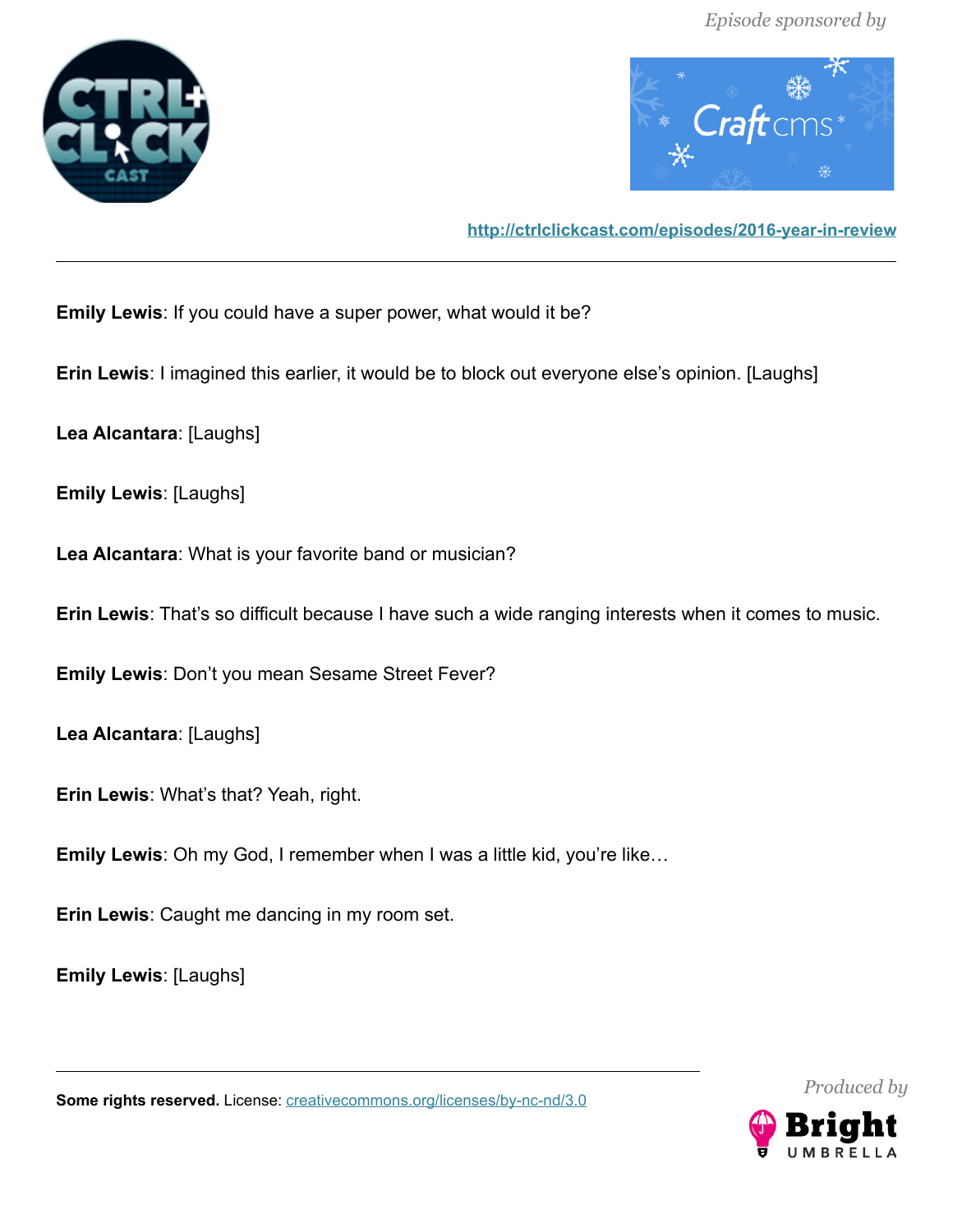



**<http://ctrlclickcast.com/episodes/2016-year-in-review>**

**Erin Lewis**: I will just go with my favorite jazz pianist because when I'm painting or I'm doing something that I really want to focus on, putting this in the background kind of energizes me, so I'll just go with that. Her name is Hiromi [Uehara] and she's fantastic. She's really good.

**Emily Lewis**: All right, pancakes or waffles?

**Erin Lewis**: Pancakes.

**Emily Lewis**: Yeah.

**Lea Alcantara**: [Laughs] Pancakes.

**Emily Lewis**: Lewises are…

**Erin Lewis**: I want to say I love pancakes.

**Emily Lewis**: Yeah, I'm with pancakes too. Lewis sisters stand strong.

**Erin Lewis**: Yes, yes.

**Lea Alcantara**: We love pancakes.

**Emily Lewis**: We've got to stick together. [Laughs]

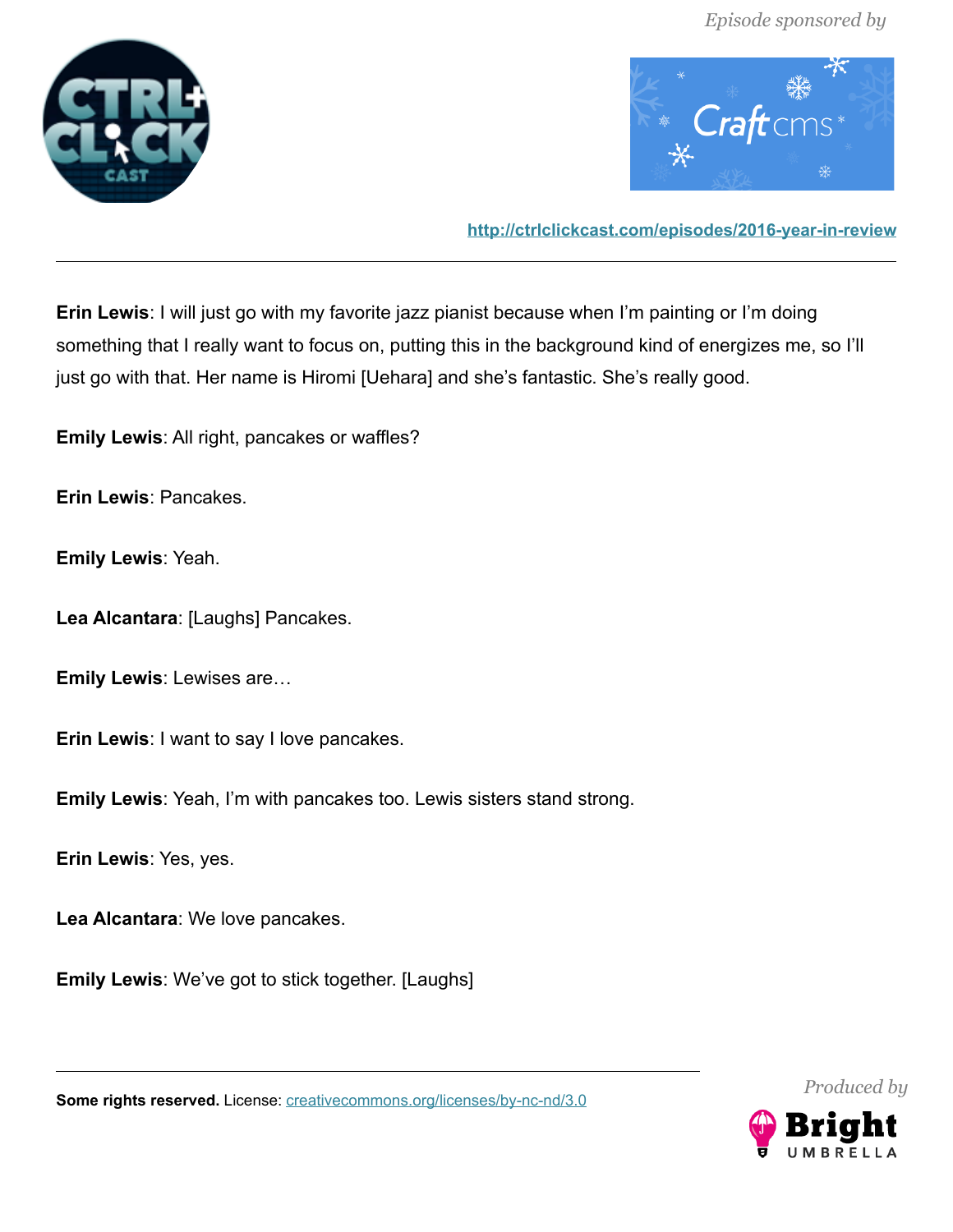



**<http://ctrlclickcast.com/episodes/2016-year-in-review>**

**Lea Alcantara**: [Laughs]

**Erin Lewis**: [Laughs]

**Emily Lewis**: Stronger together and with syrup.

**Erin Lewis**: Exactly.

**Emily Lewis**: Oh, shuck.

**Lea Alcantara**: [Laughs]

**Erin Lewis**: And maybe some like cinnamon brown butter or something like that.

**Emily Lewis**: [Laughs]

**Lea Alcantara**: So that's all the time we have for today, and that wraps up CTRL+CLICK CAST for the year. Thanks for joining us, Erin.

**Erin Lewis**: Thank you for having me. Oh, and thank you for working with me over the past few years. It has truly been a pleasure.

**Emily Lewis**: I have enjoyed it too, and I know Lea and I, the business has really benefited from it, so thank you.

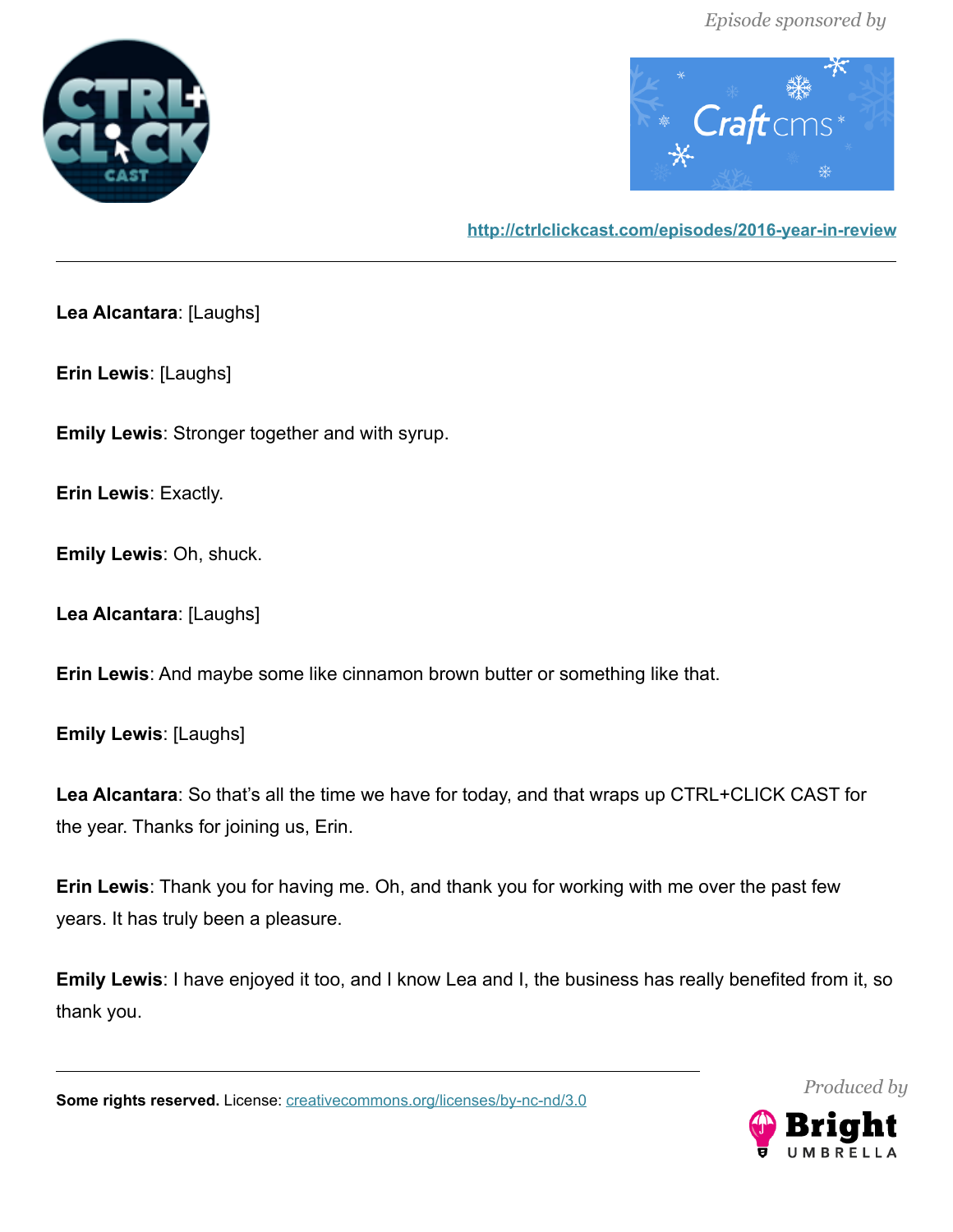



**<http://ctrlclickcast.com/episodes/2016-year-in-review>**

**Lea Alcantara**: Absolutely.

**Emily Lewis**: In case our listeners want to follow up with you, where can they find you online these days?

**Erin Lewis**: On Twitter, [@ernlew](http://twitter.com/ernlew).

**Emily Lewis**: All right, awesome. This was a really nice way to send you off and end the year on a positive note.

**Erin Lewis**: Yeah.

**Emily Lewis**: We wish you the best of luck in your new job, Erin.

**Erin Lewis**: Thank you so very much. Thank you.

[Music starts]

Lea Alcantara: CTRL+CLICK is produced by **Bright Umbrella**, a web services agency obsessed with happy clients. Today's podcast would not be possible without the support of this episode's sponsor! Thank you, [Craft!](https://craftcms.com/)